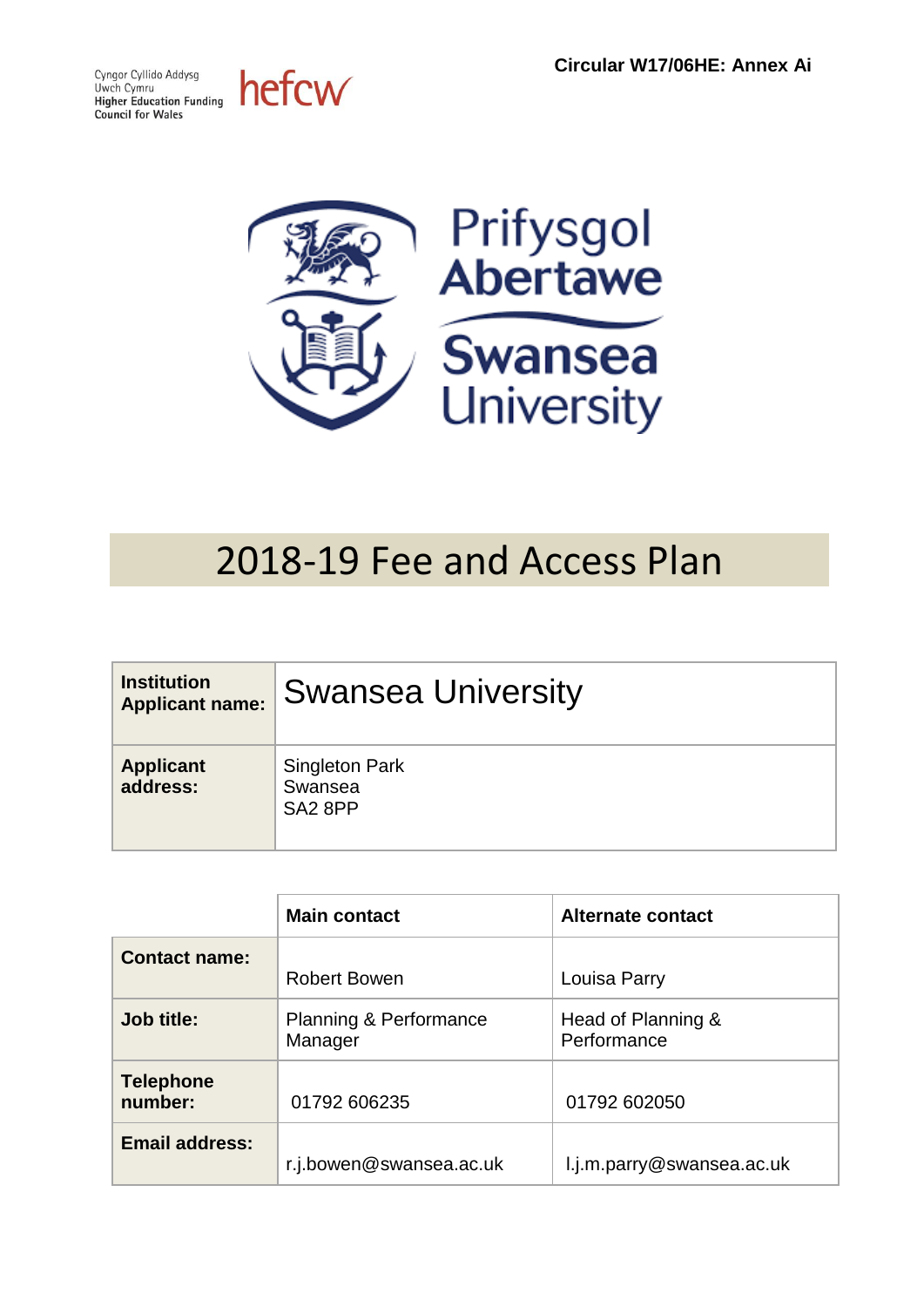Swansea University

# 2018-19 Fee and Access Plan

# Focus and Contents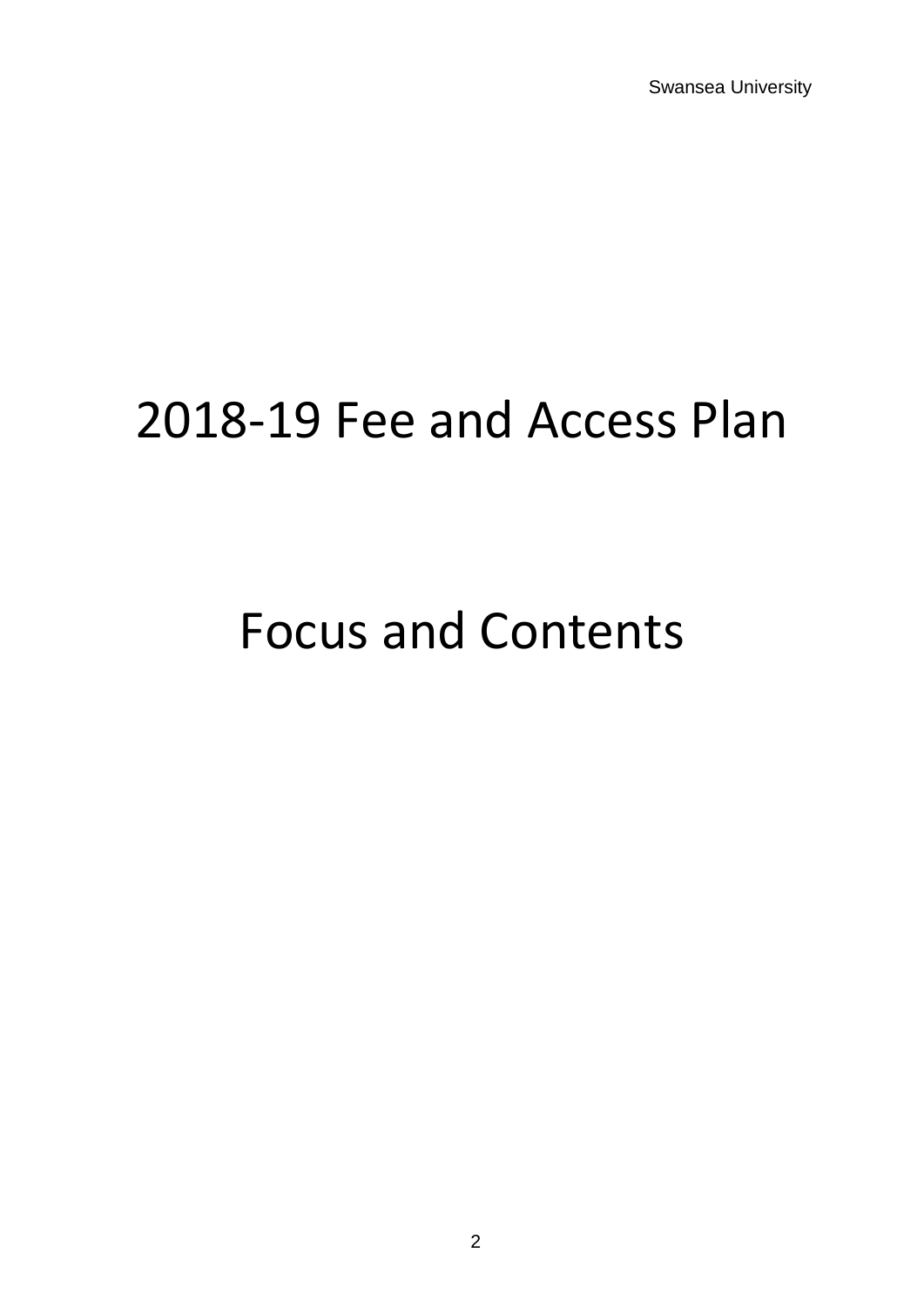## **Executive Summary**

Swansea University's Fee & Access Plan is a demonstration of our commitment to provide an inclusive study environment that supports under-represented groups and all students to achieve within higher education. This **inclusive approach** is in line with the Welsh Government's policy statement relating to widening access… "Higher education should be available to all those with the potential to benefit regardless of age, gender, mode and level of study and country of origin and background..."

The focus and content of the plan is based around activities, services and initiatives that will help support all students including under-represented groups to **Access**, **Progress**, be **Retained** and achieve positive **Outcomes**. <sup>1</sup> The under-represented groups featured within this plan have been chosen based on current HEFCW widening access priority groups, from a review of our student profile data and align to the University's Strategic Equality Plan. Typically, these students will be those from disadvantaged backgrounds, with protected characteristics and/or groups that are under-represented within our student population.

The content of the plan is firmly based on the Welsh Government/HEFCW measures around Equality of Opportunity and Promotion of Higher Education (HE) that can be summarised by the following themes:

- Attracting students to participate in HE (also by helping then to understand the value of HE) particularly those from under-represented groups / disadvantaged backgrounds.
- Activities and support services to help students progress, complete, attain and remain in higher education.
- Activities to improve the student experience.
- Provision of effective information to help students understand how to access higher education and support including knowing how much their course will cost.
- Provision of high quality academic and welfare support.
- Support to progress to further study/employment.
- University engagement and regional collaboration.
- Improve the quality of learning, teaching and student experience.
- Strengthen the employability of Welsh Graduates.
- Promotion of Welsh HE including international promotion.
- Delivery of sustainable HE.

In addressing the Equality of Opportunity and Promotion of HE measures the University has committed 17.3% of the income it will generate in 2018-19 from student fees equating to

l

<sup>1</sup> Wider definitions:

Access – Gain entry to Higher Education

Progress – Move successfully from one year to the next of a course

Retained – Stay in Higher Education

Outcomes – Final qualification and employment or further study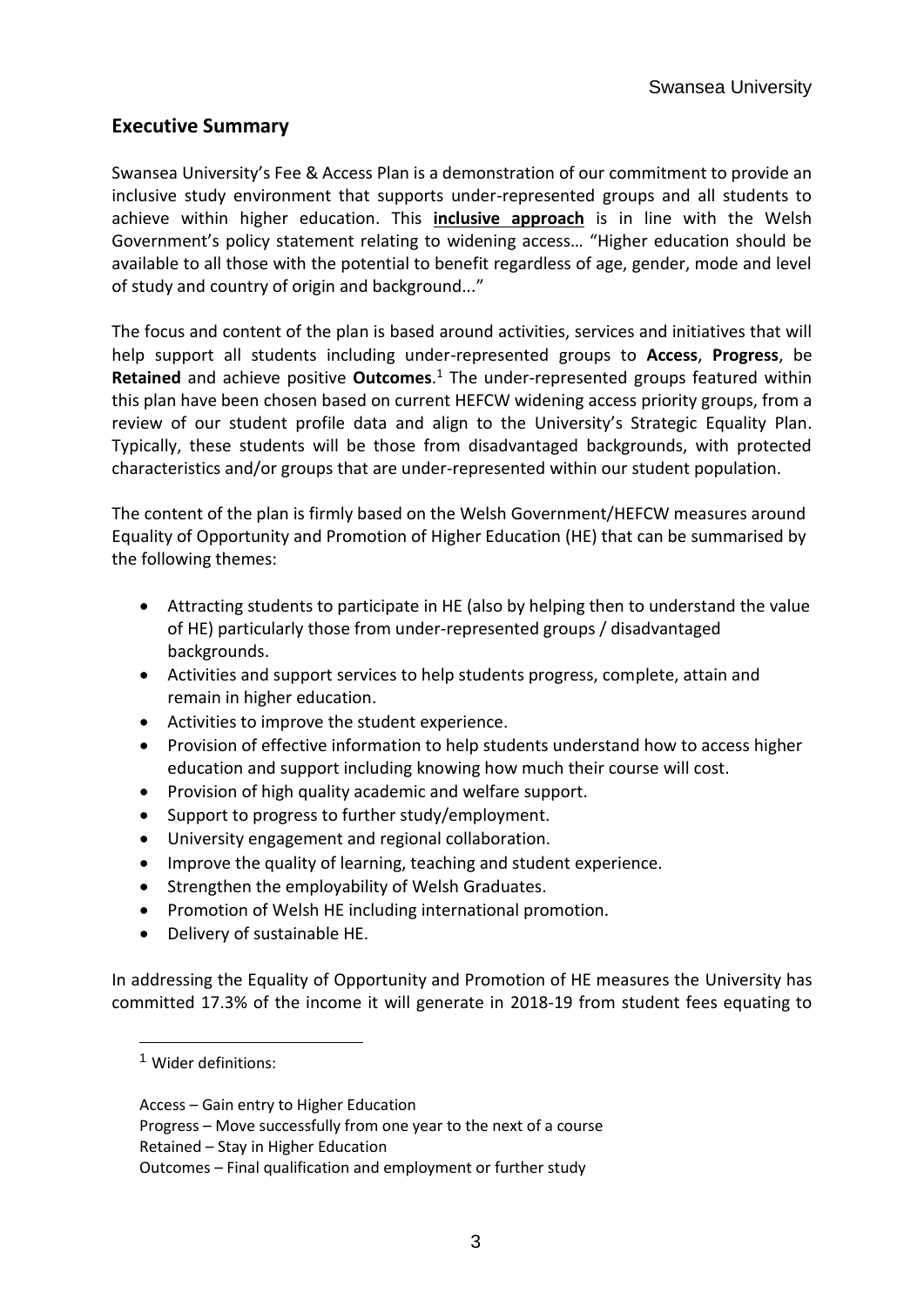£18.5 million (estimated £16.9M in the 2017-18 plan). This investment will be used to provide a variety of services and functions that attract, support, retain, develop and help students from under-represented groups (and all students) succeed in higher education. In addition, the investment will also be used to promote and improve the impact of Welsh higher education at a local, regional and international level.

## **The Student Voice**

#### **Engagement with the Swansea University student body in developing, assessing and finalising the fee and access plan.**

Swansea University and Swansea University Students' Union work in close partnership to support a high quality student experience, with the student voice continuing to remain a strategic focus in University affairs through representation, participation and engagement.

The principles of student engagement and partnership are seamlessly embedded in all University activities and processes. Students' Union and Student Representatives are members of University senior governing bodies which shape strategic development and as part of an on-going dialogue the Union have participated in regular meetings and in discussion forums with senior University academic and administrative managers. Outcomes from these boards and committees influence different aspects of University business which impact upon the Fee & Access Plan and also implementation of the plan itself through the work of our teaching, employability and widening access academies.

In developing the 18-19 Fee and Access Plan, a meeting was held with the Students' Union. This involved discussing the requirements for the plan and to review the development of a Fee and Access Plan compliance and evaluation template which was welcomed by the Union. The Students' Union are partners in the development process of the plan and will review the first draft and subsequent HEFCW feedback. Email consultation will take place when compiling the final draft of the plan. Union officers will also play a role in endorsing the plan when it is submitted for Senior Management Team/Council approval.

A Fee and Access Plan Working Group, chaired by one of our Pro-Vice Chancellors, with participants from across the University is in operation and both the Students' Union Education Officer and President are members of this committee.

#### **Contribution of the student voice, and partnership working, to governance and quality**

Swansea University has a long term, committed approach to working in partnership with students and the Students' Union both in relation to the assurance and enhancement of academic quality and the University's governance. A specific Student Partnership and Engagement Services team was introduced in 2015 and has continued to improve partnership working between the University and Students' Union and increased levels of student engagement and feedback.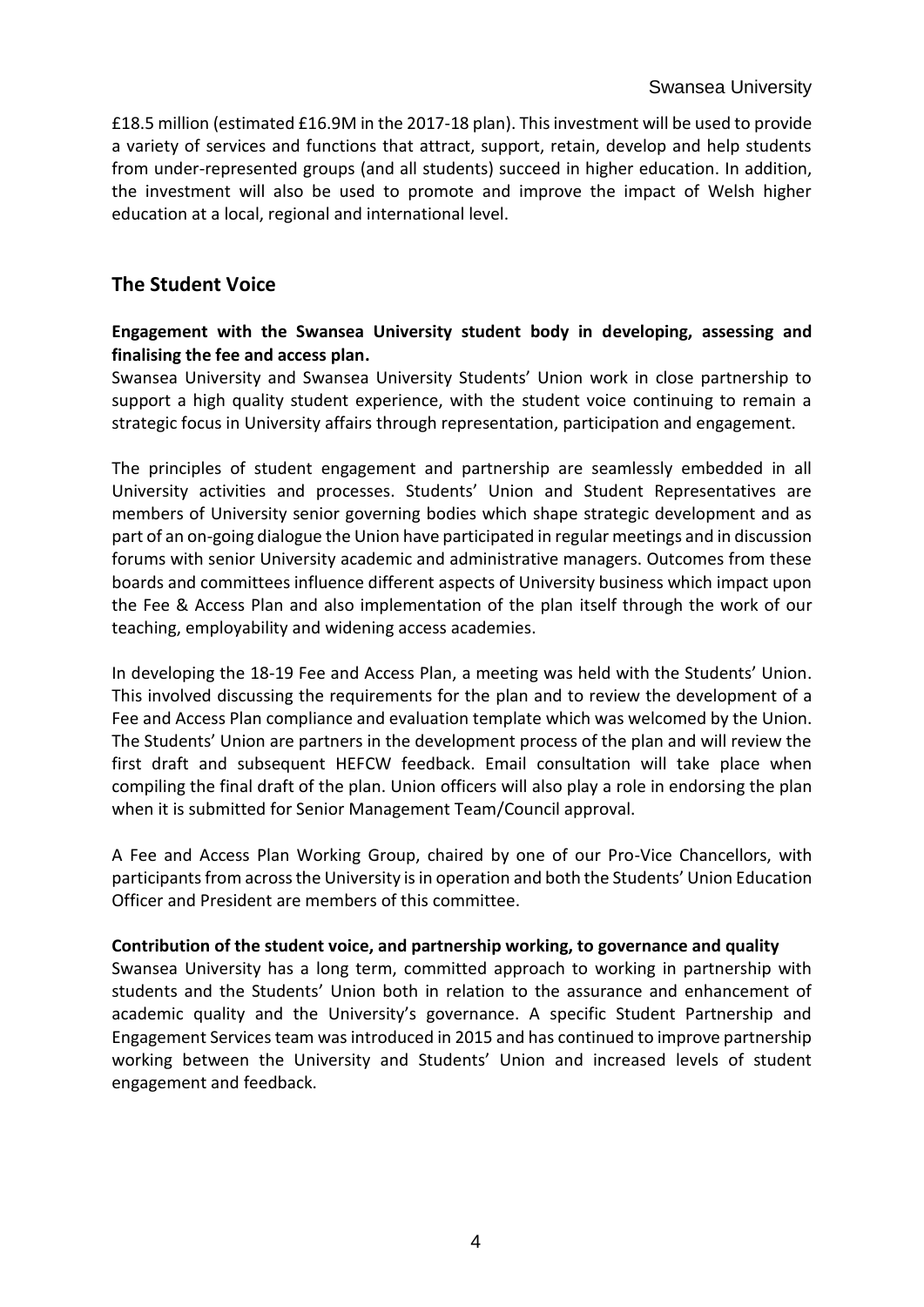#### **Governance**

The Council and the Senate, the University's senior academic decision making body, both contain student members. Students are also members of Senate Sub-Committees which cover academic areas including the Learning and Teaching Committee, Academic Standards and Quality, Welsh Language Strategy Board, and the Academic Regulations and Cases Board. The programme review and approval process on the Programme Management Board and the Programme Approval Committee also contains student representation. At this level, student representatives are usually Full Time Officers of the Students' Union, however this can include some College representatives and Students' Union Part Time officers.

The 'Student Rep' system has over 250 representatives at College and subject levels who sit on College Learning and Teaching Committees, Boards of Study and College Staff-Student Forums. Feedback from student representatives forms a major part of the agendas of boards of studies and college student forums. A specific forum has been established for Welshmedium students who are members of the Coleg Cymraeg Cenedlaethol and their feedback is received by the University's Welsh Language Strategy Board and also the Coleg Cymraeg Cenedlaethol's Academic Board.

#### **Quality**

Students are represented in the quality review processes through membership on the panels of Periodic Reviews and Student Experience Enhancement Reviews (which are usually triggered by student feedback). Students are also invited to these panels to give feedback on their academic experience.

Student feedback through survey responses form a major part of the quality review processes and the high response rate at Swansea enables us to have very robust data on student satisfaction with their programmes. Student feedback at module level which is collected biannually also contributes to staff professional development reviews.

The University has a relatively small amount of provision which is provided by partners. Students are represented on Boards of Studies in these partner organisations and meet regularly with members of the University faculty to provide feedback to the institution. The student voice and student feedback is also captured by Learner Voice surveys within our partner institutions that feed back to the link tutor for each college.

We involve students in the establishment of new provision within our partner organisations and meet with them as a part of our programme approval processes. The Students' Union Full-Time Officers meet regularly with the University's Senior Management Team in the SMT-FTO meeting and also take part in the Student Engagement and Partnership Committee. Students are also involved with major University projects and change initiatives such as the Bay Campus Experience Group, Travel Plan Working Group and Sports Strategy groups. The Students' Union Chief Executive is also a member of the Professional Services Management Team.

**Reflection of the principles of the Wise Wales statement on partnership for higher education and breaking down barriers to student opportunities and youth social action.**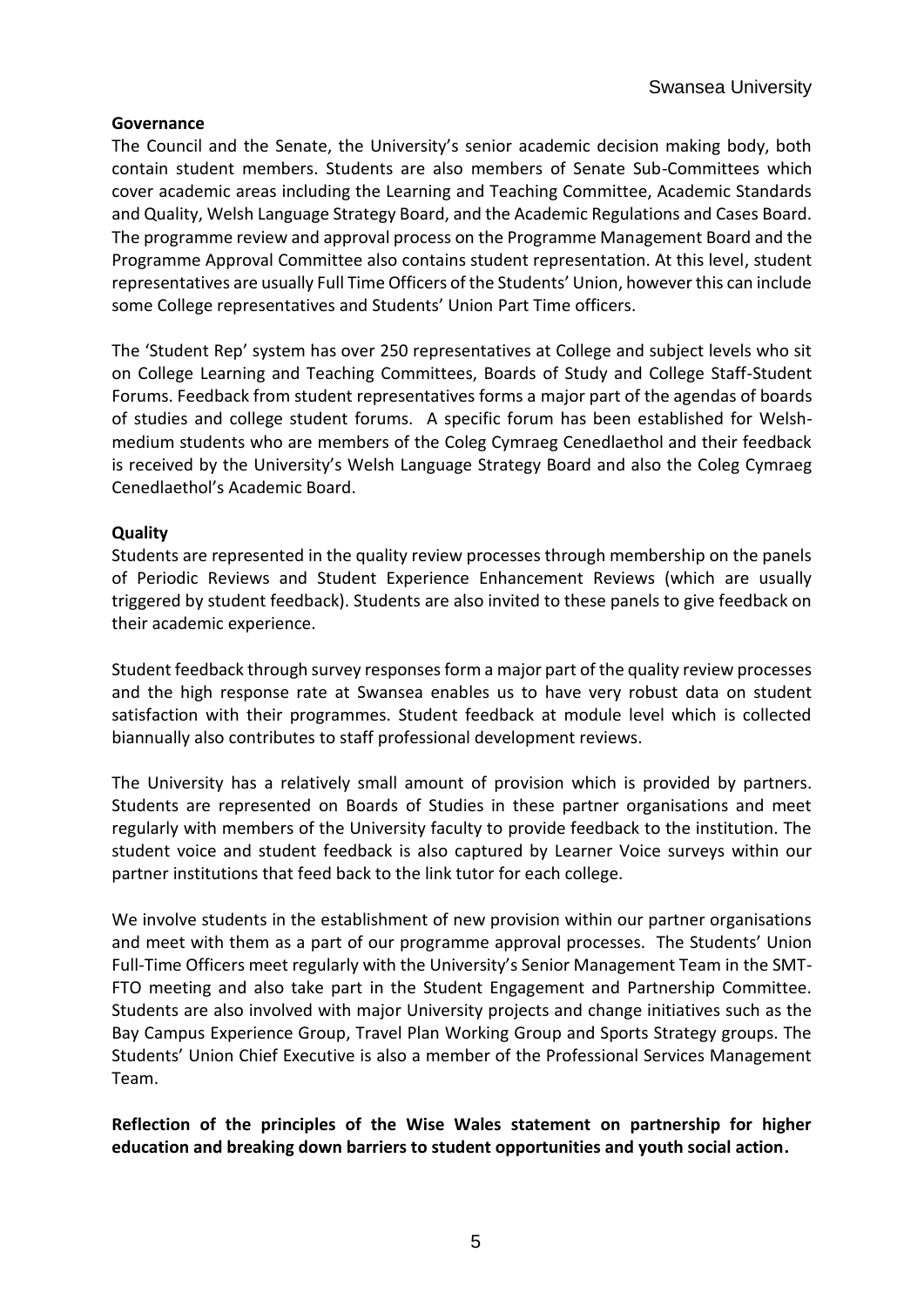Student engagement at Swansea and in the development of the fee and access plan is aligned to the principles in the Universities UK/NUS report 'Breaking Down the Barriers to Student Opportunities and Youth Social Action'. As referenced in our Student Charter Swansea University is committed to the Welsh Government Policy Statement on Higher Education and works closely with students to ensure these principles are upheld and roles and responsibilities clearly defined. The introduction of the Student Partnership and Engagement Services team supports the University's commitment to embedding student engagement in all processes.

#### **How proposed fee levels, including aggregate fee levels, are communicated to students.**

Our website will contain detailed information on fee levels in line with the Competition & Markets Authority regulations for Higher Education so that students can clearly see the aggregate or total cost of their chosen degree. We are also committed to meeting and adhering to the quality standards within the Competition and Markets Authority guidelines for higher education

The website will also include details of accompanying support available to students as soon as this has been agreed with Higher Education Funding Council for Wales (HEFCW) (or provisional information if appropriate). The website will include:

- 1. Clear information on fee levels for each programme and how much students should expect to pay for the duration of their programme (also included in our programme-level Key Information Sets);
- 2. Clear information about typical additional costs that may be incurred during particular courses such as the need to purchase lab coats, personal equipment or anticipated costs relating to field trips etc.
- 3. Links to other sources of information and support including the Student Finance Wales website which includes calculators that allow students to quickly see what the costs of study are and what support is available for them;
- 4. Information specifically covering students who: defer entry; study abroad; study part-time; re-sit all or part of a year; or study at a non-degree level; and
- 5. Information for students studying at Swansea University from England, Wales, Scotland, Northern Ireland and elsewhere in the EU.

Student finance talks at University Open Days will provide clear information for parents and students on fee levels and the statutory funding packages and University bursaries available. The admissions and student recruitment team will make this information available to prospective students and their parents through their work in Schools and HE recruitment fairs and conventions. We support the South West Wales Reaching Wider Partnership who works to make this information available to students who are currently under-represented in higher education.

At the time of writing this plan (July 2017), the maximum fee level for full-time undergraduate and PGCE (QTS) courses for 2018-19 is £9,000 per year. This maximum fee level is set by the Welsh Government and approval of this Fee & Access plan by the Higher Education Funding Council for Wales (HEFCW) permits the University to set fees at this level.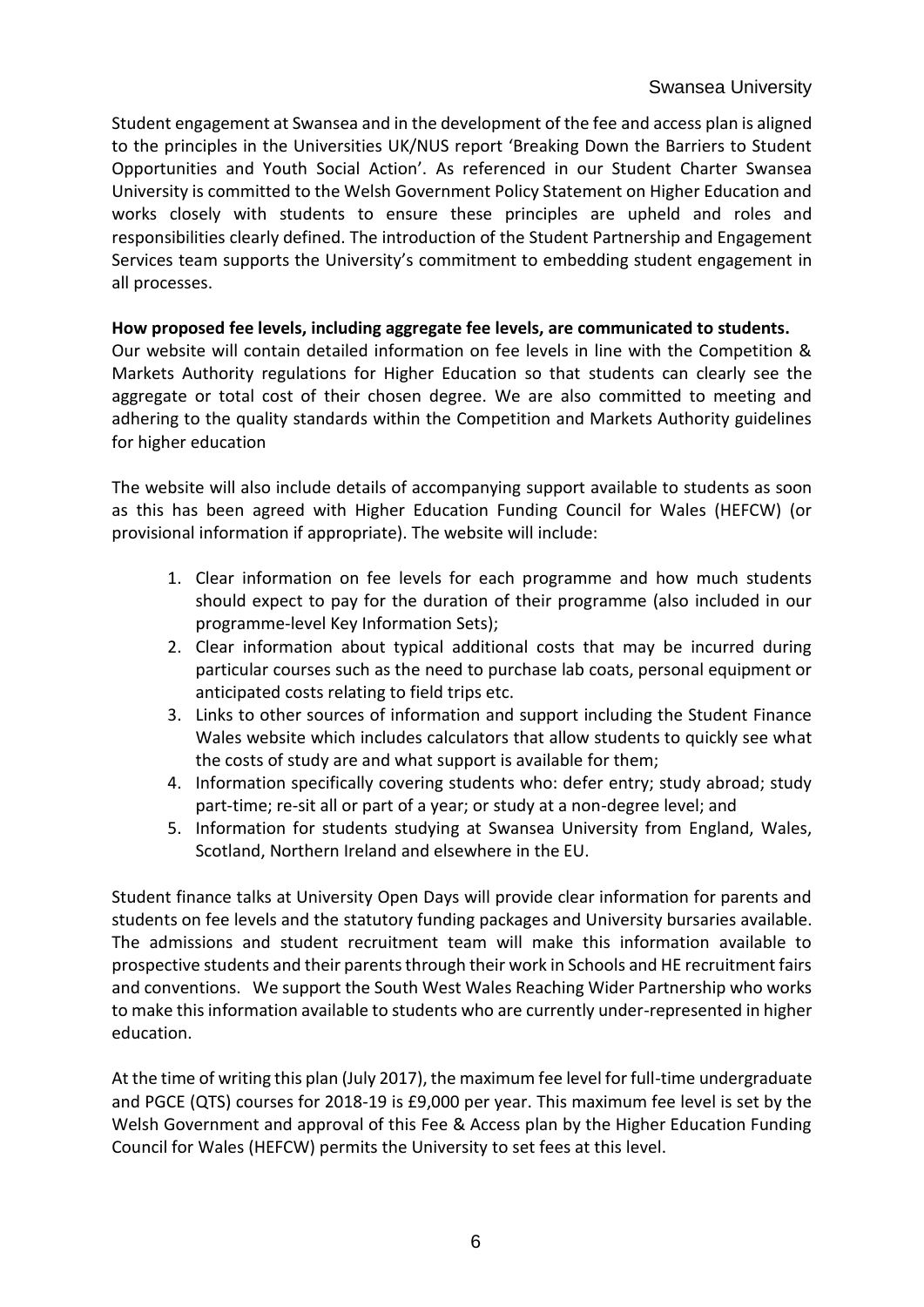#### Swansea University

However, if the Welsh Government legislate to change their policy on the maximum tuition fee for 2018-19 (Welsh Government Statement<sup>2</sup>), an inflationary increase of around 3.3% (based on the Retail Price Index excluding mortgage interest) may be applied each year. For 2018-19, this may mean the maximum tuition fee could increase to £9,295. If this legislation does come into effect later in the year, the University will apply to HEFCW to increase its maximum fee level to £9,295 subject to satisfactory approval of a variation to this Fee & Access plan. Upon approval, the University will immediately write to all students affected notifying them of this potential fee increase.

The University also has a number of programmes where the fees are less than the current maximum fee of £9,000 e.g. foundation degrees delivered in partnership with other providers. The annual cost of these can be viewed in Annex Aii, table D.

Regardless of the fee level, we will write to all students applying for entry from 2018-19 to notify them of the fees, the arrangements for paying fees and the support available to them. We will provide to them information on fee levels for each year of their programme of study (in order to calculate the aggregate fee for the entire programme), when that information becomes available to us. We will also write to students applying to Swansea University for entry in 2018-19 deferred from the previous year to notify them of the fees.

We will also write to current students who may be affected by changes to fees if they choose to move to another course or have to re-sit to provide them with the appropriate information.

In addition to Tuition Fee charges and living costs, certain programmes (or modules) may attract further mandatory or optional costs necessary for students to fully participate and complete their program of choice. Students will need to budget for these costs separately as they are not included in the overall Tuition Fee charged. Such costs can include fieldwork trips, travelling expenses for work or study placements, laboratory and equipment costs or CRB checks specific to the program. The University and its franchised partners will continue to strive to minimise the number and scale of any additional costs but details of any additional costs will be published on individual programme web pages and will be included in the programme information sent to applicants at the point of offer.

The University's Money@CampusLife team will also provide information and money advice to current students through 'drop in' advice sessions, through the University's dedicated online portal and by telephone and email. The services available from the Money@CampusLife are widely advertised via talks to students, presence at open days, Welcome Fairs, via emails, social media and Bulletin Board announcements, and in various events and posters around campus.

There is also a full-time Student Communications Officer to lead and support effective communications with students.

l <sup>2</sup> http://gov.wales/newsroom/educationandskills/2017/third-of-students-eligible-for-maximumgrant-under-new-support-system/?lang=en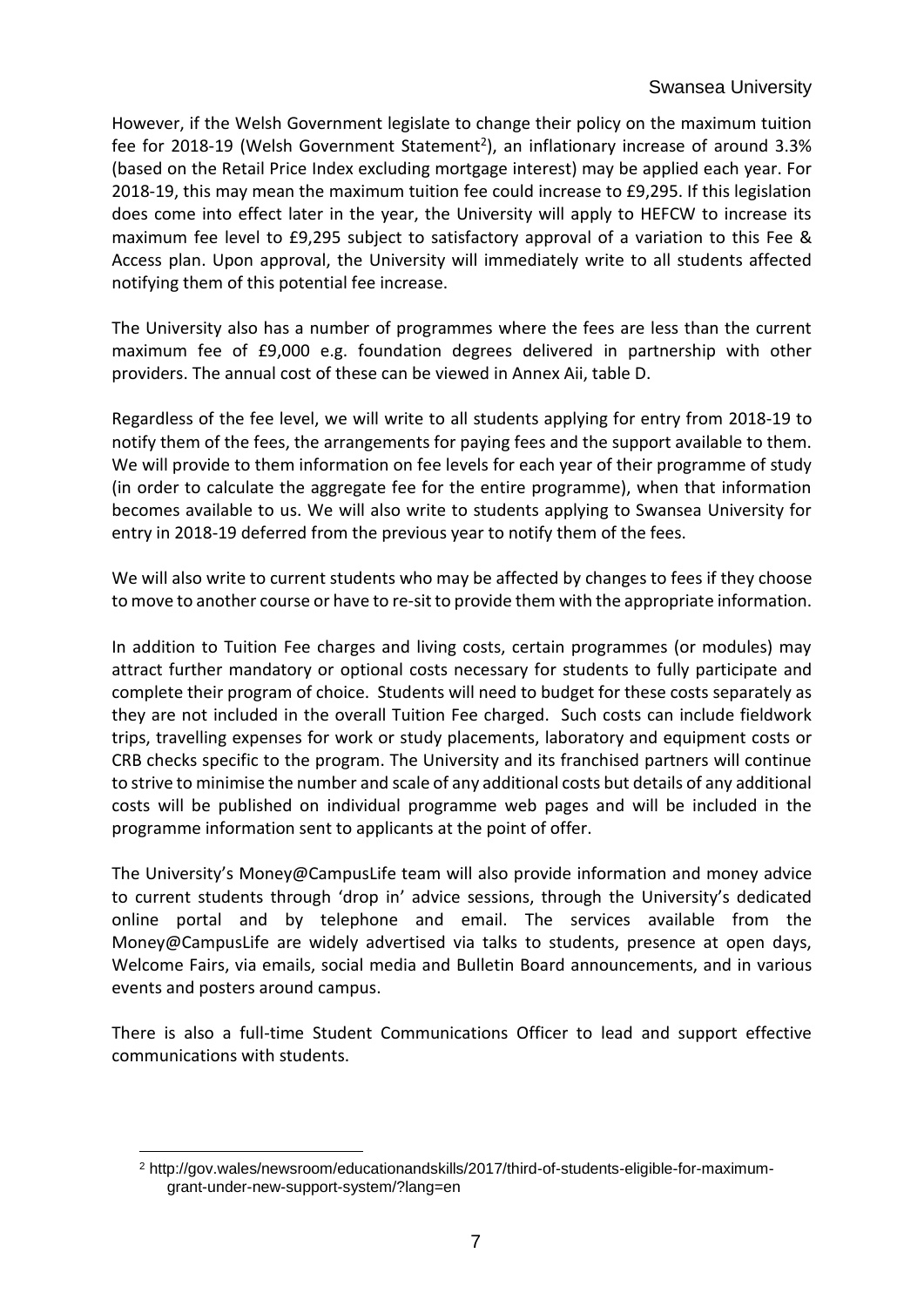## **Rationale for Fee & Access Plan Strategic Approach and Objectives**

Swansea University adopts an inclusive approach to the provision of higher education in line with the Welsh Government's policy statement relating to widening access *"Higher education should be available to all those with the potential to benefit regardless of age, gender, mode and level of study, country of origin and background…".* Our approach is further supported by the 2017 report 'What Works? Student Retention and Success', which recommends, *"Other institutions seeking to develop excellence in learning and teaching and improve the student experience and outcomes adopt a whole institution approach"*<sup>3</sup>

Our rationale is also based on the following:

- i) Swansea University has been a very successful widening access institution for more than 30 years, and has already attained a high level of performance in attracting students from under-represented groups.
- ii) In terms of active recruitment in Wales, competition from English HEIs for Widening Access students has been stronger than expected, and more than in previous years.
- iii) Our levels of student retention have also been consistently high (94.2% in 2014-15)
- iv) The services and provision we provide to support students through recruitment, retention and attainment are aimed at and available to all students but we recognise particular groups of students (e.g. under-represented groups) are likely to benefit more from this support.

Swansea University's investment in the Promotion of HE is also in line with the Welsh Government's policy statement on higher education in relation to employability, delivering a *"diverse and distinctive student experience"* and enhancing quality.

**The University's Fee & Access plan is embedded at a strategic level across the institution**, firstly, via the Fee & Access Planning Development Group led by a Pro-Vice-Chancellor with Students' Union and Reaching Wider representation. Secondly, the targets and key provision is also included in the Strategic Planning and Engagement Document and the University's Annual Implementation Plan. In addition, other strategic plans such as the Strategic Equality Plan, Welsh Language Standards and our strategic change initiatives advance the shared aims and objectives of creating an inclusive study environment. The University's Strategic Plan sits above all other strategic plans and outlines the commitment to improve the student experience and widen participation.

#### **Draft University Strategic Plan to 2020 - Commitments**

l

At the time of writing, the University is currently preparing a new Strategic Plan to take the University up to its centenary year in 2020. Although the plan is still in development and subject to change, its strategic intent informed by the Fee & Access Plan is clear:

<sup>&</sup>lt;sup>3</sup> Supporting student success: Strategies for institutional change. What Works? Student Retention & Success programme. April 2017, *Paul Hamlyn Foundation*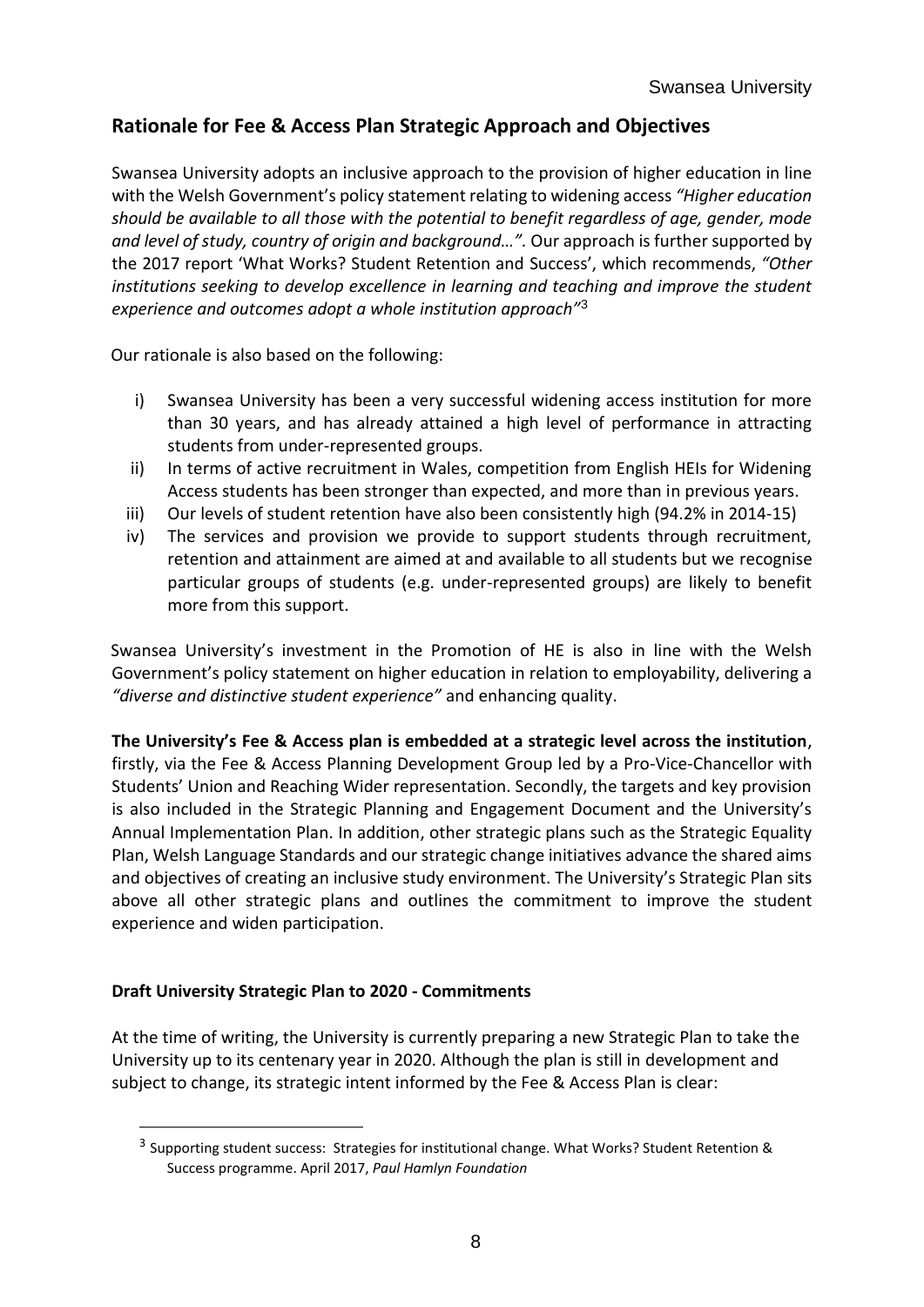*"We will transform lives and futures by providing an outstanding academic environment with a balance of excellence between world-class teaching and research, driving impact enabled by successful regional and global collaboration"*

The following draft centenary commitments directly relate to the strategic intent of the Fee & Access Plan provision:

- *We will increase the participation of students from under-represented groups and communities and provide the quality of support needed to enable their success*
- *We will provide a safe, inclusive, and supportive environment that upholds our commitment to improving diversity and enables people to fulfil their potential*
- *We will support our students to achieve the highest personal, academic, and employment outcomes*
- *We will create a supportive and enriching learning environment for all our students*
- *We will respect and value our students as partners*
- *We will deliver a range of cultural and arts activities and work to enrich the Welsh culture and language*
- *We will create and enhance global and local partnerships that deliver benefits for our students, staff and the wider economy, society, and community*
- *We will contribute to driving economic growth, productivity and prosperity in the region, Wales, and the UK*

#### **Thematic Approach to Widening Access/Participation**:

During 2017-18, the University will be working towards thematic interventions focused on the areas of access, retention, progression and outcomes. The rationale for working thematically is to give greater strategic alignment for key university objectives. The work with each academic College/School will reflect their current position in relation to each theme taking into account the diversity of students for different subject areas and programmes. This approach recognises that Colleges/Schools have varying priorities in terms of the four themes; so for one College, widening access may be an issue but for another, degree outcomes may vary for different groups of students. The four themes are listed below:

- **Access** concerns raising the aspirations of individuals from underrepresented groups who have the potential to benefit from higher education study.
- **Progression** is focussed on supporting and equipping students with the necessary knowledge and skills to progress through their courses.
- **Retention** relates to supporting students to continue and complete their studies and involves intervening as early as possible when a student appears to be at risk and ensuring timely access to effective support.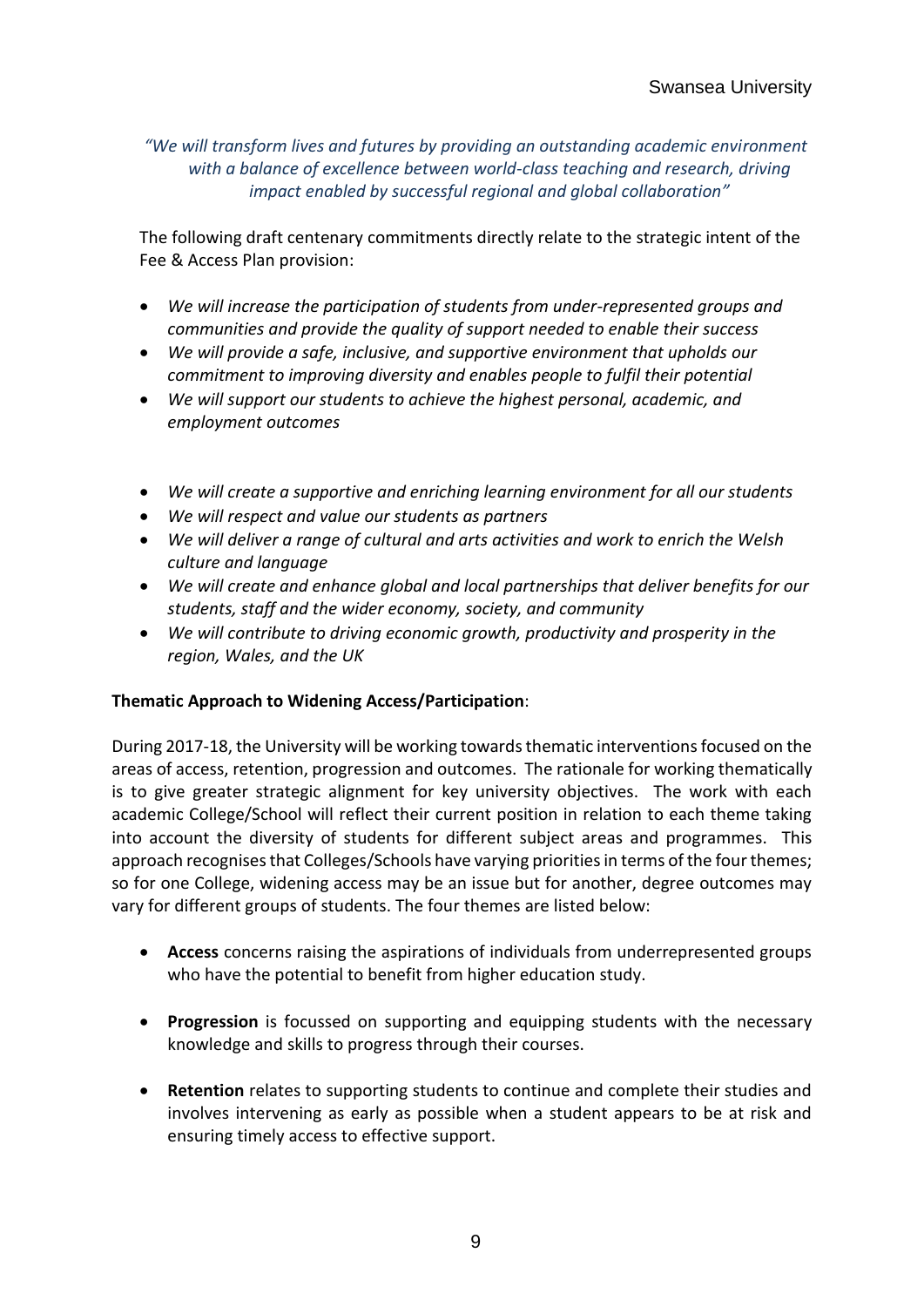**Outcomes** is about providing the scaffolding to ensure that students achieve the best degree outcomes they can and effectively transition to employment or further study regardless of their circumstances and/or characteristics.

Reflecting on the content, focus and performance of previous fee plans it has been acknowledged that our level of support to students is of a high standard. Due to our inclusive approach, we already provide support to students from a wide range of under-represented groups including financial support, academic study skills and now with an increasing focus on welfare support as featured in this year's plan. However, as the University seeks to diversify and recognise the challenges facing some of its students groups it has become necessary to ensure that support structures and packages are in place to support these groups. A prime example of this is the addition of the under-represented group – 'students with additional considerations' that target support at other under-represented groups such as Care experienced people, Estranged Students and Student Carers

In developing the 2018-19 Plan a pilot Compliance and Evaluation template was produced to help the University review the performance of the 2016-17 Fee Plan. This review showed that the majority of its activities should continue unchanged with others requiring greater involvement from academic colleges and other internal/external partners in order to have a greater impact. The review also revealed the need to establish appropriate methods of assessing the impact of initiatives ranging from greater data intelligence; identifying appropriate targets to gauge impact/success and where necessary gathering student feedback to determine what difference has been made. Many of these considerations have informed the development of the 2018-19 Fee and Access plan provision.

In terms of the performance of metric targets within previous fee plans, the University is satisfied with the results achieved. The majority of targets over-achieved and some were set to maintain proportions (e.g. the proportions of students from widening participation areas) which is a challenge in itself given that the University's student population is significantly expanding within the wider context of increased competition for students, falling international student recruitment across the UK and differential funding arrangements across the HE sector.

The University recognises that its progress in Learning Analytics developments particularly in relation to card reader attendance monitoring for all taught students has now enabled early identification of students at risk of progressing poorly based on analysis of their engagement with scheduled teaching of all types. Our strategic intent with this initiative is to bring together into a single view for staff and students their engagement with their teaching, virtual learning environment and assessment. In addition, by development of a customer relationship management system (CRM) there will be across the University a single source of information on support offered to and accessed by every taught student. Learning analytics will support the potential for enhanced progression, retention and outcomes for all students through the academic and pastoral support system.

The University expects to invest £18.5M (17.3%) of its total fee income in 2018-19 (£1.6M higher than in 2017-18) across the categories of provision listed within the plan. This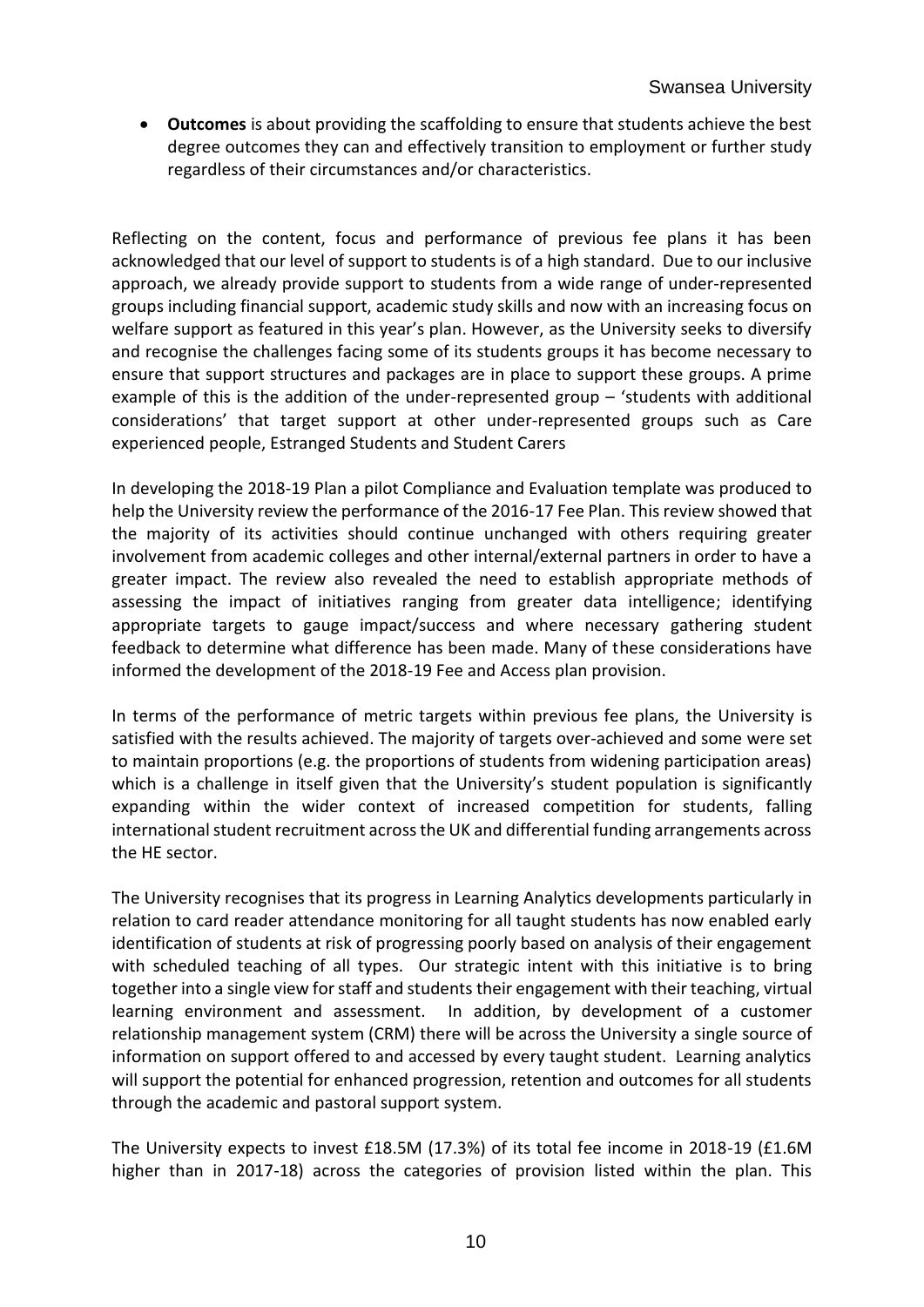investment is embedded within the many services that support equality of opportunity and promotion of HE and is based wholly around providing an inclusive learning experience that supports student **Access, Progression, Retention and Outcomes**. Examples include:

- Campus Life money, faith, international and welfare,
- Inclusive Student Support Services disability, wellbeing, assessment centre and Swansea Academy of Inclusivity and Learner Success,
- Swansea Employability Academy,
- Swansea Academy of Learning and Teaching,
- Academy for Professional Learners,
- Student Recruitment Office,
- Centre for Academic Success (includes the Academic Success Programme, Specialist Tuition for Academic Success and Maths and Stats Success initiatives),
- Academi Hywel Teifi,
- Joint Activity with and support to the South West Wales Reaching Wider Partnership (SWWRWP)

The Fee & Access plan also reflects on the provision, co-operation and joint activity delivered inside and outside of the institution particularly those efforts to create an inclusive study environment and widen access/participation. Our close partnership with the South West Wales Reaching Wider Partnership exemplifies this approach providing a joint dedicated outreach initiative. The SWWRWP is primarily funded by HEFCW but is also resourced by the University providing office space and a contribution to the salary budget. The SWWRWP manager sits on the Fee & Access Planning group helping to steer conversations around under-represented group and identify priorities to be addressed in the plan.

The partnership ensures the University can support the work of the SWWRWP but also focus its attention on other widening access/participation priorities. For example, the SWWRWP focuses on work with young people and schools/colleges while the University leads on work targeting mature students in the community. The partnership also aligns activities so that efforts by the SWWRWP to inspire students from a care background to enter HE for example are supported by the University to access (reduced grade offer), progress (Academic Success programme opportunities), retain (bursaries and dedicated mentor) and achieve (Swansea Employability Academy). Similarly, the University's contextual admissions policy aligns with SWWRWP target groups and those that have taken part in Reaching Wider activities are eligible for additional consideration.

In terms of the University's strategy to improve the Welsh-medium provision at the University; this is very much based around working in partnership with the Coleg Cymraeg Cenedlaethol. This includes discussions with the Coleg around the approach the University should take and what further provision could be developed in the future (e.g. Psychology and Education). However, the main focus of the University is to highlight the current opportunities available to prospective students and expanding the number of credits available within each subject. Furthermore, the University is also focussing on ensuring it has relevant structures and systems in place to support Welsh-medium education. The University's Academi Hywel Teifi is working across the University to ensure Welsh medium students have the same opportunities for academic and student support. Increasing the number of students taking up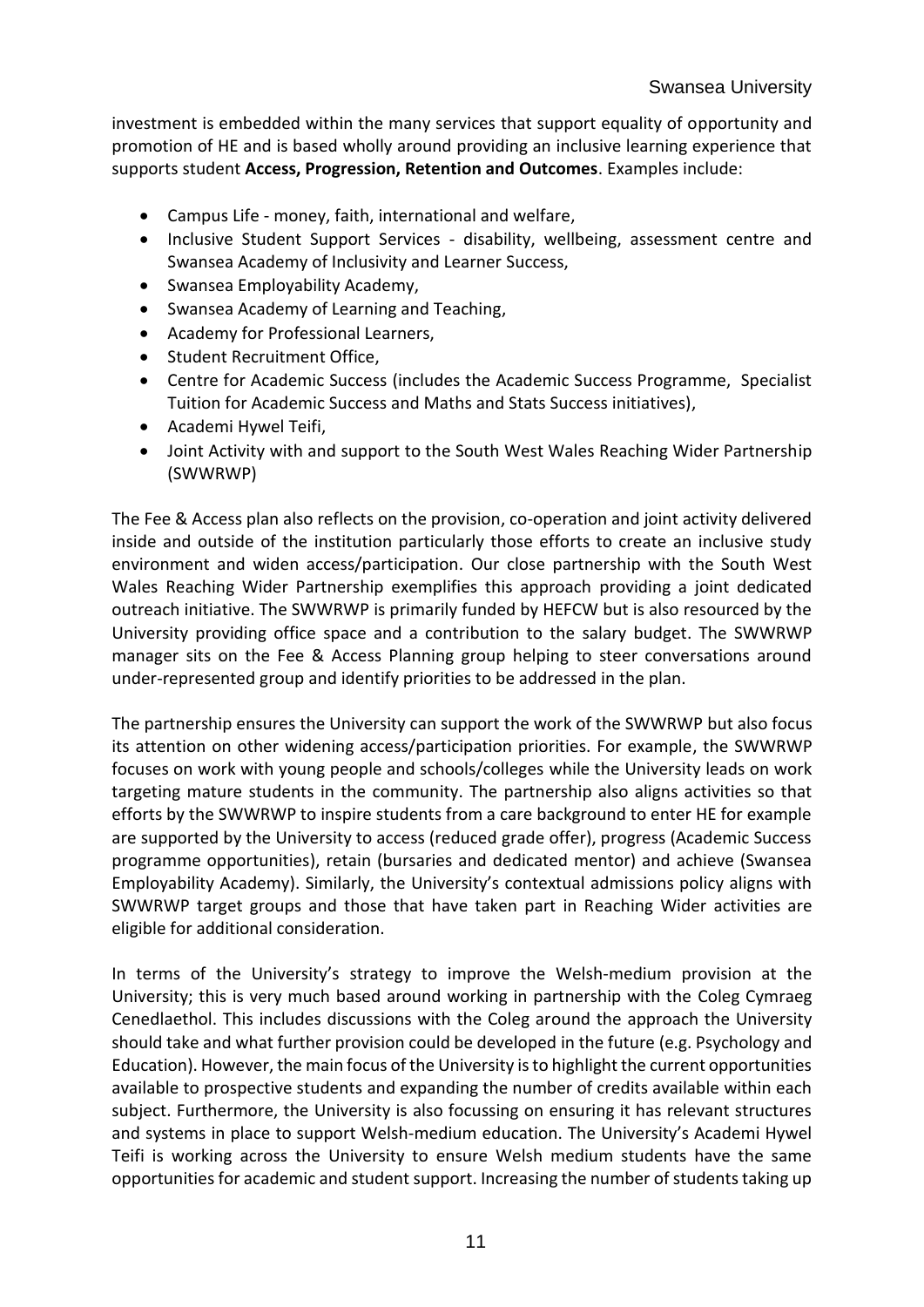these opportunities will be achieved through a range of activities such as holding Welshmedium Taster Days and Welsh Baccalaureate Days; ensuring academic skills support programme; and offering the Academi Hywel Teifi Award and the Coleg Cymraeg Cenedlaethol's Welsh Language Skills Certificate.

## **Fee & Access Plan Objectives**

The Fee & Access Plan has been aligned with the guidance set out by the Welsh Government and HEFCW and in doing so, the University has decided to adopt the 14 measures set out across Equality of Opportunity and Promotion of HE as our Fee & Access plan objectives:

#### **Equality of opportunity to support groups under-represented in higher education:**

- 1) promote and safeguard fair access to higher education, including identifying individuals with the greatest potential from disadvantaged backgrounds;
- 2) attract and retain students and potential students from under-represented groups;
- 3) raise the educational aspirations and skills of people from under-represented groups to support success in higher education;
- 4) support and increase retention, progression and completion, particularly people from low participation neighbourhoods, looked after children, care leavers and carers;
- 5) improve the higher education experience for groups under-represented in higher education;
- 6) provide to under-represented groups effective information, before and during their studies;
- 7) provide high quality academic and welfare support to groups under-represented in higher education; and
- 8) support the progress to employment or further study of groups under-represented in higher education.

#### **Promotion of Higher Education:**

- 1) provide more effective engagement with private, public or voluntary bodies and communities in Wales;
- 2) improve the quality of learning and teaching, with reference to the quality of the student experience;
- 3) strengthen the employability of Welsh graduates;
- 4) promote Welsh higher education more effectively internationally;
- 5) deliver sustainable higher education; and
- 6) raise awareness of the value of higher education to potential applicants.

Due to the overlapping nature of the Welsh Government/HEFCW measures, it should be recognised that provision under one measure/objective will also directly support others. An example of this would be where the provision to offer low income bursaries will support many measures such as those to ensure fair access and those to attract and retain students. This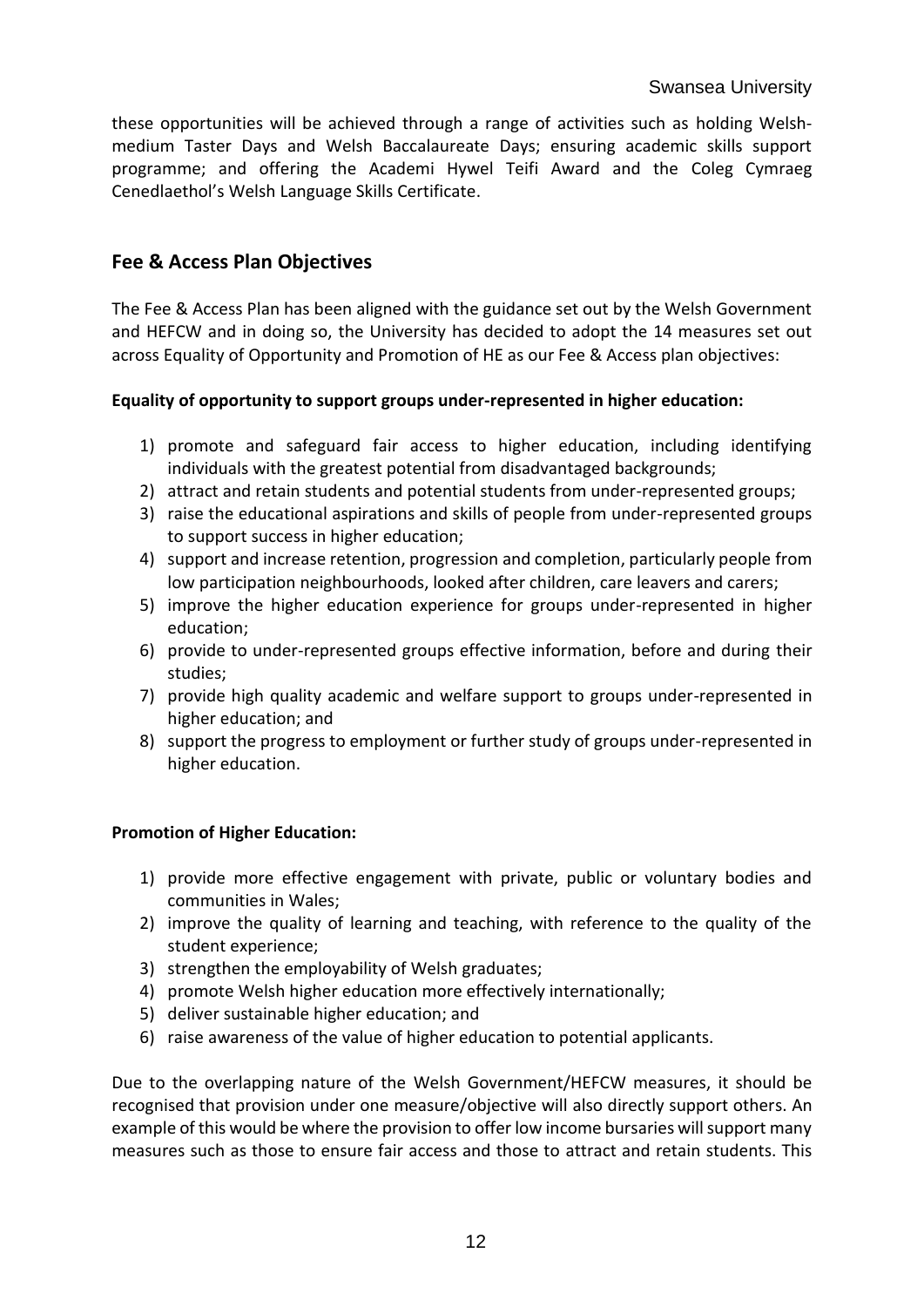has been recognised when trying to approximate how the Fee & Access Plan investment has been split across the 14 measures/objectives.

#### **Monitoring Progress & Compliance of the Fee & Access Plan**

As mentioned in the rationale, the University has developed a pilot Fee & Access Plan Compliance and Evaluation Matrix. This was tested on the 2016-17 Fee Plan with a view to further development for the 2017-18 Fee & Access plan evaluation. The evaluation seeks to review the main activities from within a plan and review success against expected outcomes while also reflecting on what parts worked/didn't work and what can be improved moving forward. Typically plans will be evaluated in the February (2020 for the 2018-19 plan) when data is available ready to inform the next iteration of the plan.

## **Groups under-represented in higher education**

In identifying and selecting the under-represented groups to be included in the Fee & Access plan, consideration was given to the prevailing national and University-level strategies/priorities, reference to our student profile data and consultation with our Fee & Access Plan Development Group which includes the Students' Union and the SWWRWP.

This Fee & Access Plan has been informed specifically by the University's Strategic Equality Plan, specifically responding to one of the four outcomes detailed in the plan:

*Outcome 4 - As a consequence of removing barriers to achievement for students with protected characteristics or disadvantaged as a result of socio economic background or other circumstances, the University will achieve external recognition for providing an excellent student experience*

Many of the groups below are under-represented in HE more generally and the Strategic Equality plan details a number of outcomes that relate directly to student of all protected characteristics and these have been considered in the identification and selection of underrepresented groups to be included.

| <b>Under-represented</b>                                                            | <b>Reason for inclusion</b>                                    |  |  |  |  |  |
|-------------------------------------------------------------------------------------|----------------------------------------------------------------|--|--|--|--|--|
| <b>Group</b>                                                                        |                                                                |  |  |  |  |  |
| Widening                                                                            | The Welsh Government and HEFCW want to encourage               |  |  |  |  |  |
| <b>Access/Participation -</b>                                                       | students to enter HE especially from areas where traditionally |  |  |  |  |  |
| Students from low<br>there are lower levels of participation. Typically, 31% of our |                                                                |  |  |  |  |  |
| participation areas as                                                              | students come from an area where there is low participation in |  |  |  |  |  |
| defined by POLAR3                                                                   | higher education.                                              |  |  |  |  |  |
| postcodes.                                                                          |                                                                |  |  |  |  |  |
| Students from <b>low</b>                                                            | We recognise that students who come from families with low     |  |  |  |  |  |
| income households                                                                   | incomes will not necessarily live in recognised deprived areas |  |  |  |  |  |
|                                                                                     | (as above) but nonetheless will face significant financial     |  |  |  |  |  |

The following groups were selected to be included: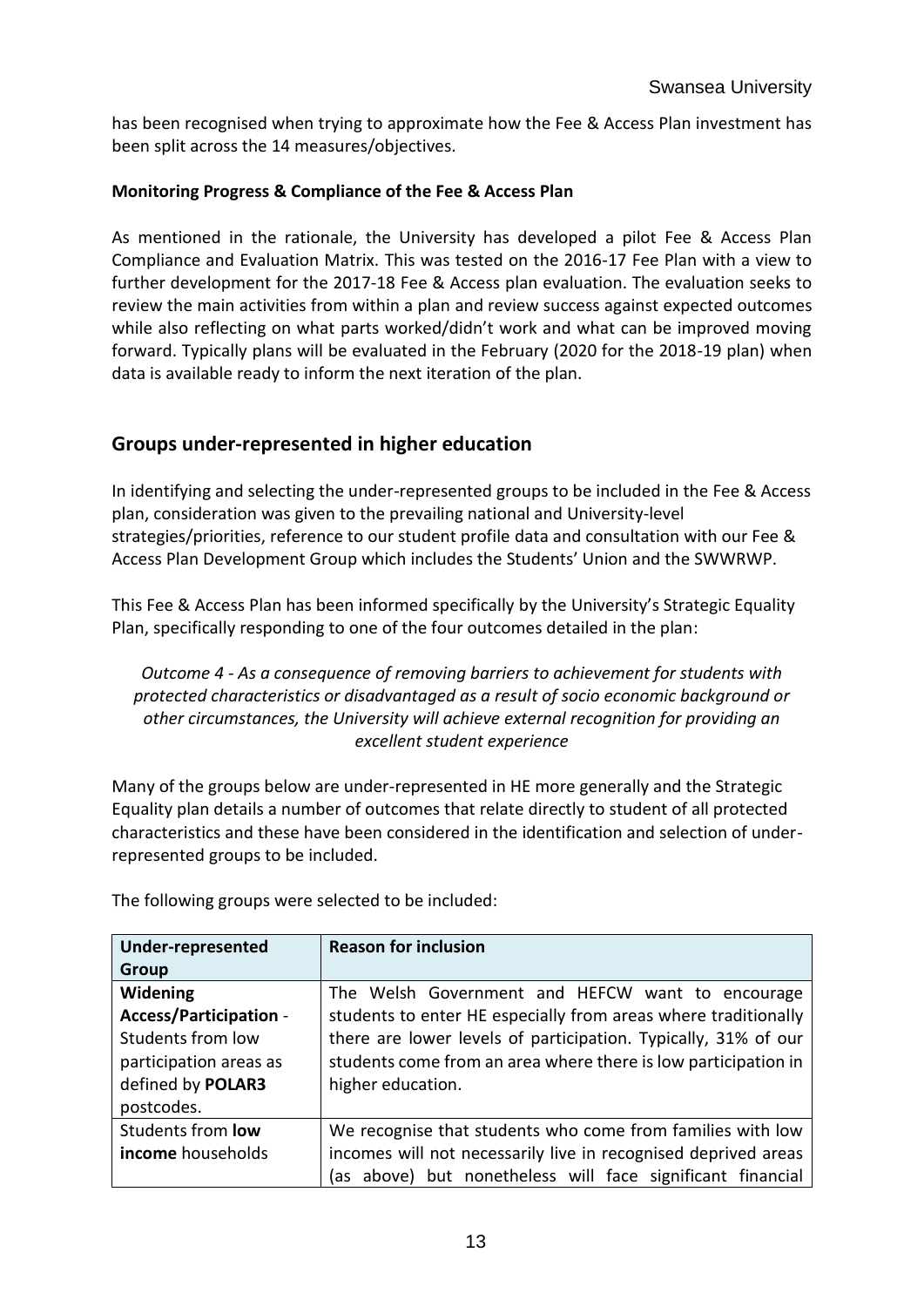| barriers. In 2015-16 around 26% of undergraduate students                                                                                |
|------------------------------------------------------------------------------------------------------------------------------------------|
| were eligible for our low-income bursary to help with living                                                                             |
| costs while they study.                                                                                                                  |
| Looked After Children (LAC) - This group of students (68<br><b>Students with</b>                                                         |
| 'additional<br>students in total across all modes and levels of study in 2016-                                                           |
| considerations'<br>15-16) remain a priority for Welsh<br>17, +17 on                                                                      |
| Government/HEFCW, the University and the South West Wales                                                                                |
| Reaching Wider Partnership as the proportions of Looked After                                                                            |
| Children and Care Leavers progressing through GCSEs to HE is                                                                             |
| extremely low. In 2015-16, LAC students represented only 0.4%                                                                            |
| of the total number of first degree students entering University.                                                                        |
| <b>Estranged Students</b> - Students who are estranged from their                                                                        |
| parents are a group the University recognise as experiencing                                                                             |
| specific challenges. 15 students in 16-17 are currently receiving                                                                        |
| support that is directly linked to their status. A number of                                                                             |
| initiatives, including the provision of financial support and                                                                            |
| targeted advice, are in place. Publicising of the support                                                                                |
| available will encourage estranged student to self-identify and<br>access relevant services.                                             |
|                                                                                                                                          |
| Student Carers - Going to University can be particularly                                                                                 |
| challenging for carers, as juggling external responsibilities with                                                                       |
| studies can be challenging. This is reflected in findings from a                                                                         |
| study of student carers carried out by the NUS. Results                                                                                  |
| indicated that only 36% of student carers felt able to balance                                                                           |
| their commitments (such as work, study and family /                                                                                      |
| relationships), compared with 53% of students who did not                                                                                |
| have caring responsibilities (NUS, 2013).<br><b>Welsh Medium Students</b><br>Another priority group for the University, Welsh Government |
| and HEFCW seeking to promote and advance the Welsh                                                                                       |
| Language and provide Welsh speaking students with the                                                                                    |
| opportunity to study their desired course through the medium                                                                             |
| of Welsh. Student profile data at Swansea indicates there are                                                                            |
| just over 300 students in total studying part of their course                                                                            |
| through the medium of Welsh. Swansea works in partnership                                                                                |
| with the Coleg Cymraeg Cenedlaethol to set targets for the                                                                               |
| delivery of key subject areas in Welsh with a view to addressing                                                                         |
| industry/sector strategic needs e.g. Nursing, Engineering, and                                                                           |
| Medicine.                                                                                                                                |
| <b>Part Time Students</b><br>Part-time study remains a HEFCW priority that helps people                                                  |
| achieve vocational qualifications, widen access and strengthen                                                                           |
|                                                                                                                                          |
| links with employers. Within Swansea University only around                                                                              |
| 15% of undergraduate students (first degree and non-degree)                                                                              |
| are on a part-time course. The majority of these students are<br>undertaking a non-degree as only around 1% of first degree,             |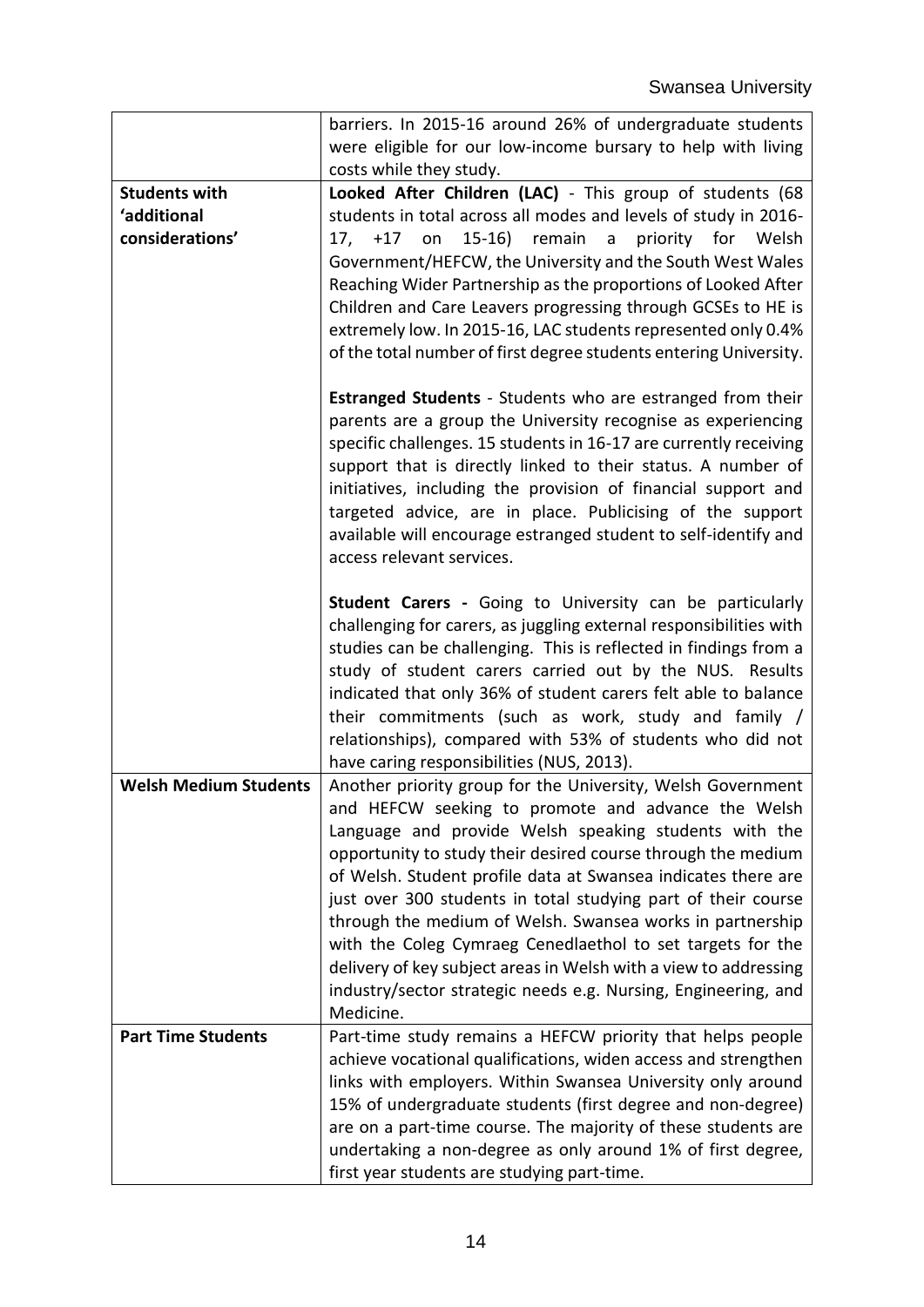| <b>Mature Students</b>       | Mature students are considered part of the widening access          |
|------------------------------|---------------------------------------------------------------------|
|                              | agenda by the Welsh Government and HEFCW who adopt an               |
|                              | all-age approach to widening access. The student profile data       |
|                              | indicates the proportion of mature students (+21 years) is          |
|                              | decreasing slowly and now accounts for 14% of full time first       |
|                              | degree undergraduates (8% for +25 years). However, the              |
|                              | number of students is actually increasing from 500 in 2012-13       |
|                              | to 647 in 2015-16. The part-time provision offered at Swansea       |
|                              | offers another avenue for mature students to undertake higher       |
|                              | education.                                                          |
| <b>Disabled Students</b>     | As part of the University's commitment to equality and              |
|                              | diversity and as encouraged by HEFCW (including funding             |
|                              |                                                                     |
|                              | received to support disabled students) ensuring disabled            |
|                              | students can study at Swansea plays a significant role in our       |
|                              | inclusivity agenda. Within the student profile data, disabled       |
|                              | students typically account for around 9.5% of our full-time, first  |
|                              | degree, undergraduate students. While the proportion has            |
|                              | largely stayed the same over the last several years, the number     |
|                              | of students enrolled has increased from 262 in 2012-13 to 449       |
|                              | in 2015-16.                                                         |
| <b>Black and Minority</b>    | The student profile data suggests the number of first degree,       |
| <b>Ethnic (BAME) Home</b>    | first year, UK domiciled BAME students is increasing. In 2012-      |
| <b>Students</b>              | 13 there were 258 (10.2%) increasing to 462 (9.8%) in 2015-16       |
|                              | representing a 79% growth in just four years.                       |
|                              |                                                                     |
|                              | However, there is an attainment gap (proportion of those            |
|                              | achieving a first or upper second classification) between UK        |
|                              | domiciled Non-BAME students and some UK domiciled BAME              |
|                              | student groups (recognised within the University's Strategic        |
|                              | Equality Plan). However, there will be many factors influencing     |
|                              | this gap beyond the University's control such as qualifications     |
|                              | upon entry, subject studied and differences in achievement          |
|                              | across BAME sub-groups.                                             |
| <b>Asylum Seekers</b>        | Currently, unless an Asylum seeker has recourse to self-fund        |
|                              | their undergraduate studies at the full international rate there    |
|                              | is no fee reduction or financial student support available via the  |
|                              | University. Our records do not indicate (or is currently able to    |
|                              | identify)<br>Asylum<br>Seekers<br>studying<br>full-time<br>any<br>a |
|                              | undergraduate degree at Swansea University. However, there          |
|                              | does seem to be interest in such provision. Swansea is also         |
|                              |                                                                     |
|                              | designated a City of Sanctuary. The University recognises a         |
|                              | review of our approach to supporting Asylum seekers is              |
|                              | required.                                                           |
| <b>Other Protected</b>       | The University recognises that students may also possess other      |
| Characteristics:             | protected characteristics. For these groups it is important for     |
| <b>Religion &amp; Belief</b> | us to provide an inclusive study environment whereby students       |
| <b>Sexual Orientation</b>    |                                                                     |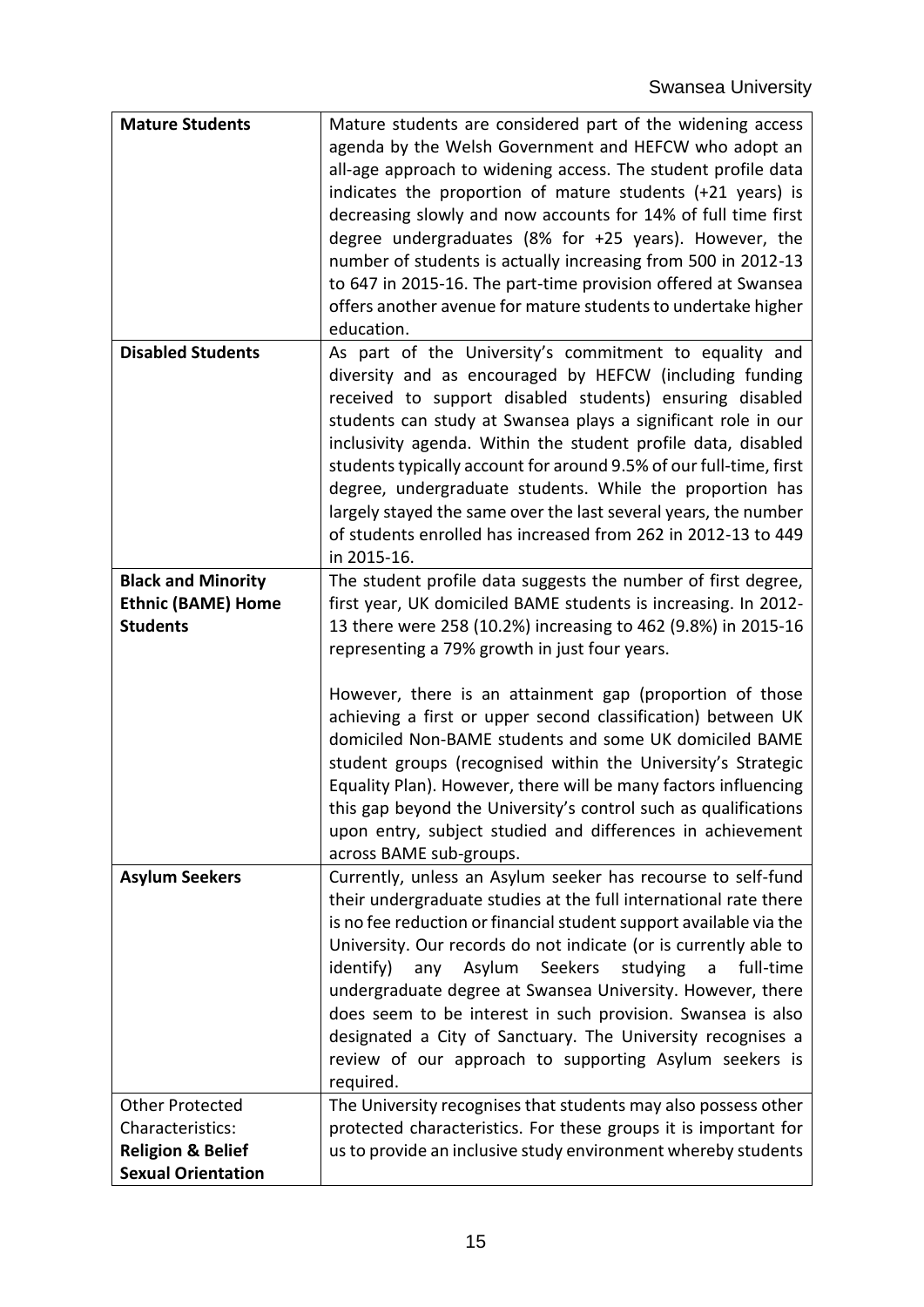| <b>Gender Reassignment</b><br><b>Pregnancy &amp; Maternity</b> | can reach their full potential, to remove barriers to learning, to<br>engage with students and to enhance their student experience.                                                                                                                                            |
|----------------------------------------------------------------|--------------------------------------------------------------------------------------------------------------------------------------------------------------------------------------------------------------------------------------------------------------------------------|
|                                                                | Within the student profile data, information is limited on these<br>groups and in some cases we have no recorded data or<br>students do not wish to declare the information. What we do<br>know is summarised below:                                                           |
|                                                                | The 2015-16 student profile data currently tells us that around<br>30% of full time first degree students consider themselves to<br>belong to some form of religion or belief (23% Christian, 4%<br>Muslim, 3% other) but this could be higher as 20% preferred<br>not to say. |
|                                                                | Of those willing to denote their sexual orientation, the data<br>suggests that less than 5% of full time first degree<br>undergraduate students have a sexual orientation other than<br>heterosexual. 24% preferred not to say or the question was not<br>answered.            |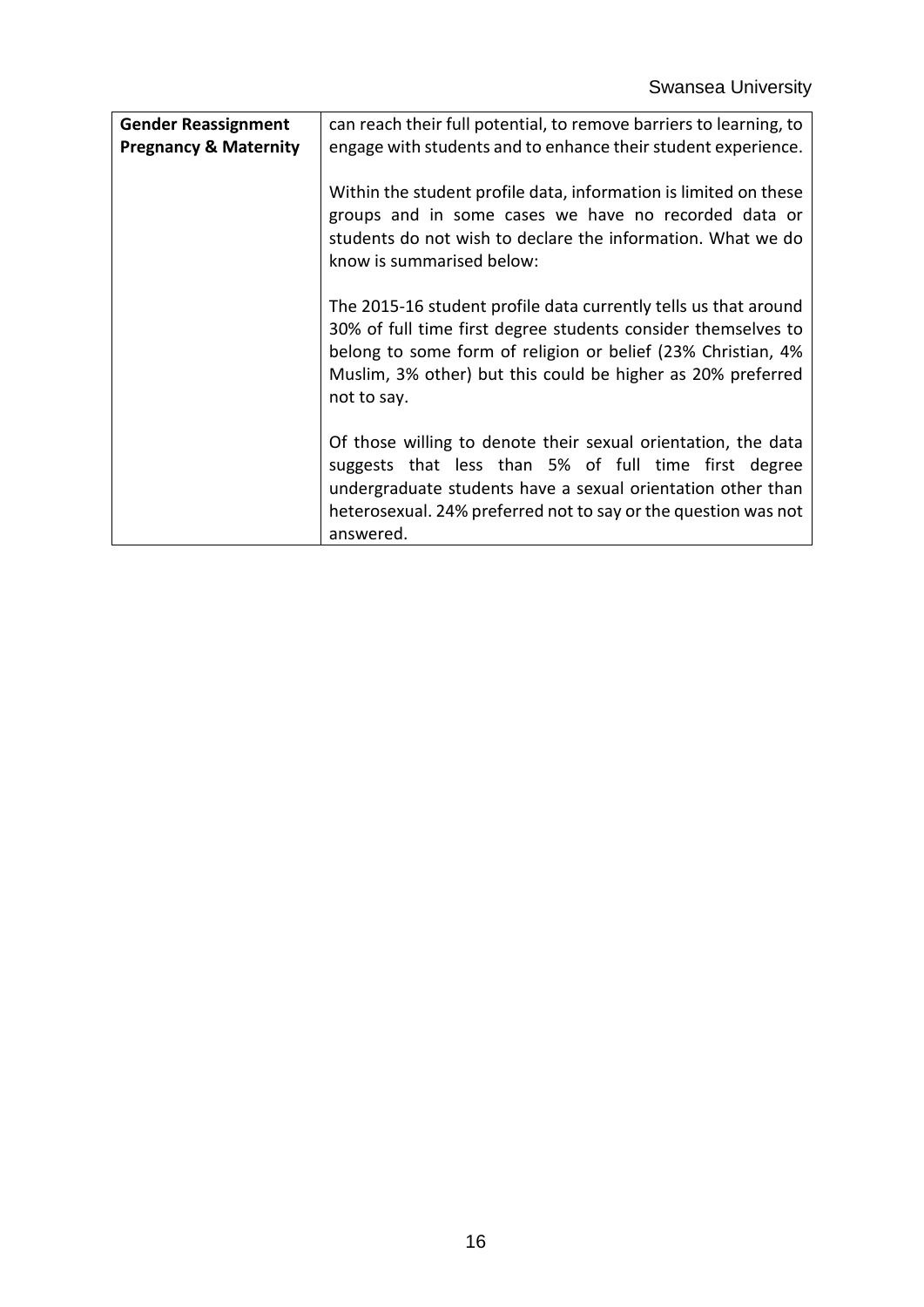# **Equality of opportunity measures which support groups under-represented in higher education:**

**1) promoting and safeguarding fair access to higher education, including identifying individuals with the greatest potential from disadvantaged backgrounds;**

**Access: Enabling individuals from underrepresented groups to enter higher education by…**

- Providing UK **Student Recruitment Office visits to schools and FE colleges** with high proportions of pupils from under-represented groups.
- Maintaining the online **[Schools and Colleges Outreach](http://www.swansea.ac.uk/outreach/) programme** which offers a range of activities to schools and FE colleges to support access to higher education.
- Increase the University's staff and student contribution to the provision of the **South West Wales Reaching Wider Partnership** (SWWRWP) if HEFCW still funds provision in 18-19.
- Support staff to **seek external funding for widening access** activity e.g. from the National Science Academy Wales.
- **Work with partners to increase the widening access activities** e.g. a project largely funded by the Community Union to raise aspirations and attainment of more able and talented years 9-10 pupils in Ysgol Bae Baglan, Neath Port Talbot.
- Offer [a contextual admissions policy](http://www.swansea.ac.uk/admissions/admissionspolicy/b-structuresandprocesses/) with reduced grade offers in specific circumstances.
- Provide progression pathways in the form of **foundation years** in Engineering and Science for individuals unable to gain direct entry to the first year of a full time undergraduate degree.
- Enhanced guidance on **support for disabilities** and other conditions for prospective students
- [Community of practice network for staff](http://sails.swan.ac.uk/) to share good practice and collaborate on activities that promote opportunities for under-represented groups.
- **A review of the University's widening access strategy** and provision was undertaken in 2016-17. The outcomes from this review may affect activities undertaken in 2018-19.
- A proposed scheme providing funding support to Asylum Seekers for 2018-19 is currently being discussed by senior management.
- Activities to promote **part-time higher education to adult learners** including promotional materials, brochures, posters, social media and web-based activity to promote opportunities to study with the College of Arts & Humanities at Swansea University.
- Delivery of community based open events, community based public lectures, taster sessions (1.5 to 2 hours) and free taster courses(2 hours x 2 weeks) to encourage mature students who have been out of education for some time to progress to further study opportunities.
- Part-time bite-size 10 and 20 credit HE accredited modules offered across the whole of the part-time adult learner curriculum, both during the day and evening on the Park Campus and in the Community
- Delivery of the accredited Taste of Higher Education (part-time) and the Prepararation for Higher Education Programme (Part-time) for mature students.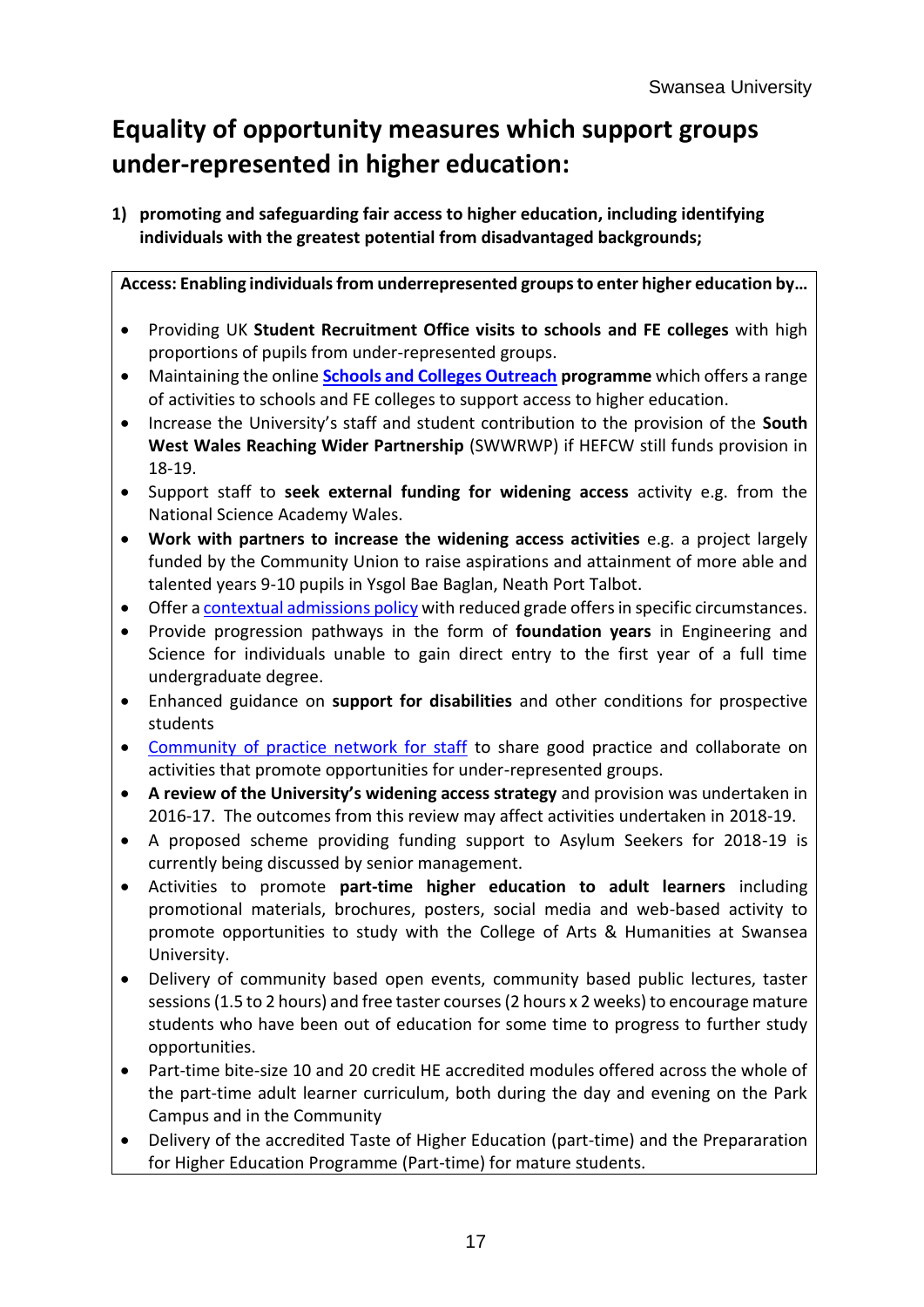Provision of six part-time undergraduate programmes delivered on campus and at community venues to support widening participation.

#### **Responsible Service Units:**

Swansea Academy of Inclusivity and Learner Success (SAILS), College of Arts & Humanities, Marketing – UK Student Recruitment Office, Disability Service, Student Services.

#### **Rationale for activities:**

- To meet the Welsh Government's policy statement relating to widening access… "Higher education should be available to all those with the potential to benefit regardless of age, gender, mode and level of study and country of origin and background..."
- To achieve Swansea University's strategic objective of widening access to higher education
- Contributing to the SWWRWP in order to raise aspirations, promote access to the professions, prepare students for further/higher education and promote HE is an effective way of adding value to activities which target under-represented groups

#### **Student group(s):**

Individuals from groups under-represented in higher education

#### **Targets**

Activities listed above will support the achievement of the participation targets for underrepresented groups listed in Table G.

- **2) attracting and retaining students and prospective students from under-represented groups, which may include students from less advantaged backgrounds and students with protected characteristics;**
- **3) raising educational aspirations and develop skills which prepare students from underrepresented groups for higher education;**
- **4) supporting and increasing student retention and completion, particularly those from low participation neighbourhoods, looked after children, care leavers and carers;**
- **7) providing high quality academic and welfare support to students from underrepresented groups;**

The University has decided to group the four objectives above as they all relate in some form to attracting, retaining and progression of students from under-represented groups.

#### **ACCESS:**

#### **Activity:**

**Foundation Degrees,** accredited by Swansea University and delivered in partnership with Colleges of Further Education. These provide routes into Engineering, Computer Science and other vocational areas of study at a HE level, with the potential for progression onto bachelors' degrees.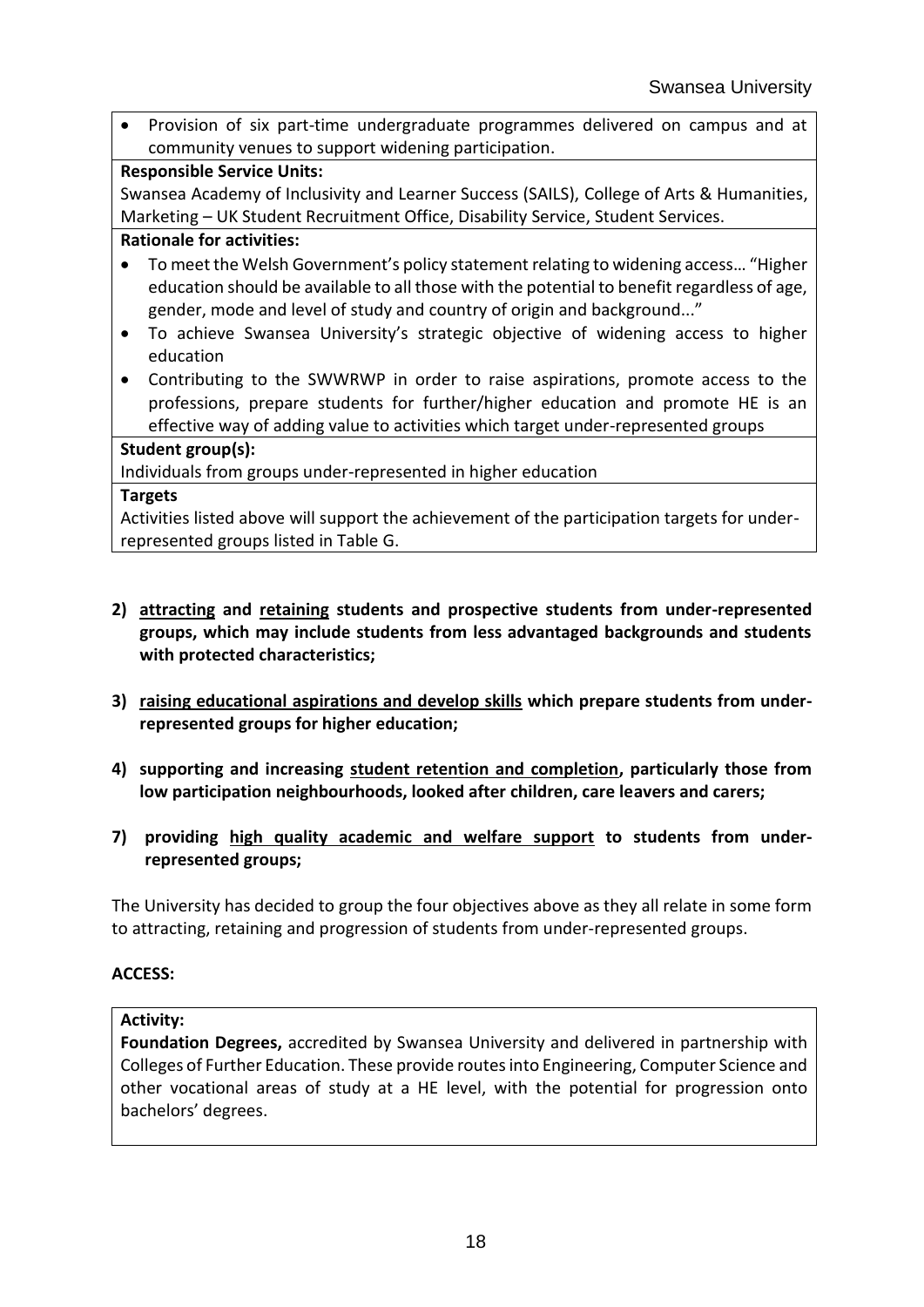- A Foundation Degree in Health and Social Care is being developed by Pembrokeshire College at present and will include a fee bursary reducing the cost of the course over the two years.
- We are exploring the provision of Higher and Degree Apprenticeships to be developed and delivered in partnership with industry and FE colleges.

**Provided by:** This provision is initiated and coordinated by the College University Skills Partnership (CUSP).

#### **Rationale:**

The Foundation Degrees are developed with employers in response to their skills needs and provide a progression route into Higher Education. Degree apprenticeships will provide progression routes to HE and an alternative higher qualifications. By delivering study in collaboration with FE partners (Pembrokeshire College, Gower College Swansea, the Neath Port Talbot College Group and Coleg Cambria.), the University is able to provide access to higher education at a local level. Further developments will be initiated when information about available resources and frameworks are clarified by HEFCW.

#### **Student group(s):**

The profile of students on the Foundation Degrees shows that 53% of students have Widening Access characteristics, particularly attracting young white males from low participation areas. Degree apprenticeships may not attract a similar high Widening Access profile.

#### **Targets:**

- Achievement of funding support from the European Social Fund for Foundation Degrees.
- 50% Widening Access target groups within Foundation Degrees,
- 85% retention, progression & successful completion of Foundation Degrees
- 25% progression to Bachelor's degrees from Foundation Degrees
- Development of 3 Degree Apprenticeships in Engineering, Advanced Manufacturing and ICT, if the resource available makes this a viable proposition.

#### **Increase recruitment of Welsh-speaking students**

Continue to develop the University's Welsh-medium provision, some of which will be in partnership with Coleg Cymraeg Cenedlaethol, and look to offer provision that will allow students to draw down on Coleg Cymraeg Scholarships.

#### **Activities to attract and retain Welsh-speakers include:**

- Welsh-language Taster Days for Yrs 12 and 13 across a range of academic subjects;
- Partnership between Tŷ'r Gwrhyd and Swansea University's Reaching Wider to support Welsh-medium schools with pupils of disadvantaged backgrounds;
- Taster Days for Able and Talented Pupils in Medicine and Engineering
- Residential Summer School for Modern Languages and Media students;
- Welsh-medium Welsh Baccalaureate Academic Skills Days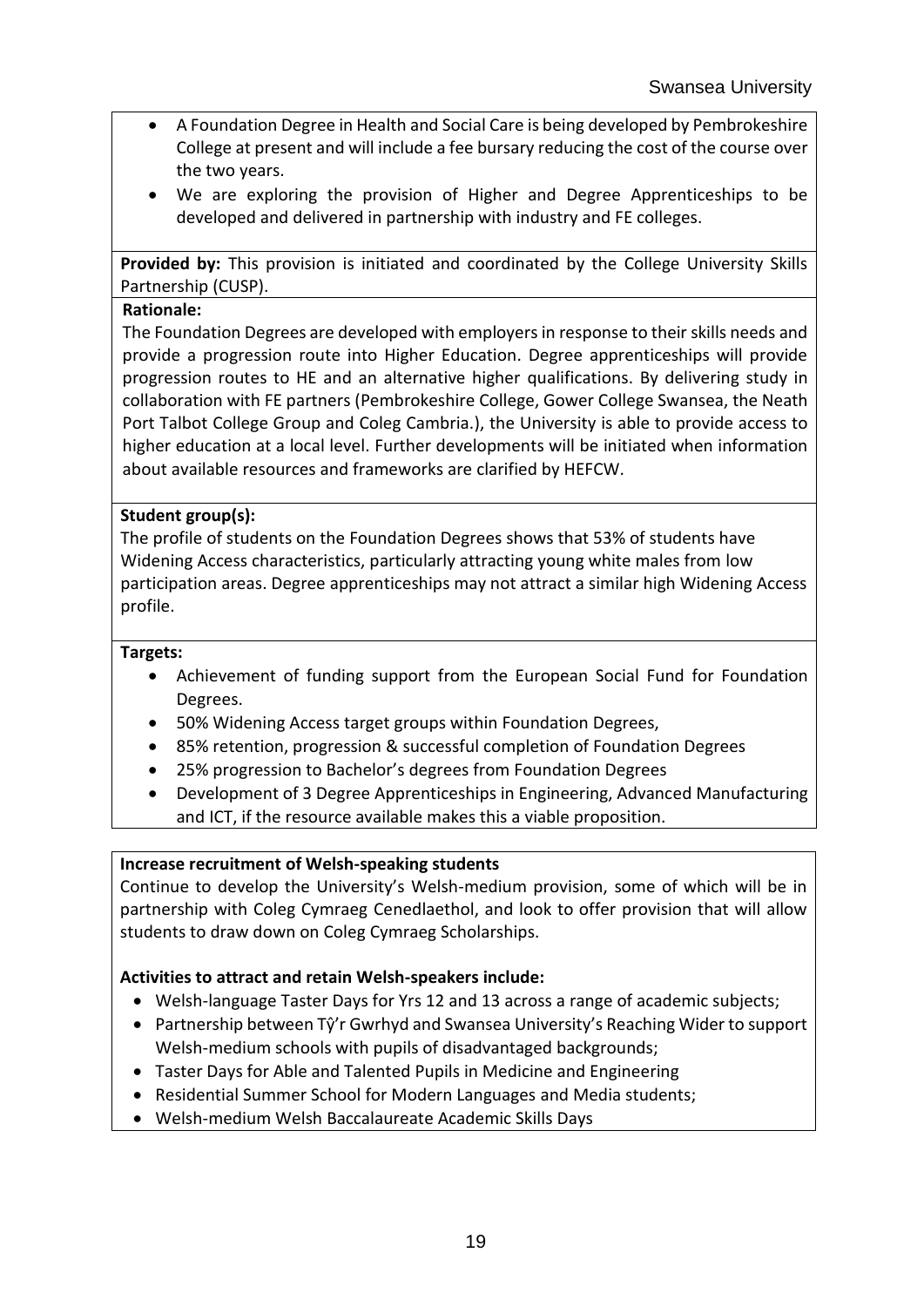• Scholarships and bursaries for converting Welsh-speaking students to Welsh-medium provision (16-17 total allocated was £5,300 which led to 23 students awarded for varying levels of credits studied in Welsh).

**Provided by:** Academi Hywel Teifi

**Rationale:** To encourage students from Welsh-medium schools to take-up the Welshmedium provision available thus improving their chances of success with their studies and future employment opportunities.

**Student Group(s):** Welsh-speaking students

#### **Targets:**

- Increase in numbers studying 5+ credit (from 299 in 15-16 to 430) or 40+ credits (from 102 in 15-16 to 150) in Welsh for 18-19.
- Increase in numbers of students awarded recruitment or conversion scholarships from 23 (16-17) to 40 (18-19).

## **Tŷ'r Gwrhyd Project**

16-17 activity = 9 pupils from 1 school.

18-19 = increase numbers to 50 Welsh-speakers engaging with the project across 5 schools.

- **Welsh-medium HE Taster/Skills Days-** offer 4 days per year, targeting 400 prospective students in total. Explore opportunity to organise off-campus roadshow across Wales.
- **Baccalaureate Academic Skills Days** offer 2 days one in south wales, the other in north Wales. Aim to attract 250 prospective students in total.

## **Support Packages for students with additional considerations:**

## **Care Leavers Support Package:**

- Care Leavers Grade Reduction Scheme
- £1000 Bursary per year (undergraduates) or £1000 Bursary per course (Postgraduates)
- Financial assistance to attend open days at Swansea University
- Communication of support available through outreach work, specific web based information, talks and Open Days.

**Carers Support Package** - A targeted range of support for carers that includes a bursary and named contact and priority access to Swansea University's Opportunity Fund.

**Support for Estranged Students-** This is available to students that are estranged from their families and typically have no familial or financial support. The University will:

- Give priority access to discretionary/hardship funds
- Communication of support available through outreach work, specific web based information, talks and Open Days.
- Specific support to facilitate/assist in applying for Student Funding
- A named contact to act as a single pro-active point of contact for estranged students
- Applying for recognition of support available via the Stand Alone Pledge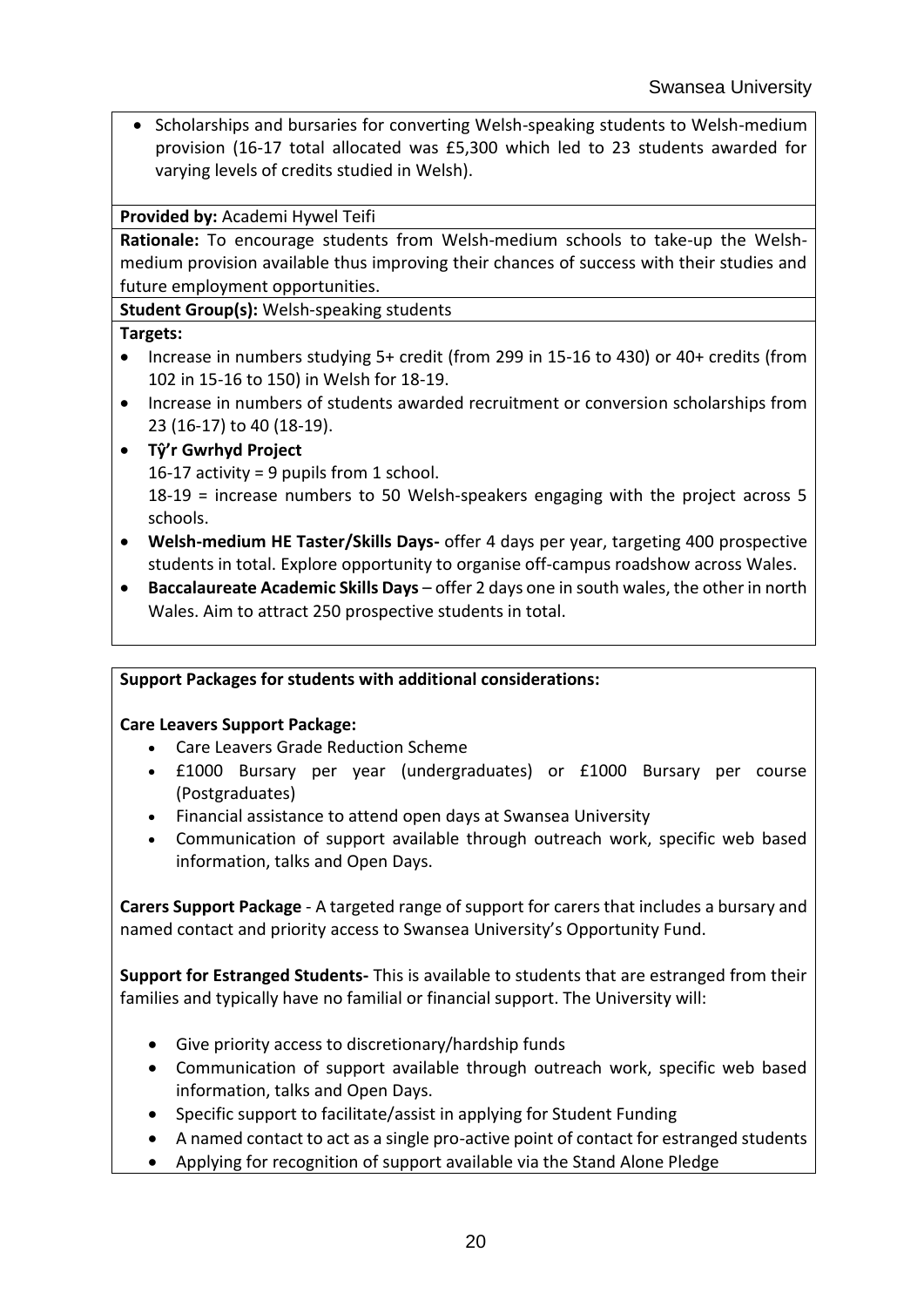• Staff information talks to raise awareness of the specific needs of, and challenges faced by, estranged students

#### **Provided by:** Student Services

#### **Rationale for provision:**

Care Leavers Support Package: To provide prospective students who are deemed care leavers with a consistent point of contact throughout the recruitment and transition period, and throughout their study. To facilitate access to HE and promote integration on arrival. The financial support package ensures this group of students are able to meet the additional costs of year round accommodation. To aid attraction and retention of these students

Carers Support Package: Going to University can be particularly challenging for carers, as juggling external responsibilities with studies can be challenging. This is reflected in findings from a study of student carers carried out by the NUS. Results indicated that only 36% of student carers felt able to balance their commitments (such as work, study and family/relationships), compared with 53% of students who did not have caring responsibilities (NUS, 2013).

Estranged Students: Students who are estranged from their families face specific challenges. They rarely receive formal community based support and are not yet recognised as a specific group within the UCAS application process. Promoting retention by ensuring estranged students are able to access full funding package as they face additional challenges evidencing their status when applying for student funding support. Promoting retention by supporting students who experience family breakdown and become estranged whilst studying.

**Student Groups:** Care Leavers, Carers (excluding parents unless they are caring for a child/children with disabilities or other medical needs) and Estranged Students.

#### **Targets:**

The initial aim is to identify as many students with additional considerations as we can.

#### **Care Leavers Support Package:**

- Numbers supported in 16-17: 54 new and continuing undergraduate students. Not all elect to access the bursary, some wish only to access support.
- Expected student numbers in 18-19: 57, including continuing students. (18 current students are due to graduate in 2018-19).

#### **Estranged Student Support:**

Numbers of Estranged students accessing support in 2016-17: 15 (this figure includes 6 current students accessing support who will graduate in either the academic year 18-19 or 19-20). Target figure for 2018-19: 17

**Financial Support Package provided by the University** to attract, support and retain students including those from underrepresented groups:

 **Income Related Bursaries** for student from low income families (household incomes of less than £30,000) worth between £1,000 and £3,000 across a three year degree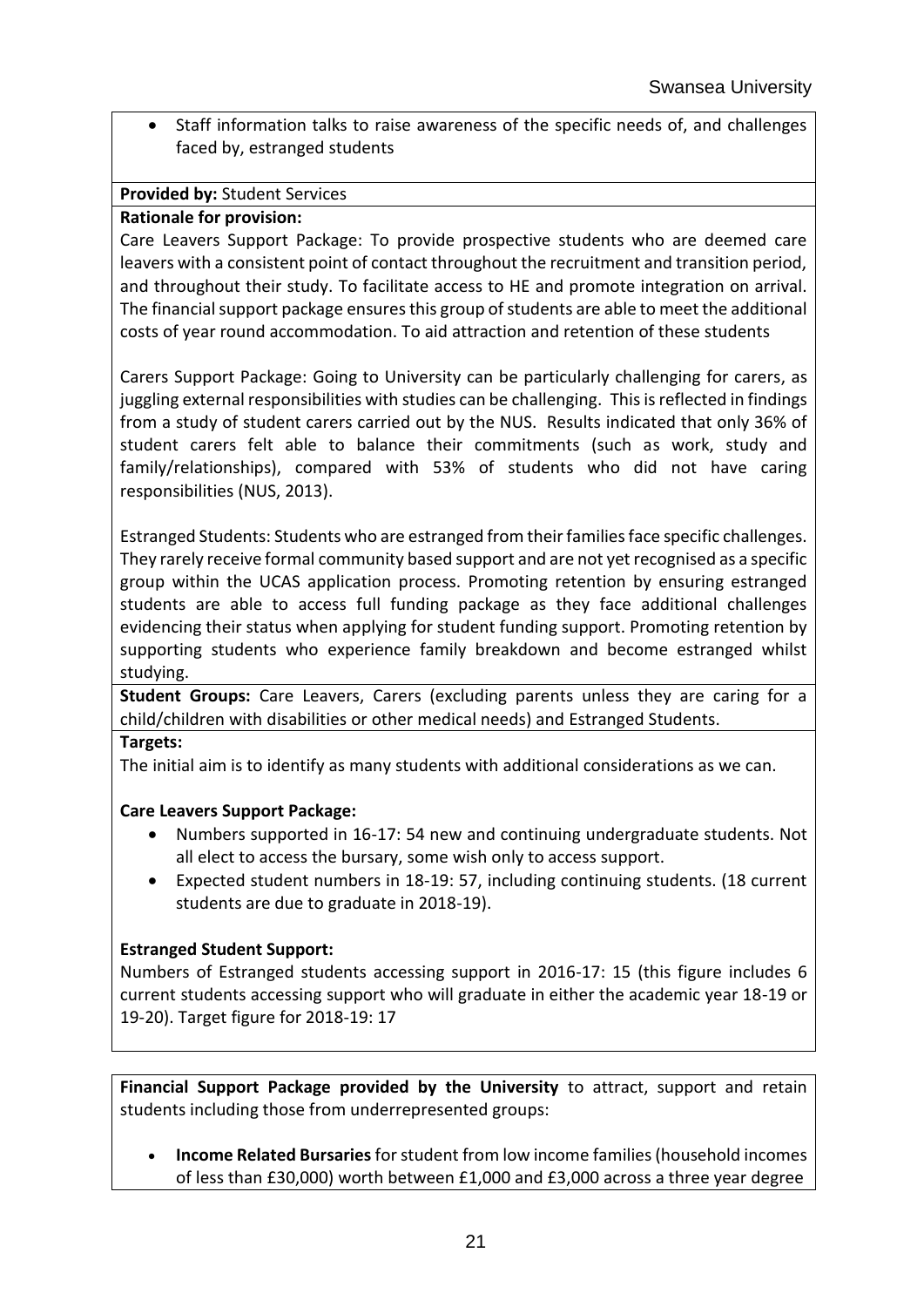- **Care leaver bursary** of £1,000 per year (in addition to any income related bursary entitlement)
- **A £300,000 Student Hardship Fund** to help prevent the withdrawal of students due to financial difficulty (and to assist Disabled Students applying for preliminary diagnostic testing prior to applying for Disabled Student Allowance).
- **Mobility Bursaries** of £1,000 to help subsidise the cost of working or studying abroad as part of a student's course including an extra £250 top up for students from low income families.
- **Excellence and Merit Scholarships** awarded to students regardless of background based on prior academic attainment.
- **Advice and support** available from the University's **Money@CampusLife** office in person or online – 18 hours per week (split equally across both Singleton and Bay Campuses) of drop-in services as well as appointments face to face or over the telephone. Over 13,000 student money related contacts in 2015-16.

#### **Provided by:** The University

**Rationale:** The University recognises that financial support and advice particularly for those students from low-income families or disadvantaged backgrounds plays a role in supporting students to stay in higher education.

All students including students from low-income households, Looked After Children, Estranged Students, Students experiencing financial hardship and Disabled Students.

#### **Targets:**

Numbers of students accessing support and spend against budgets.

Non-continuation targets features in Annex Aii

## **PROGRESSION:**

- **Welsh-language academic support with the Academic Success Programme**
- **Coleg Cymraeg Welsh Language Certificate.**

**Provided by:** Academi Hywel Teifi and Centre for Academic Success

**Rationale:** To encourage students from Welsh-medium schools to take-up the Welshmedium provision available in order to improve their chances of success with their studies and future employment opportunities. Commitment to provide parity of experience and academic support for students whether they study in English or Welsh. Engagement with improving the student experience at Swansea and contributing to achieving the University's targets for numbers studying through the medium of Welsh.

**Student Group:** Welsh-speaking students

#### **Targets:**

• Increase in numbers studying 5+ credit (from 299 in 15-16 to 430) or 40+ credits (from 102 in 15-16 to 150) in Welsh for 18-19.

## **Welsh-language Academic Success Programme**

- 17-18: Support between 60 and 80 students with their academic skills in Welsh
- 18-19: Increase support to between 80 and 100 students.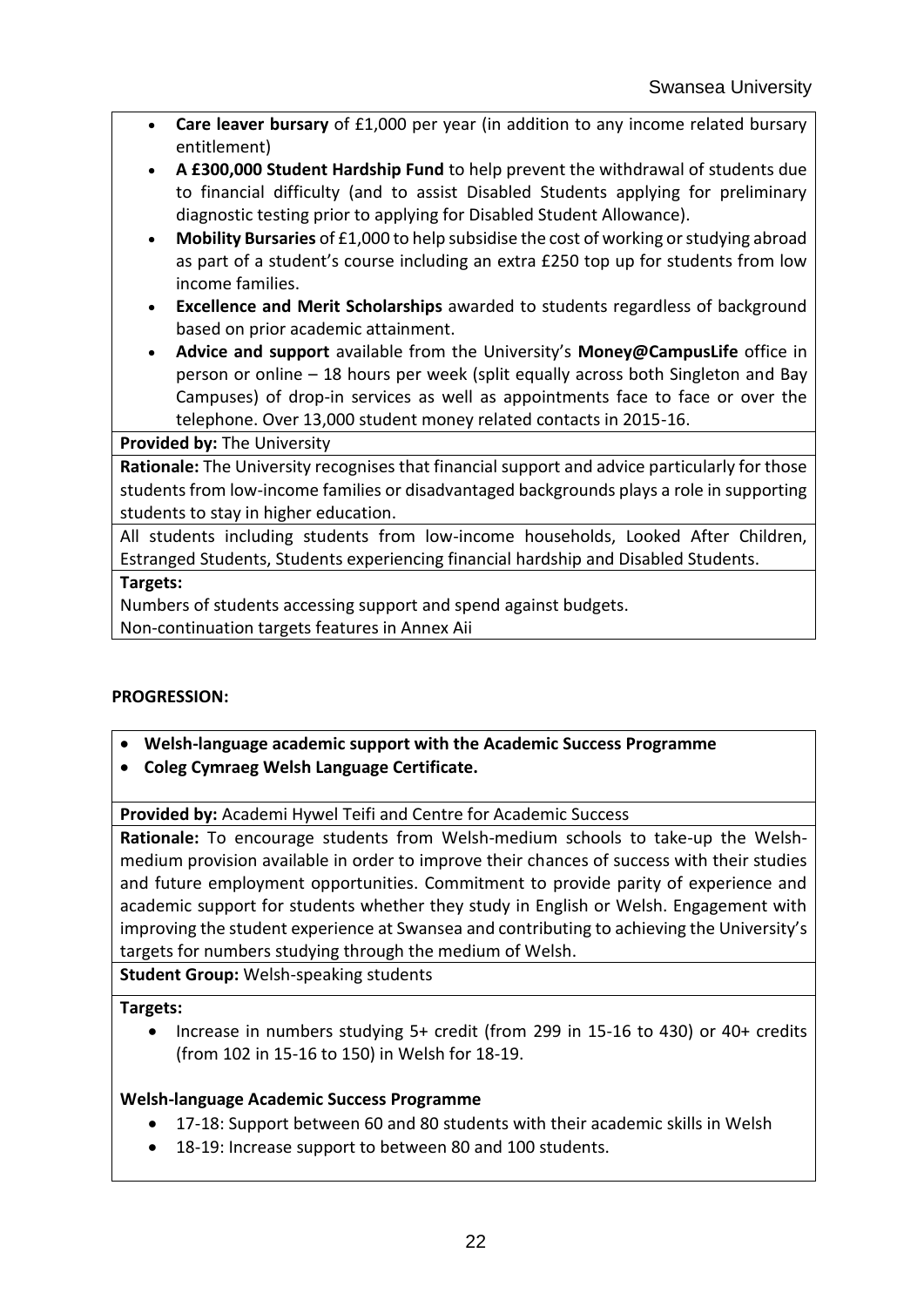#### **Coleg Cymraeg Cenedlaethol Welsh Language Certificate**

- Increase student numbers participating from 33 in 16-17 to 50 in 18-19.
- Increase student success rate to 90% with 60% achieving Distinction.
- Increase in degree achievement amongst Welsh-speaking student body
- Increase in student numbers requesting Welsh-language pastoral care

#### **Centre for Academic Success – supporting students to develop academic study skills**

- Enhanced transition support via online courses: *Skills for Learning, Skills for Life – 3 online courses supporting transition to HE*
- Additional small group workshops for students with specific learning differences (SpLDs)
- Maths and Stats Success (MASS) Workshops common query drop-in service and Stats workshops

## **Provided by:** Centre for Academic Success (CAS), Student Services

**Rationale:** Online transition courses designed to help students from all backgrounds to adjust to their new academic experience as they enter H.E. Courses are interactive and provide information in a range of accessible formats to support inclusivity

- 50% of students qualifying for one-to-one specialist support (via Disabled Students' Allowance funding) take up the support and so small group workshops will be offered. Discussions with other institutions suggests that the addition of workshops may increase take-up. Helps to reduce feelings of isolation amongst students with learning needs. Supports Equality Act 2010 and changes to Disabled Students' Allowances.
- Evaluation of Maths and Stats Success (MASS) one-to-ones shows a pattern of common queries; workshops added to address these. Will help students (with non-maths background) to build confidence and acquire skills that support students' progression and retention
- Engagement with improving the student experience at Swansea
- To ensure service is accessible and adaptable

**Student Group:** All students, but courses particularly relevant to under-represented groups e.g. mature students, students from low-participation backgrounds, students with additional learning needs.

## **Targets:**

- Transition support Courses embedded within 4 academic colleges
- Increase number of students accessing the transition courses by 25% to 4,500
- 2 workshops for students with additional learning needs delivered in 2018-19
- Minimum 6 Maths/Stats workshops per term
- Maths/Stats 70% of students attending notice improved confidence in the subject

**Progression:** ensure that students have the **academic and pastoral support** to progress from level to level.

- **Progression data analysis** to identify patterns and trends to ensure that students with particular characteristics are not performing less well than the rest of the cohort as a result of those characteristics
- **Focus on changes to improve attainment** of particular BAME groups and white working class males.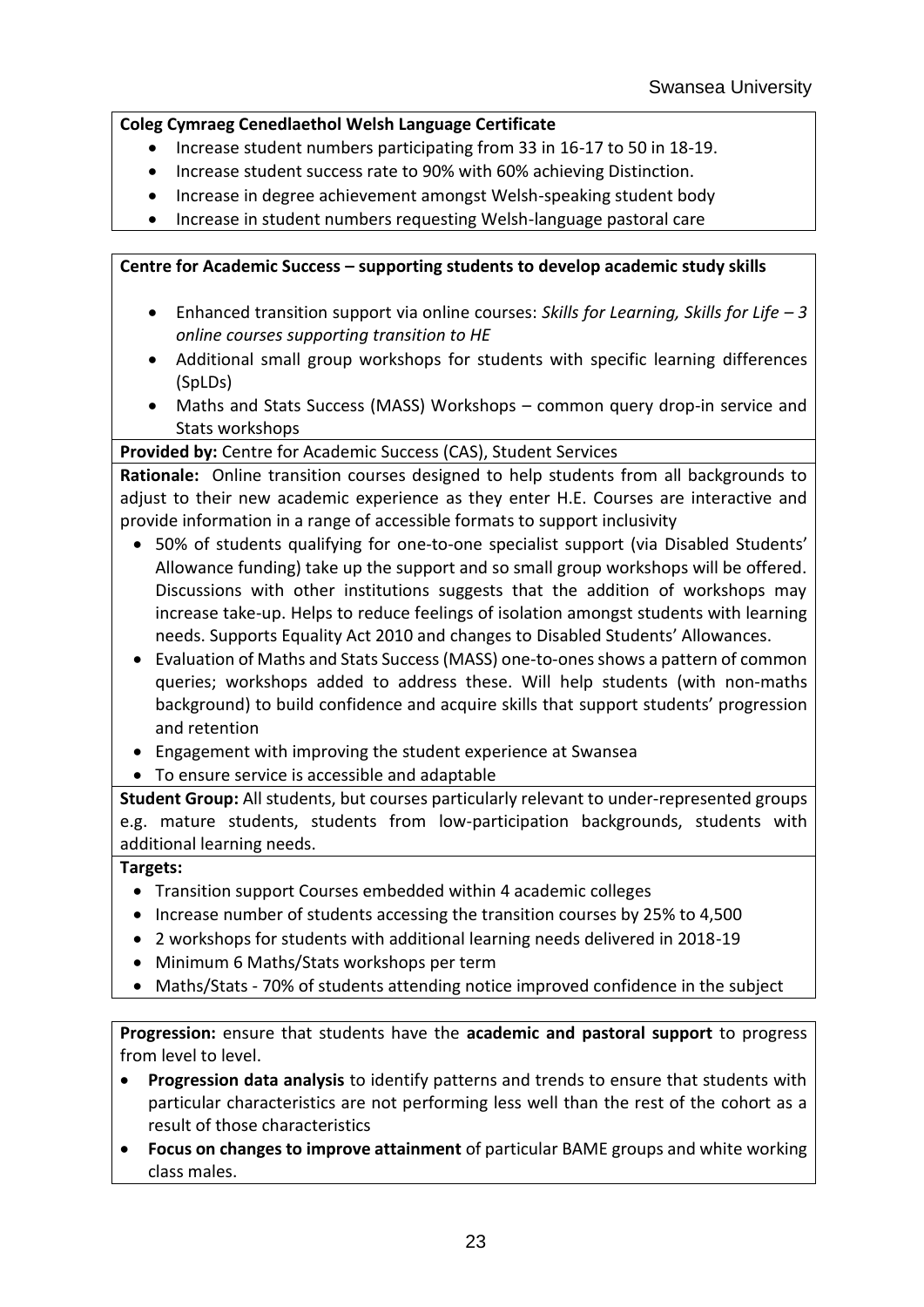- The amount and type of assessment is under consideration in 2016-17 with a view to ensuring that the assessment for a programme is appropriate in terms of volume, inclusive in design and authentic as far as practicable for the subject.
- **Dedicated Welfare Service** (outside of our current Wellbeing, Disability and Money Services) will oversee training and standardisation of the welfare service provision across the University. This service also includes an enhancement of our 'out of hours'/critical response capability. This can be particularly effective in supporting students who may not have stable or effective family or other types of external support.
- **For part-time adult learners within the College of Arts and Humanities, there is a dedicated Study Skills and Retention Officer** and members of the community development team will act as venue coordinators and personal tutors for communitybased and campus-based programmes. Study Skills and Academic Writing support will also be provided for part-time mature students on a one-to-one and group basis.

**Provided by:** Swansea Academy of Inclusivity and Learner Success (SAILS), Information Services and Systems, Academic Services Quality and College of Arts and Humanities.

**Rationale:** Students with some characteristics and circumstances progress less well than the rest of the cohort. There is a need to understand better the patterns and significant characteristics/circumstances within Swansea University's diverse student population. This better understanding will enable actions to be taken to mitigate the differences in progression so that all students have equality of opportunity and inclusive provision.

**Student Group:** All students but with specific focus on attainment of Black/Asian/Minority Ethnic (BAME) individuals and white working class males.

## **RETENTION:**

**Retention: support students to continue to study and to complete their programmes of study**

- [Income related bursaries](http://www.swansea.ac.uk/scholarships/income-related-bursaries/) for students from low-income households.
- In 2017-18 the **academic and pastoral support framework** will begin implementation in order to provide inclusive support for all students. The framework will be embedded and evaluated over a number of years. It has 3 main components: firstly, a Student Life Network for welfare support for students delivered in partnership by qualified professional services staff in academic Colleges; a new Student Services welfare service; and the MyUniHubs on the Park and Bay campuses. Secondly, personal tutoring will be refocussed on academic mentoring by academic staff and students will be supported to undertake personal development planning.
- **Learning analytics will continue to be developed** in order to enhance the availability of data on students' engagement with their learning and teaching for both staff and students. In 2016-17 the focus has been on implementing a card reader attendance monitoring system in all teaching spaces in the Bay and Park campuses. This has enabled the use of attendance data for pastoral support by identifying those students engaging poorly with timetabled teaching. Effective student engagement is at the heart of student experience. By offering early individual support for issues impacting negatively on engagement, the intention is to enhance student learning. In 2017-18 the emphasis will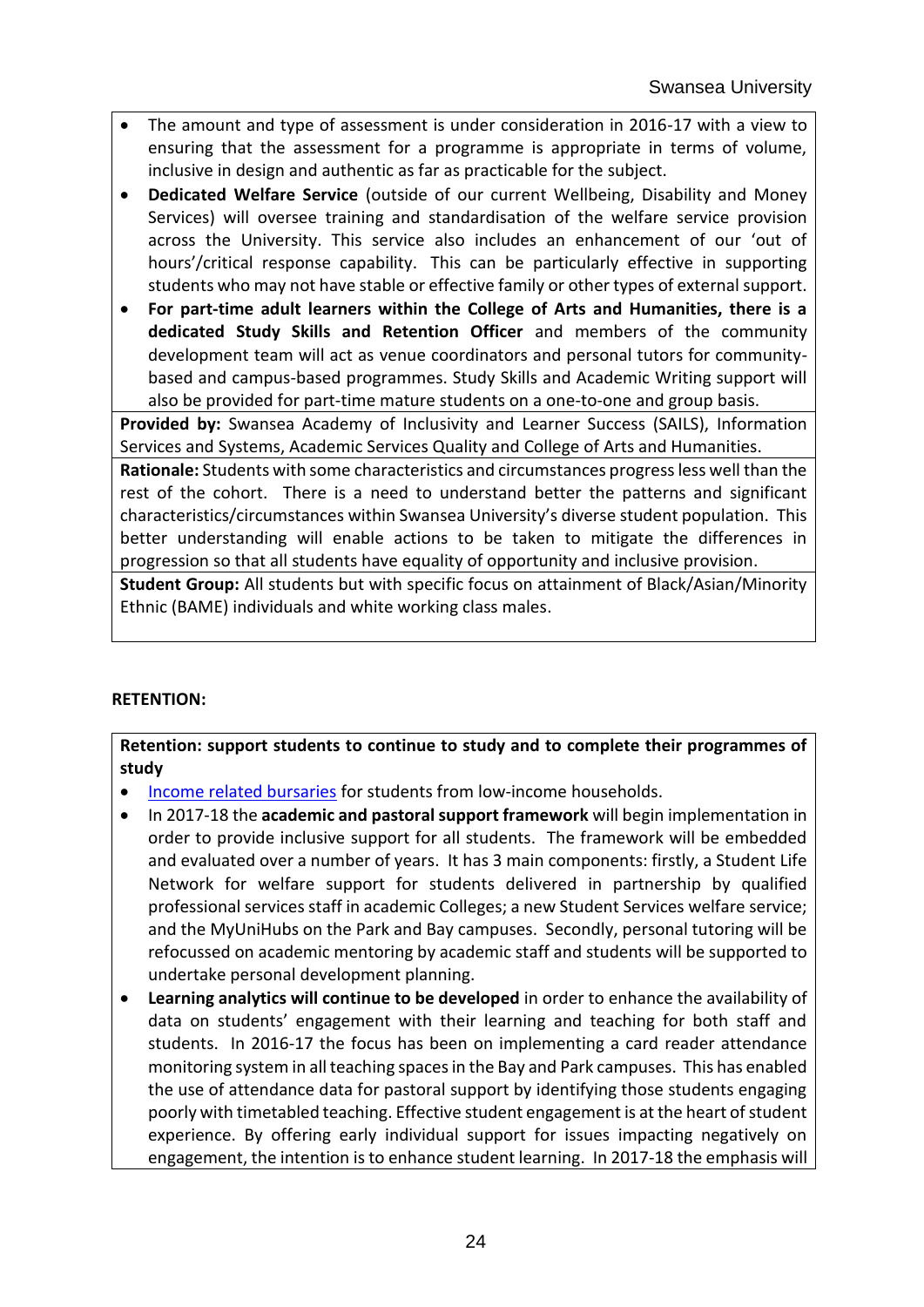be on making assessment data available to students and staff in a timely and accessible way. Priorities for 2018-19 have yet to be determined.

- **Enhanced support for students with disabilities**, mental health conditions and other medical conditions including resources and a [community of practice network for staff,](http://sails.swan.ac.uk/) staff training, and improved guidance for students. This area of work includes the Swansea Employability Academy and the International Development Office's placements team.
- **The Autism Spectrum Condition Service (ASC)** which supports students with ASC conditions or Asperger's syndrome has seen a 100% increase in the number of students accessing the service in 2016. The service also offers an orientation package for students to prepare them for University life.
- **The Wellbeing Service** is working in collaboration with Swansea University's Health and Wellbeing Academy to deliver the **ACTivate Your Life Programme to all first year students** as part of a new induction programme in academic colleges to build resilience in students. We will also work with DrugAid Swansea to put into place support for students, including drop in sessions and training for staff.
- Starting in 2016-17, Colleges are evaluating **their induction and transition provision for students** and through tools and workshops being encouraged to enhance their provision in partnership with students. This work will continue over a number of years.
- Every academic College is being supported to provide **peer mentoring by students** for students using the **online toolkit** developed by SAILS.
- Annually in conjunction with the **Swansea Academy of Learning and Teaching**, SAILS offers up to £3,000 in total of small grants to staff to enhance their learning, teaching, assessment and inclusivity resources, practices and processes to benefit students.
- **For part-time mature students within the College of Arts and Humanities there is a dedicated Study Skills and Retention Officer** who will offer support by introducing students to the demands of their scheme of study and finding ways to overcome them. This is provided both face to face with students and also via the STAR Handbook (Study Tips to Achieve Results). In addition, members of the community development team will act as venue coordinators and personal tutors for community-based and campus-based programmes.

**Provided by:** Swansea Academy of Inclusivity and Learner Success (SAILS), Student Services, Academic Colleges, Information Services and Systems, College of Arts & Humanities.

**Rationale:** Inclusive teaching, learning and support for students is a strategic priority for Swansea University to ensure that every student, having made the commitment to study, is enabled to complete successfully their chosen qualification.

**Student Group:** All students including students from Low-income families, with disabilities (physical and learning), mature students.

## **Targets:**

Please see the under-represented group targets in Annex Aii relating to non-continuation (retention).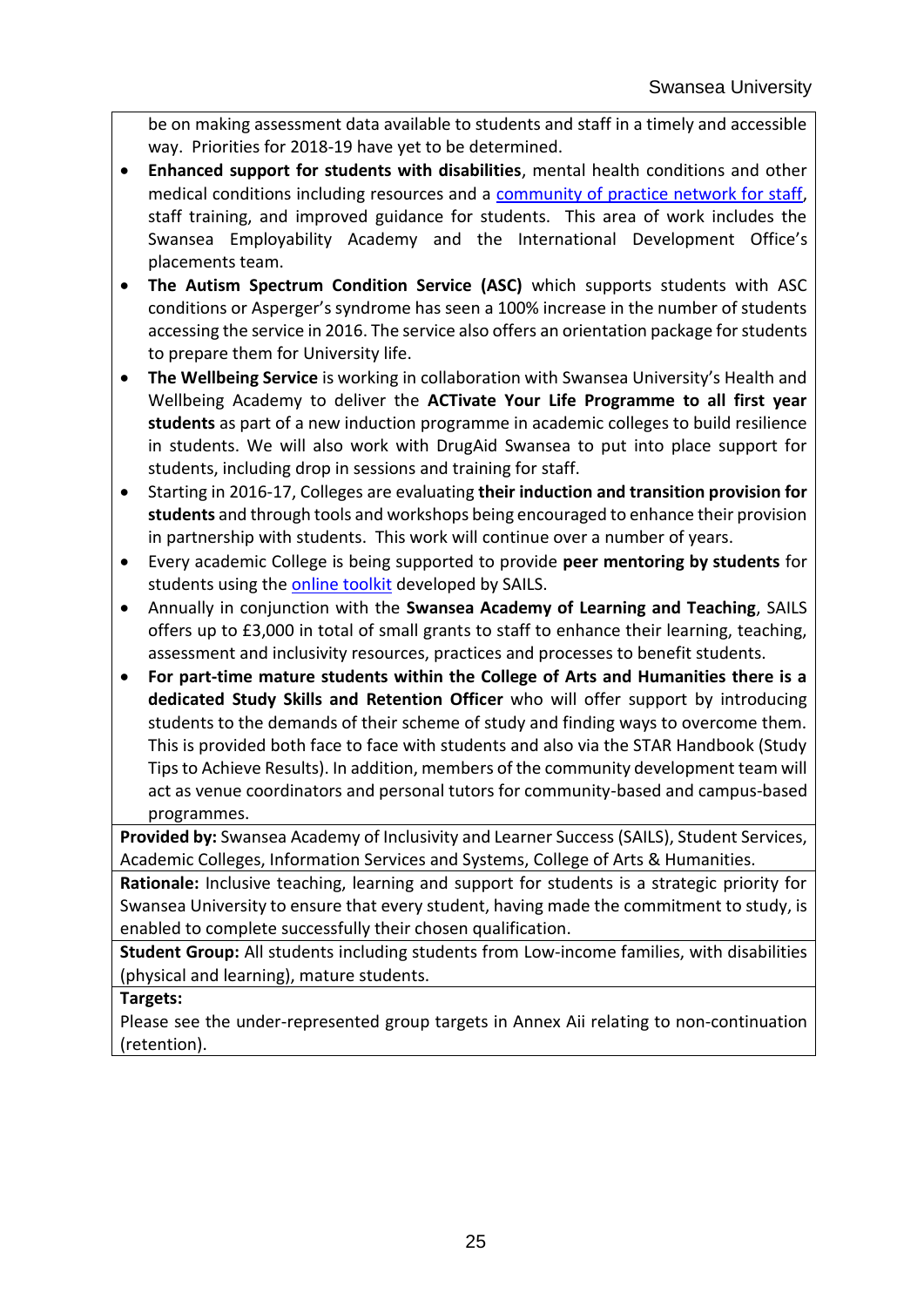#### **5) improving the experience of higher education of students from under-represented groups including activities to promote an international experience;**

**Academi Hywel Teifi Award -** An Award which recognises the extracurricular activities/contribution made by Welsh-speaking students to the University's community, the local community and on a national/international stage through the medium of Welsh.

**Languages for All -** Opportunity to learn/improve skills in a new language, including Welsh, as part of the student's degree scheme.

**Provided by:** Academi Hywel Teifi

**Rationale:** To encourage students from Welsh-medium schools to take-up the Welshmedium provision available in order to improve their chances of success with their studies and future employment opportunities. Engagement with improving the student experience at Swansea and to increase student engagement with the wider community and open prospective career paths. To highlight to potential employers the drive, ability and enthusiasm of individual students as they compete for employment.

**Student Group:** Welsh-speaking students

**Targets:**

Increase in numbers studying 5+ credit (from 299 in 15-16 to 430) or 40+ credits (from 102 in 15-16 to 150) in Welsh for 18-19.

**Academi Hywel Teifi Award targets:** 17-18 5 candidates completed, 18-19 10 candidates completed

**Languages for All Welsh courses -** Increase from 16-17 numbers of 14 students to 18 in 17- 18 and 22 in 18-19

The **Go Global Team** in the International Development Office is responsible for sourcing, developing and promoting a wide range of **international student opportunities**(study, work or volunteering abroad) which are made available to all students. The Go Global team is committed to ensuring that students from under-represented groups benefit from an international experience. As such we:

- Offer a wide range of opportunities, from 2-week long summer and short programmes to full year study abroad placements in a range of countries, appealing to a wide range of students.
- Provide bursaries to all participating students
- Review and seek to increase the additional Widening Participation bursary for students from low-income backgrounds from £250 to around £500 to encourage take-up.
- Work closely with the disability office at SU and at our partner universities to ensure suitable additional support is given to disabled students participating in Global Opportunities.

**Provided by:** Go Global Team, International Development Office

**Rationale:** Participation in one or more of the available Go Global opportunities has a significant effect on students' employability as well as adding to the quality of their student experience. Data shows that 51% of students taking a mobility opportunity have at least one under-represented characteristic featured in this plan.

**Student Group:** All students, including students from low income families and students with disabilities.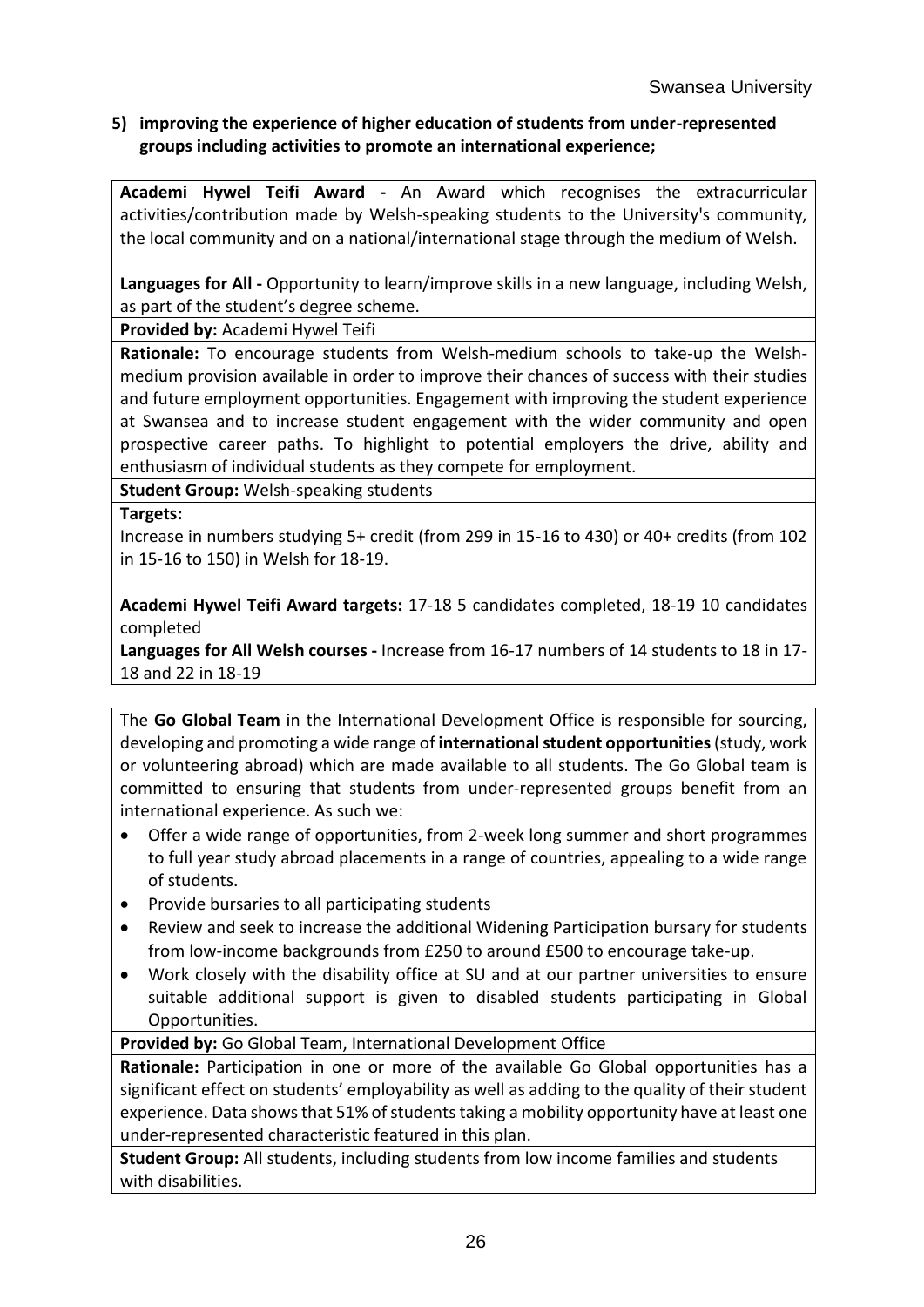#### **Targets:**

- The Go Global Team will establish baseline statistics for participation by students from all under-represented groups and will continue to monitor the total number of students participating with the aim of maintaining an average in line with the university's overall proportion of students from under-represented groups. The average between 2015-16 and 2016-17 was 51% of mobile students had at least one widening access characteristic, this compares with overall UG first degree first year statistic of 55%.
- Provide a larger Widening Participation bursary supplement (increased from £250 in 2016-17 to £500 in 2018-19 with the aim of increasing the number of students from lowincome backgrounds from 72 (representing 17% of the mobile students in 15-16).

#### **6) providing effective information to students from under-represented groups before and during their courses;**

The University ensures it provides **effective information to all students**including those from under-represented groups through a variety of services that targets students before and during their courses:

- Admissions and Course Information updated online
- Programme Brochures and prospectus (including funding support available at the University)
- At UCAS HE conventions and fairs
- Direct contact with students making enquires
- Open Days and post application visits
- Student Recruitment Office talks in schools for years 12 and 13 throughout South Wales and covering areas of rural and urban disadvantage
- Welsh-language undergraduate prospectus, key webpages and other publications including 'Why Study in Welsh?', *Arwain* (University biannual leaflet about Welshlanguage SU activities and stories). The University also works in collaboration with the Coleg Cymraeg on a variety of recruitment activities to attract students to Welshmedium provision, including via key national events such as the GwyddonLe at the Urdd Eisteddfod and a range of activities at the National Eisteddfod each year.
- Student Services support arrangements and Finance/funding information available online and at talks at open days setting out the support available for students from under-represented groups or disadvantaged backgrounds.
- Enrolment packs outlining full details of courses including programmes and timetables.
- Information setting out precisely what is covered by the fees charged in line with Competition & Markets Authority so that students can see the total aggregate fees they will be expected to pay is available online and within programme related information given to prospective and newly enrolled students. If there are any additional charges for course related expenses such as field trips then these are also made available to understand the total costs expected.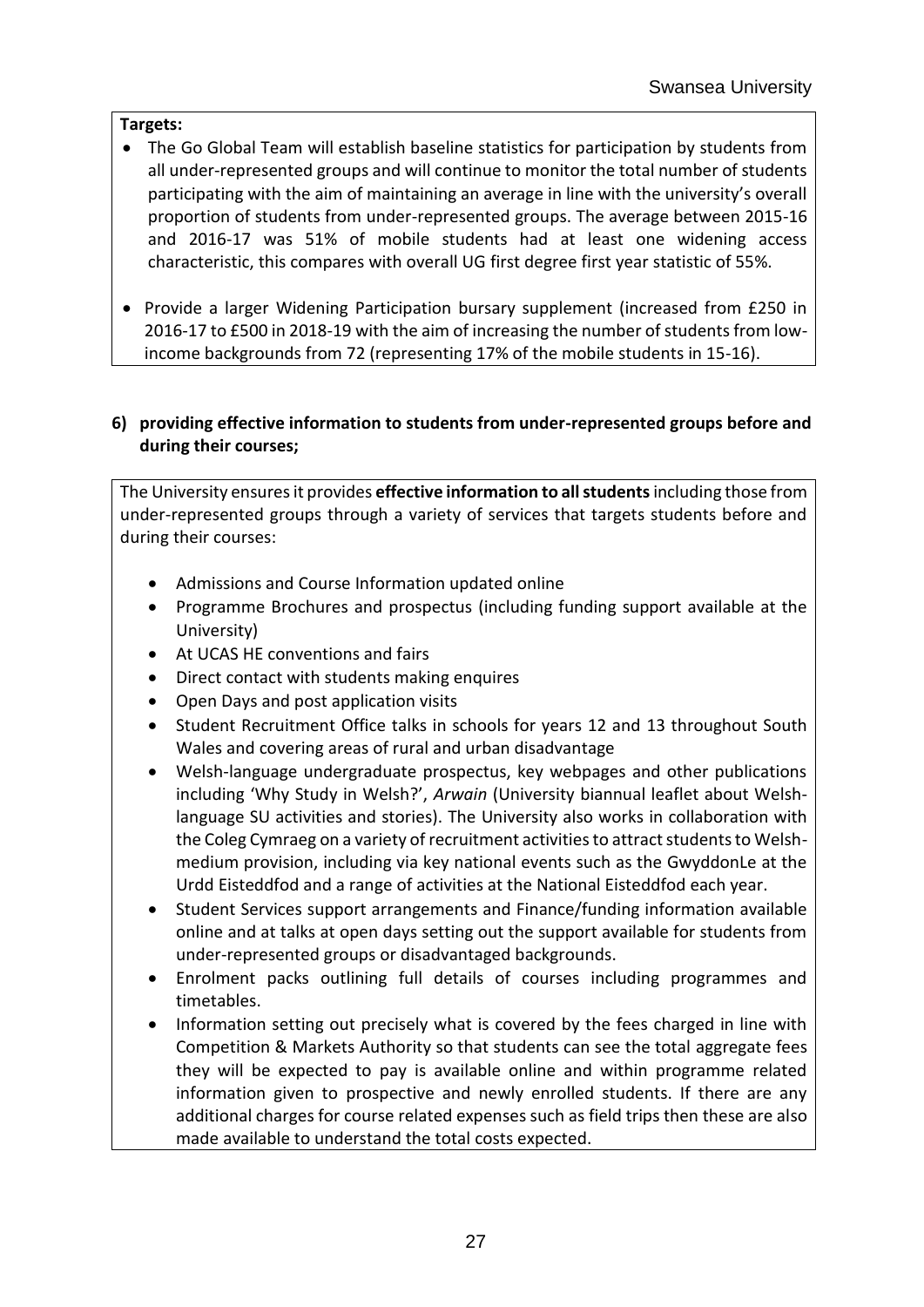- Pre arrival online chat sessions provided by Money@CampusLife allowing students to access expert advice, information and support on all things student money related with a view to promoting equality of access via the provision of relevant information and advice.
- To ensure full-time franchise students receive the same levels of and access to information, support and engagement. The University agrees contracts with all providers outlining responsibility to provide students with the necessary information regarding enrolling, applying, fee levels and the support available to them (including financial support packages), compliant with the University's expectations for ensuring the quality of the student learning experience.
- Money@CampusLife Drop-in Sessions allowing students to access expert financial advice, promoting retention via practical advice and support.
- Financial Capability Talks and Engagement Events to help students prepare, plan and maintain funds whilst studying.
- Swansea University Coleg Cymraeg Branch Student Forum gives Welsh-language students a voice and is a means of sharing information between students, the University and the Coleg Cymraeg.
- Welsh-medium students can capitalise on a Welsh-speaking personal tutor where Welsh-speaking staff members are available.
- Students will be contacted via letter and email to communicate any changes which may take place over the period of their course. Information may also be placed on the website and on the University's dedicated online portal. We will follow the Welsh Government's guidance regarding unanticipated extra costs to students.
- All students are able to access full information on their course online via the Student [Academic Guide](https://www.swansea.ac.uk/academic-services/academic-guide/)
- The University also has a MyUniHub (a one-stop-shop for student enquiries) at each campus where students can drop in and ask questions and seek advice including general information available online at the [MyUni](https://myuni.swansea.ac.uk/) website.

**Rationale:** To provide all students with the necessary information pertinent to their circumstances in order to be aware of and understand how they will access, fund and be supported to study at university.

**Student Group:** All students including those from under-represented groups

#### **8) supporting students from under-represented groups to progress to employment or further study; and**

## **OUTCOMES:**

The University has a range of services supporting students to **progress to employment and further** study, most notably the Swansea Academy of Employability, Go Global Team and the Careers Service. However, in particular the University has targeted support at underrepresented groups through the following initiatives:

 **Promoting International Work Placements** – the creation of International SPIN's (Swansea Paid Internships) run by the Swansea Employability Academy and the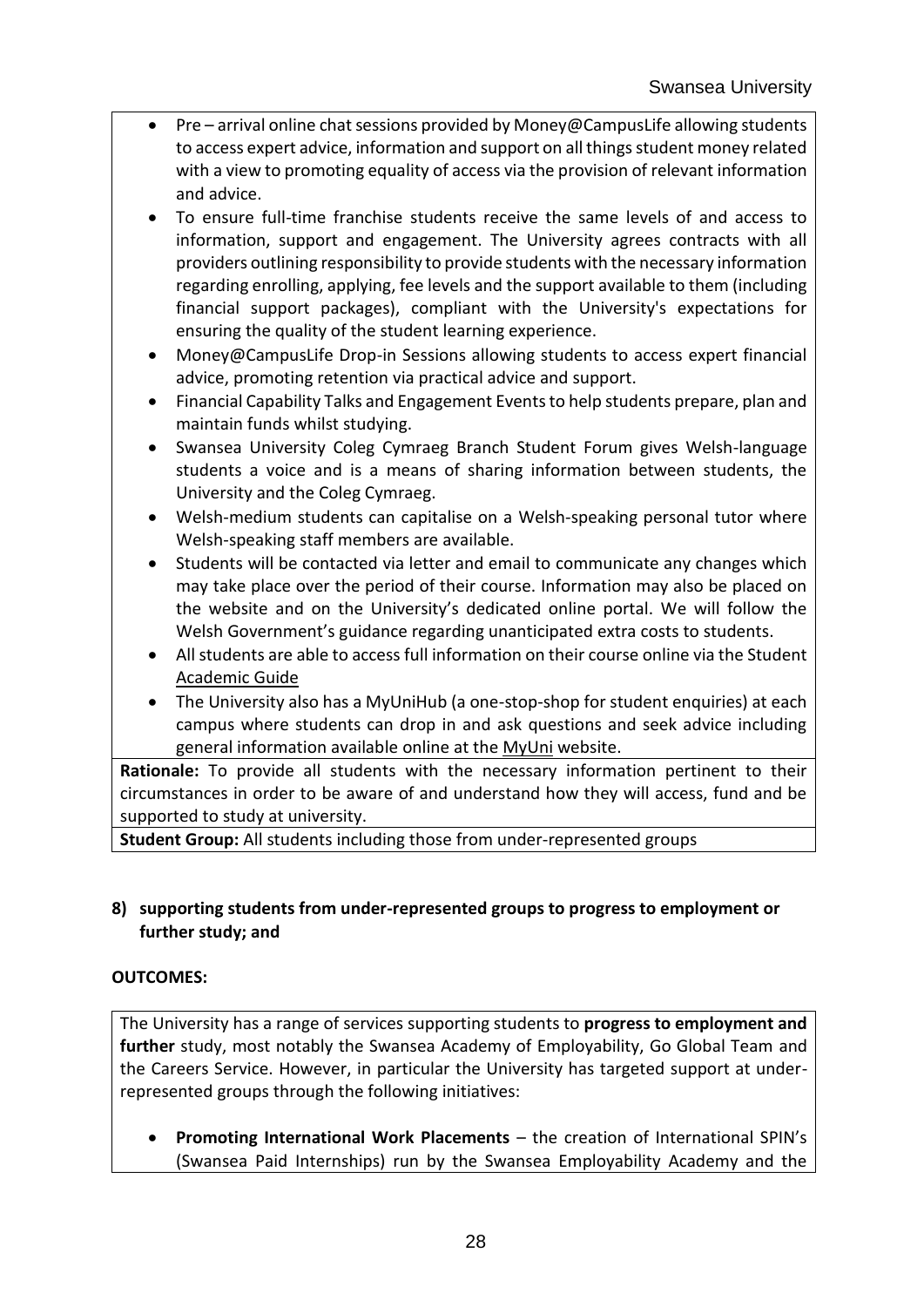International Development Office offering **students from low-income families** a top-up to the mobility bursary of £250

- **Care leavers** will be offered £1,000 over the duration of their further study course (e.g. Masters Full time or Part-time including PhD).
- **Swansea Employability Academy** oversees the delivery of the Go Wales: Achieve through Work Experience Programme – This is designed to specifically support students who face additional barriers to graduate level employability, through the provision of bespoke interventions. This is complimentary to the development of SEA as we look at further improve our approach to 'positive outcomes for all' in light of TEF.
- **Care leavers and Estranged Students** will also be given priority access to careers advice in the form of an introduction and facilitated meeting if required.
- For prospective and continuing **mature part-time students** continuing education within the College of Arts and Humanities, a guidance worker offers career and further study advice and guidance either on campus or within the community.
	- $\circ$  These students are also encouraged to attend Employability Workshops which cover a range of themes such as CV writing, graduate career paths, identifying transferable skills, selling skills to graduate employers, postgraduate study options, Swansea University Alumni network, societies and clubs, volunteering and work experience opportunities. These sessions take place annually at South Wales Miners' Library and at community venues.
	- o Development of a Business & Entrepreneurship Module to be delivered to part-time continuing education students in 2018-19.
	- o Accredited CPD modules in conjunction with the College of Arts and Humanities for all Undergraduate and Postgraduate students in the subjects of Language, IT and Counselling.
- **The Disability Office** has taken forward a number of initiatives to support disabled students:
	- o The office has produced a guidance leaflet around disclosure of a disability to potential employers and how students can approach this.
	- o Established a University-wide group to enhance existing support for learners with disabilities who want to undertake a work placement or study/work aboard. This also includes a pilot scheme with the School of Management to include information in the Undergraduate Student Placement Handbook on supporting students whilst undertaking placement opportunities advising of the adjustments that can be made and around the benefits of disclosing.
- For **Welsh Medium Students,** provide a 20-credit Welsh-language Work Experience module; increase provision in Welsh on degree schemes that have industry/sector accreditation e.g. nursing, midwifery, medicine, media and PR. Development of a pilot Welsh-medium degree schemes that will include a year in industry opportunities and develop CPD provision across various subjects delivered in Welsh

**Provided by:** SEA, Academi Hywel Teifi, Disability Office, College of Arts & Humanities and Student Services.

**Rationale:** Although the University provides inclusive careers and employability activities to all students, some under-represented groups may experience additional barriers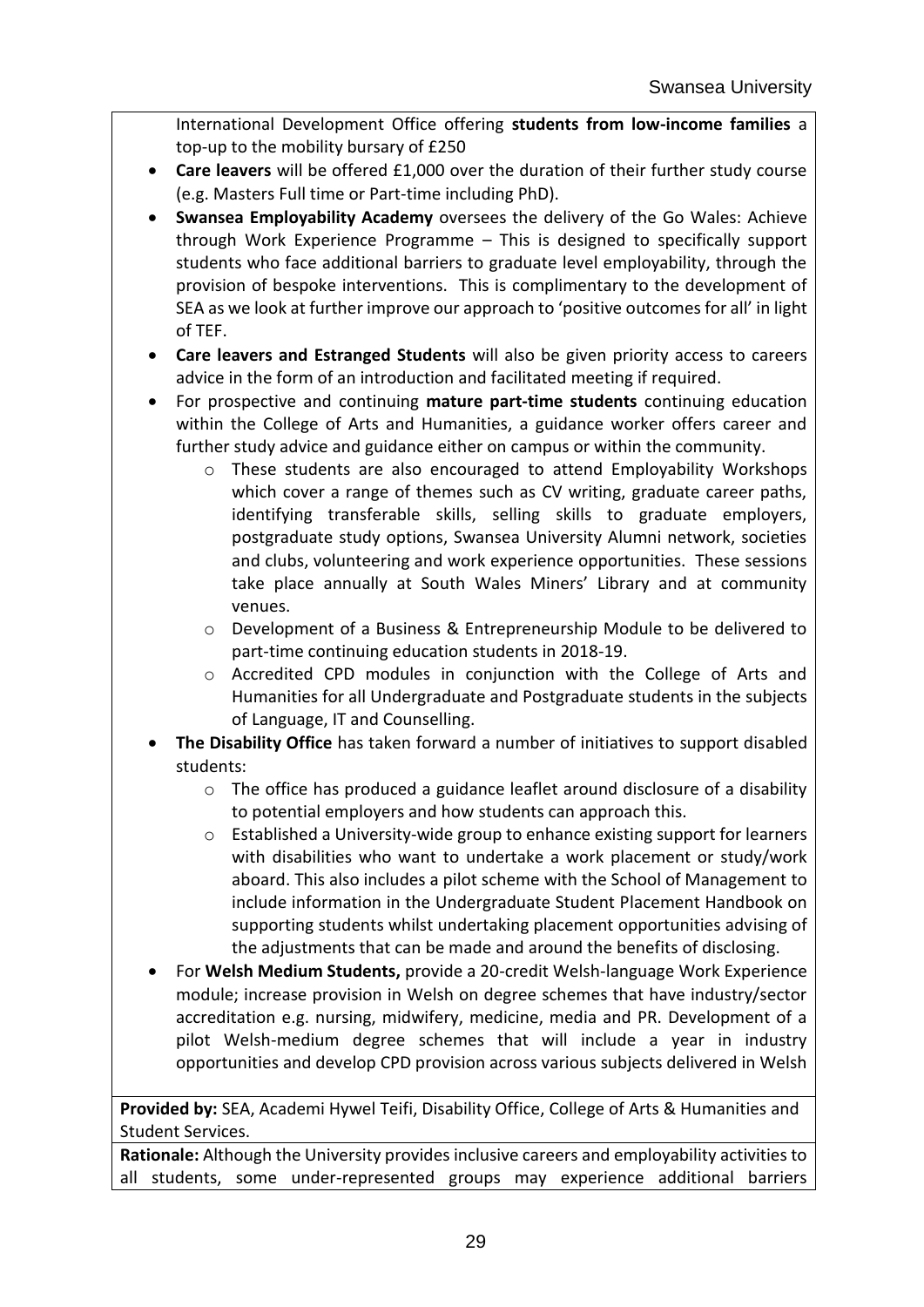transitioning to employment or further study. The initiatives set out above aims to reduce these barriers while offering developmental opportunities to enhance the individual's options in the future.

**Student Groups:** Low-income families, care leavers, estranged students, mature part-time students, disabled students, Welsh medium students.

**Targets:**

#### **DLHE targets:**

2014-15 graduates (reported 2016)

- Employment & Further Study = 93.2%
- Graduate Level Employment = 80.6%

2017-18 graduates (will be reported in 2020 under New DLHE)

- Employment & Further Study = 96%
- Graduate Level Employment = 85%

**Care Leavers Support to further study**: In 2016-17, 7 students who accessed support at undergraduate level progressed to postgraduate study at Swansea University (5 x Masters and 2 x PHD). We have refrained from setting a specific numerical target for 2018-19 as progression figures will be dictated by both personal study preferences and specific circumstances.

**Welsh Medium Work Experience module -** Attract between 10 and 15 students per year

**Welsh-language provision on vocational degrees -** Aim to offer at least 40 credits per year on each scheme

#### **9) other measures to support groups under-represented in higher education such as evaluating fee and access plans' effectiveness (please specify these measures).**

In line with the corporate objectives noted in the university's **Strategic Equality Plan (2016- 20)**, the following activities have been planned for 2018-19.

#### **Race:**

- Black History Month during October increase awareness including staff, students and members of the community looking at the key challenges the institution faces in terms of race equality.
- Awareness raising sessions to mark the International Day for the Elimination of Racial Discrimination during March.

#### **Religion:**

- Holocaust Memorial events in January remembering and helping to ensure that past atrocities are not re-visited.
- Ramadan university supports staff and students during Ramadan by providing facilities via specifically commissioned marquees.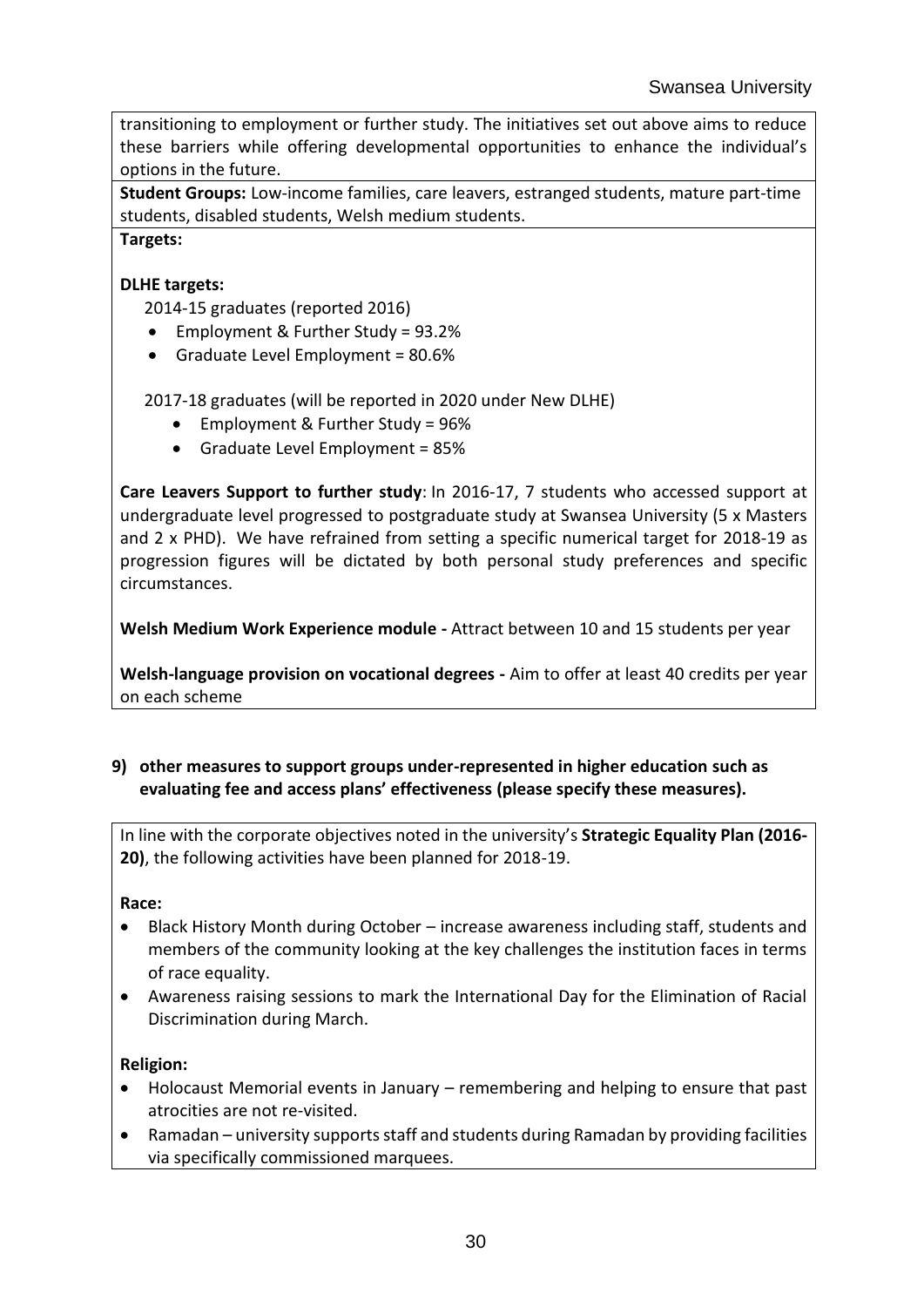- Eid Coordinated via the Mosque Management committee to celebrate the last day of the Dhul Hijjah festive season of worship.
- The Bigger Picture Focuses on Religion, Faith, Culture and Community during February/March.

## **Gender:**

- International Women's Day celebrations held during March, including events run by the university and internal colleges. Included in this is the Inspiring Women Series, profiling women of multiple protected characteristics on the university's website during the month of March.
- Ada Lovelace Day October, to share thoughts on the equality agenda and discuss how the number of women in senior positions at the university can be increased.
- The university is highly committed to improving the Gender representation within all of our seven colleges. The university holds an institutional bronze award, while the School of Medicine and College of Human and Health Studies have both achieved Silver awards. Science and Engineering have bronze awards. The remaining three colleges are all working towards submitting applications for their own awards.

## **LGBT+:**

- Pride Cymru the University hosts a stall every August
- Bi-Fest Wales represented to support awareness raising
- LGBT History month, including a range of internal events and activities February
- IDAHOBIT (International Day Against Homophobia, Transphobia & Biphobia) held during May as a solidarity event for LGBT+ staff and students.
- Bi Visibility Day Hosted by the LGBT+ Staff Network during September to welcome in a new academic year.
- Swansea Sparkle Hosting a stall at the largest Transgender event in Wales, every November

## **Disability:**

 Hate Crime Awareness Week, focuses on raising awareness of those who are victims of prejudice because of their identity, e.g. disability, gender identity, race, ethnicity, religion/faith/belief or sexual orientation. This is run in collaboration with Swansea's Student union, every October.

**Provided by:** Equality Team, Student Union

**Rationale:** To raise awareness, promote equality and to ensure that all staff and students are treated fairly with dignity and respect, allowing them to be the best that they can be in a caring and secure environment.

**Targets:** Impact will be measured by feedback questionnaires (including qualitative responses) attendance numbers (in comparison with previous years, if applicable).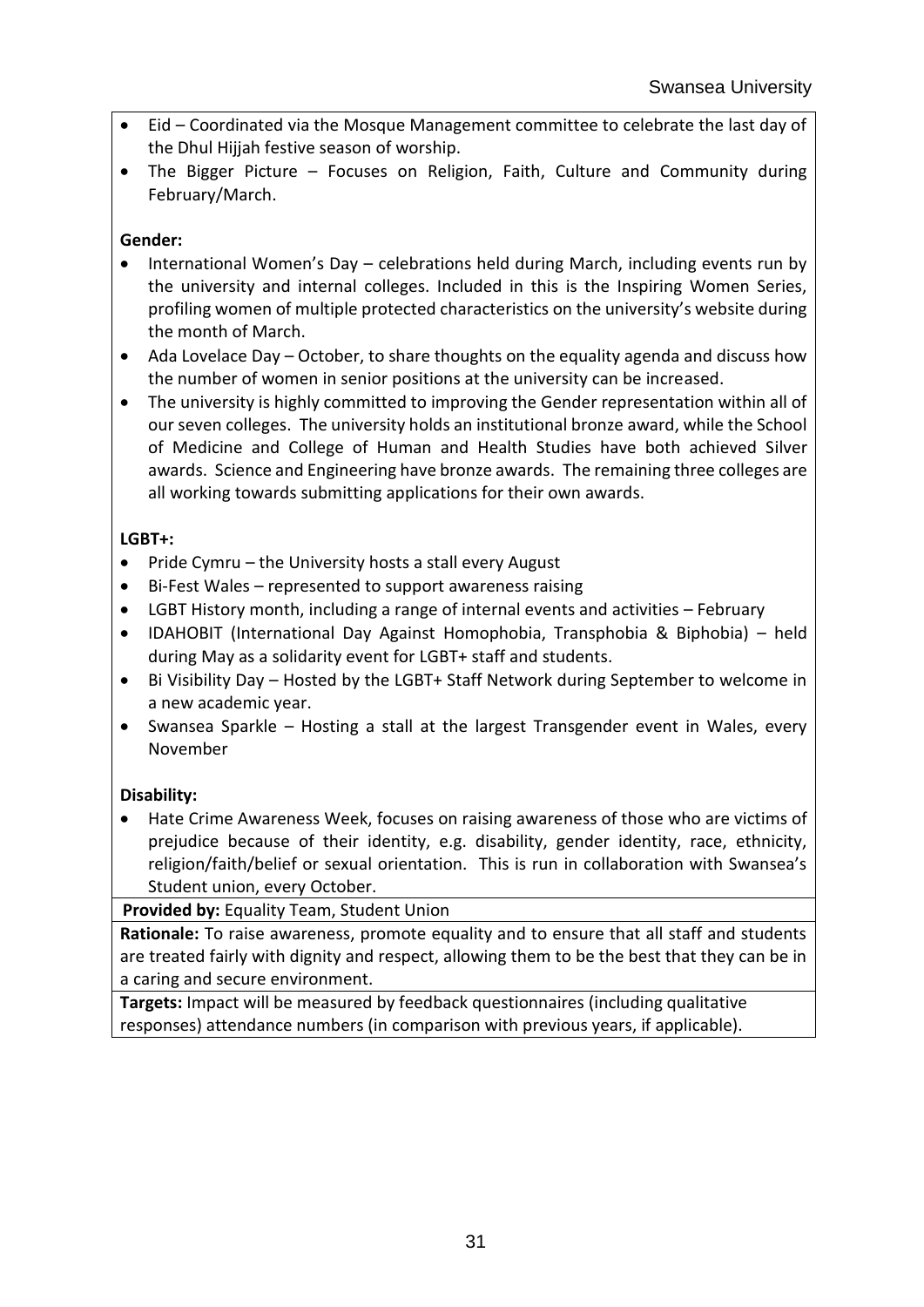# **Promotion of higher education measures to deliver:**

**1) more effective engagement with private, public or voluntary bodies and communities in Wales;**

#### **Strategic regional collaboration activities:**

- Support the Memorandum of Understanding with City and County of Swansea, including partnership with City and County of Swansea, University of Wales Trinity Saint David and Gower College Swansea to further develop the **Swansea Learning City within the United Nations Educational Scientific Cultural Oranisation (UNESCO) Global Network of Learning Cities.**
- **Three InterReg bids** with Waterfront Museum and City and County of Swansea for heritage trails, sea-cities and ecotourism.
- Development of **Swansea University School of Education** (SUSE) Initial Teacher Education Partnership with schools in Neath Port Talbot, Swansea and Pembrokeshire and regional consortia.
- Support the implementation of the **Skills Programme of the City Deal** as the HE rep on the Regional Learning Skills Partnership Board and to HEFCW which will develop skills pathways and contribute to economic regeneration.
- Support the **Talent Bank initiative within the ARCH project**.
- **Tŷ'r Gwrhyd Project -** A joint initiative between Swansea University and Neath Port Talbot Borough Council, established with Welsh Government funding to support the Welsh language in terms of educational and community-based initiatives to actively stem the decline of the Welsh language in the Swansea and Neath Valleys. Tŷ'r Gwrhyd work with schools, businesses and community-based initiatives to make a difference to the level of engagement with the Welsh language and to contribute to the Welsh Government target of a million Welsh speakers by 2050.
- **Establishing the Academy for Professional Development** to co-ordinate and promote the delivery of continuing professional development education and training to businesses in Wales and nationally. To align the University's CPD education and training provision with the future skills requirements of the region.
- Active members of the **Regional Learning and Skills Partnerships, South West and Mid-Wales (RLSP)**
- **The College University Skills Partnership (CUSP) will continue to** strengthening partnerships and collaborations with regional FE Colleges and with industry

**Provided by:** Strategic Regional Collaboration, Academi Hywel Teifi, Academic Partnership Unit

**Rationale:** Partnership approach to focus on sustainability, innovation, entrepreneurial skills and inclusion throughout learning in Swansea Bay area, raising standards in education and increasing progression to Swansea University. To also contribute to the development of the regional economy through the provision of high level training and seek to address skills gaps identified by the Regional Learning and Skills Partnership – South West and Mid-Wales. These activities will also help to diversify the student base and establish a University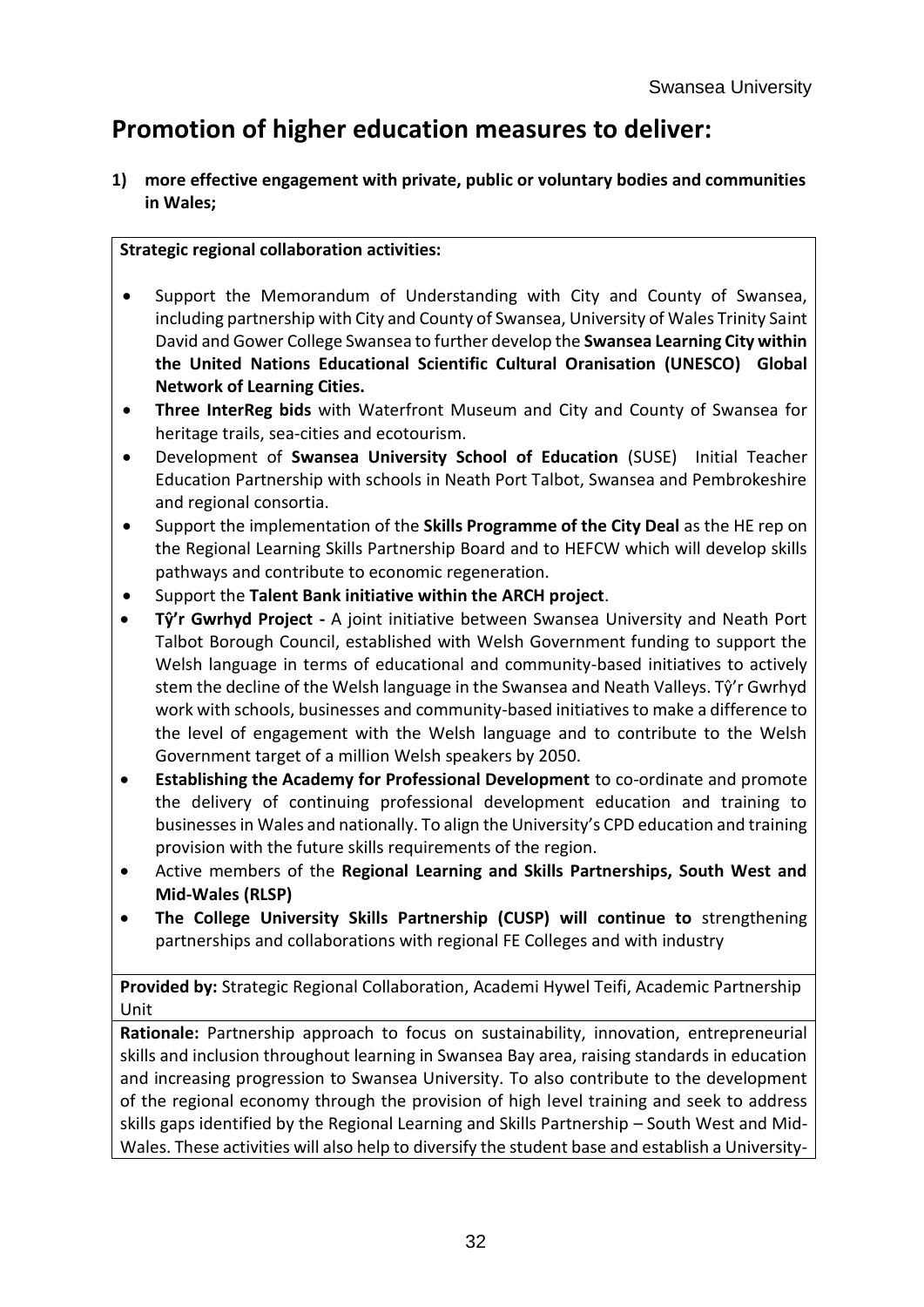wide infrastructure to support sustainable Continuing Professional Development provision post-European Social Fund funding.

Targets:

- Embedding Education for Sustainable Development and Global Citizenship (ESDGC) into Entrepreneurial Learning throughout primary, secondary FE and HE in the region.
- Delivering the UNESCO Regional Meeting 2017 (Europe and North America) and representing Swansea at the 3<sup>rd</sup> International Conference of Learning Cities.
- 3 InterReg bids results 2017
- Establish Swansea University School of Education Initial Teacher Education partnership and bid for PGCE numbers in December 2017
- Ensure that HE representation on RLSP Board, to HEFCW and in response to City Deal Skills Project is fair and impartial, with a focus on collaboratively developing skills pathways to meet the needs of regional employers with growth potential.
- Support Talent Bank and explore employer's appetite for a wider Science Technology Engineering and Mathematics (STEM) Talent Bank model.
- $\bullet$  Increased numbers of regular users of services and participants at events in T $\hat{v}'$ r Gwrhyd with engagement from pupils increasing from 4 schools to 8; 5 groups/charities/businesses to 10 and securing audiences of between 30 and 50 per cultural/academic community-facing event. Increase numbers of Welsh learners from to 70 to 120
- Increase the number of CPD short courses from 15 to 30
- Increase the number of enrolled professional learners to 200
- Introduce 2 Welsh-medium CPD courses in partnership with Academi Hywel Teifi

#### **2) investments in improving the quality of learning and teaching, with reference to the quality of the student experience;**

#### **Improvements to Teaching Quality:**

- Teaching Development across the staff/college spectrum including L&T conference, seminars (Teaching improvement) and workshop (new skills/tech) programme
- Institutional Technology Enhanced Learning support and development
- Teacher Recognition –Higher Education Academy (HEA) accreditation routes, trajectory for all teachers, target = 80% of all teaching staff, grade 7 and above by 2020 (currently 35%, 50% by 17-18, 65% in 18-19).
- PGCE pedagogic development for new teachers
- New CPD agenda PGC open to all, Open Door teacher observation, Technological development

#### **Provided by:** Swansea Academy of Learning & Teaching **Rationale:**

- Drive to improve teaching to an excellent standard
- Engagement with improving the student experience at Swansea
- Commitment to parity of Teaching and Research in our upward trajectory
- Lower than sector average for teacher recognition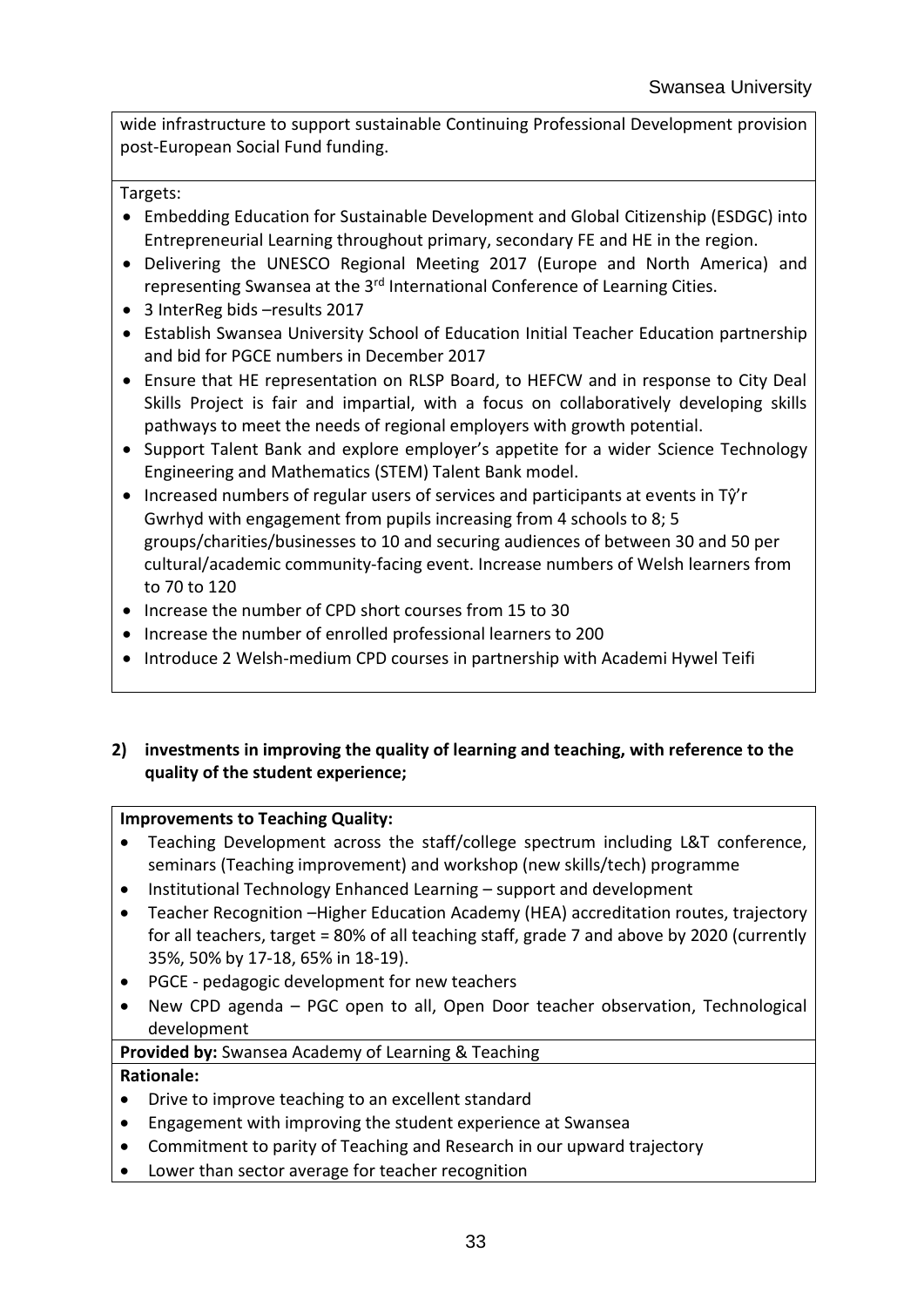#### **Targets:**

- NSS Teaching Quality 89% satisfaction (upper quartile) by 18-19 (86% in 2016)
- HEA accreditation target = 80% of all teaching staff, grade 7 and above by 2020 (currently 35%, 50% by 17-18, 65% in 18-19).

#### **STEP4Excellence (a University and Student Improvement Programme):**

- **Co-creation (staff and students) of the digital delivery of formative learning.** This is designed to enable students to recognise the various ways in which they receive feedback and through discussions with their academic mentor will work through how the feedback can be used for future (feed forward).
- **Develop departmental undergraduate symposiums to enhance students as researchers in scholarly activity and inspire peers.** The focus here is on providing students with the opportunity to present their research to their peers, but also provides the second year undergraduates with the opportunity to see not only the outcome of final year projects but understand the processes of researching from the student perspective. This will improve the student experience by giving them more confidence.
- **Create learning ambassador roles for students to promote cross-phase learning and inclusivity.** This will giving students a role linked to improving the teaching and learning experience of all students across the University.
- **Further enhance and embed academic societies.** Providing opportunities for all students to be part of an academic society and enhancing the functioning of the societies, by working with the students and the Students' Union to share best practice.
- **Develop the feedback culture to promote 'closing the loop' at various levels through 'Together We Changed'.** Ensuring students feel that their feedback is valued and responded to, which is essential is maximising the student experience.
- **Student exchange** students will have the opportunity to go on a week-long exchange to another University to experience how another institution runs. In this way, the student can act as a change agent, as they bring ideas back to enhance the student experience. Pilot was successfully conducted in 17/18 with a Swansea University student visiting Newcastle University: <http://www.raise-network.com/picnic>

#### **Provided by:** Planning and Strategic Projects Unit

**Rationale:** The STEP4Excellence project will continue to enhance the student experience of all groups at Swansea University by working in partnership with the students. The two themes (Student Participation in Learning and Student Empowerment for Learning) this year aim to do this by:

- Enhancing the digital culture in learning and teaching amongst staff and students.
- Improving and increasing the opportunities for successful and meaningful studentstudent interactions.
- Building a culture and community of practice amongst staff and students.
- Empowering the student voice and empowering staff and students with a culture of co-creation.

#### **Targets:**

- Improved NSS overall satisfaction to 92% by 18-19 (90% in 15-16)
- Improved student outcomes. The proportion of students obtaining a first or upper second to be 80% (upper quartile) by 18-19
- Increased number of academic societies 44 in May 2017 to 45-50 by 2020.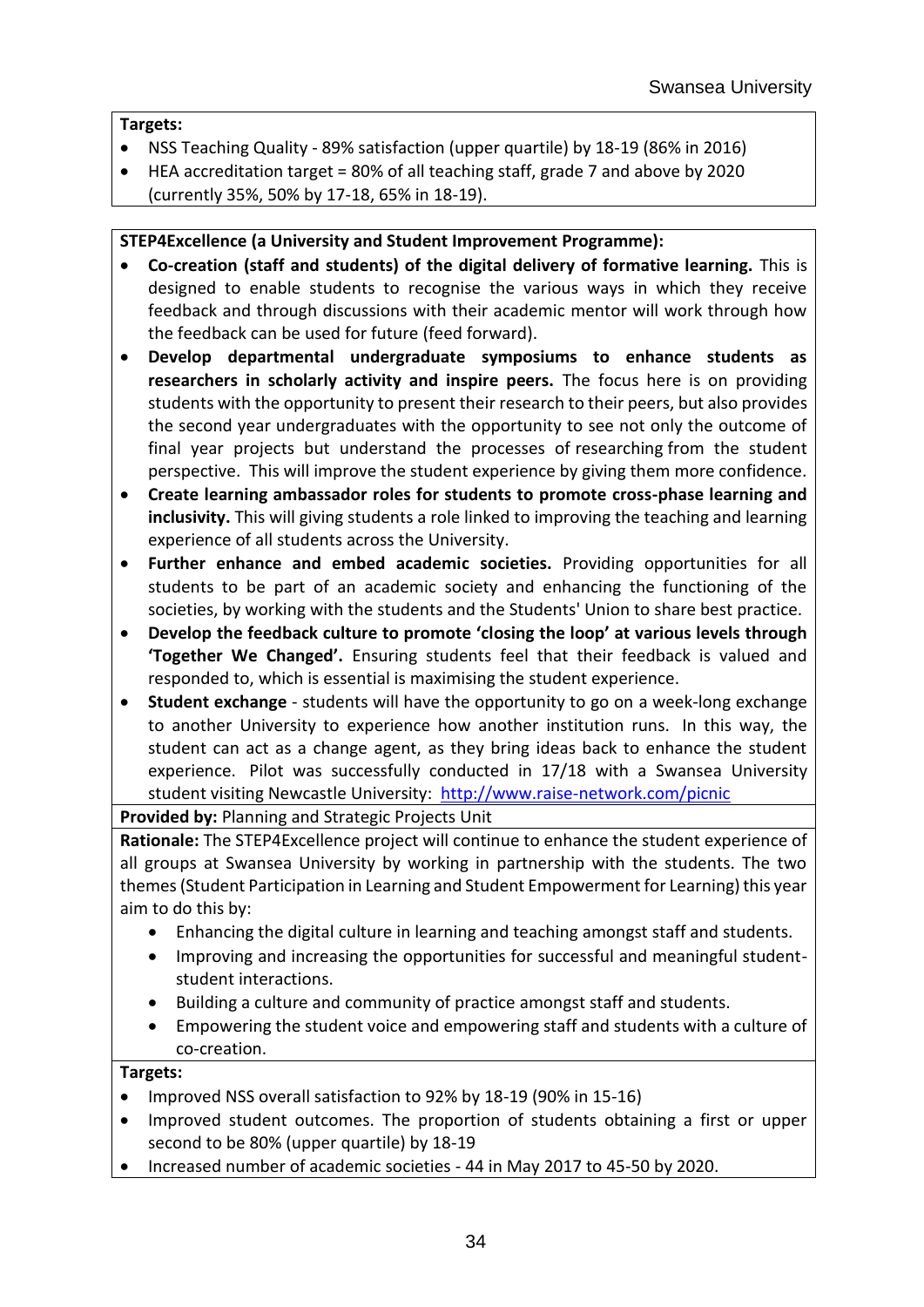Annual student representative review.

#### **3) activities which strengthen the employability of Welsh graduates;**

**Mobility Opportunities** - The Go Global Team in the International Development Office is responsible for sourcing, developing and promoting a wide range of international opportunities (study, work or volunteering abroad) which are made available to all students.

**Teacher development co-ordinated by the Swansea Academy of Learning & Teaching (SALT)** - Linking theory to practice through workplace experience, applied teaching and integrated assessment. Also Extending the assessment range to include authentic assessment, linked to employability and workplace performance.

#### **Swansea Academy of Employability (SEA):**

**Implementation of a clear one page 'My Career Journey' Map,** relevant to students of any level, from any discipline. This map underpins all employability activity across the University and provides a consistent and clear message to students helping them to engaging with employability. The maps allows students to see their progress through the stages of the map at their own pace, in a guided manner.

The map also supports staff across the University in supporting student development of skills and experiences.

**Delivery of the SEA Award –** The Swansea Employability Academy works in partnership with academic staff to provide the Swansea Employability Award for both undergraduate and postgraduate students. The Award helps students explore who they are and gain experience and develop skills to better equip them as they move towards securing graduate level employment. The Award will also appear on a student's Higher Education Achievement Report (HEAR).

**Employment Zone** - A branded process for employer engagement to facilitate the growth of student and graduate placements, graduate jobs and part-time jobs. It also offers a more scalable mechanism to more effectively promote and provide funded placements for students and graduates in UK organisations, particularly Welsh organisations. Placement hosts can vary year by year but there is always a wide range industries and roles – from local SMEs and charities through to large multi-national corporations.

**Higher Education Achievement Report** - records student achievement in higher education and provides more detailed information about a student's learning, achievement and skills acquisition than the traditional degree classification system. It can be accessed by students whilst studying or after graduation and can help demonstrate to employers the necessary skills for appointment.

**Provided by:** Go Global Team, International Development Office, SEA, Academic Partnership Unit

**Rationale:** All the initiative listed above are designed to promote a wider student experience that also focuses on the knowledge and skills employers seek in new recruits allowing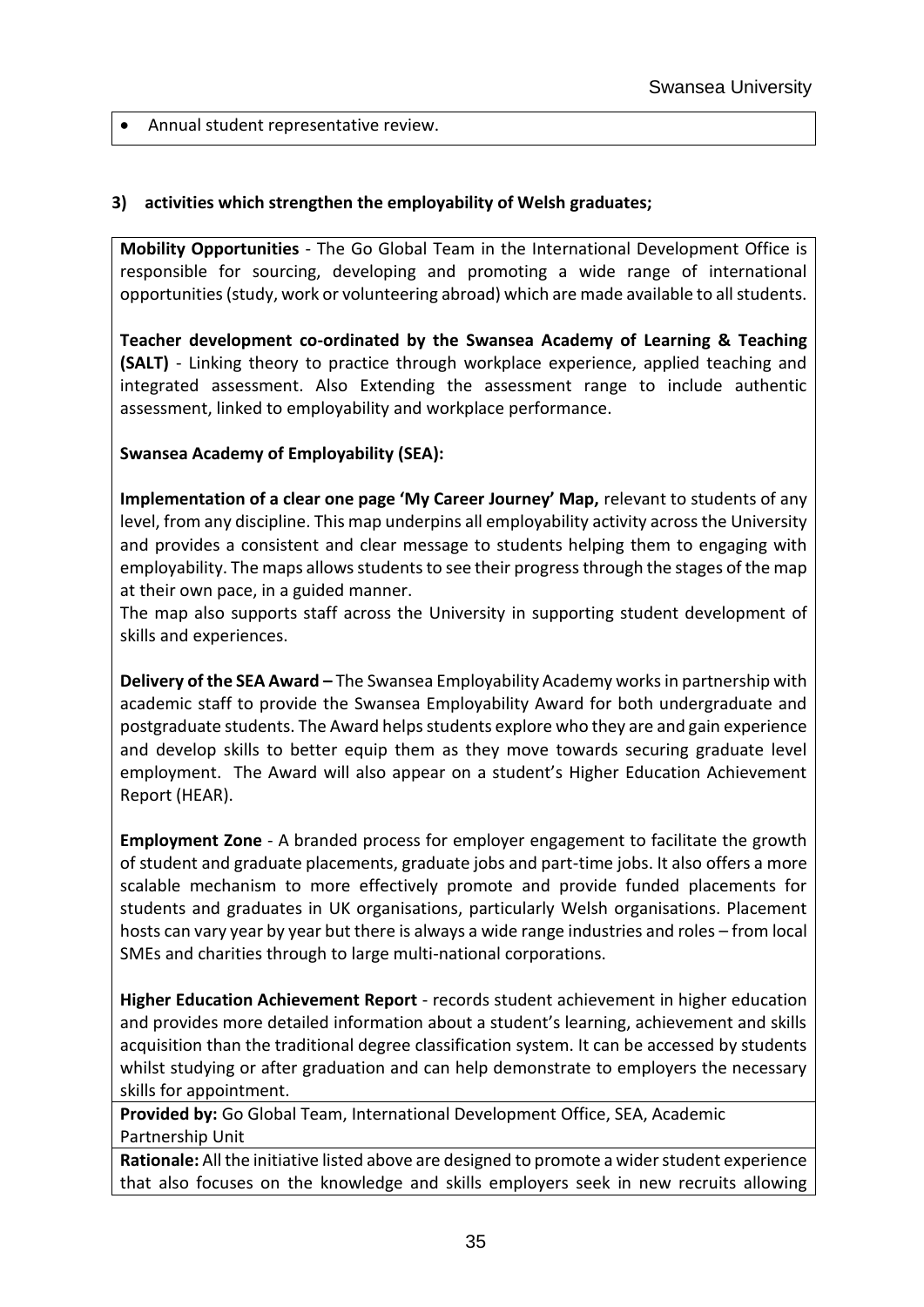students to keep pace and where possible gain a competitive advantage improving their employability.

**Targets:**

- **Mobility Opportunities**: Continue to grow the total number of participating students to 550 for 2018-19 (426 in 2015-16
- **Employment Zone and Placements** 15-16 achieved 546, 16-17 target 573, 17-18 target 602, **18-19 target 632.**
- **SEA Award** numbers of students registering for and completing the SEA Award:
	- **2015-16 - Registering:** 1,900; Completing: 993 (actual)
	- **2016-17 - Registering:** 2,000; Completing: 1,000
	- **2017-18 - Registering:** 2,200; Completing: 1,200
	- **2018-19 - Registering:** 2,500; Completing: 1,500

#### **DLHE targets:**

2014-15 graduates (reported 2016)

- Employment & Further Study = 93.2%
- Graduate Level Employment = 80.6%

2017-18 graduates (will be reported in 2020 under New DLHE)

- Employment & Further Study = 96%
- $\bullet$  Graduate Level Employment = 85%

#### **4) actions which promote Welsh higher education more effectively internationally;**

The University has an **Internationalisation Strategy** through which it promotes Swansea University and Welsh HE internationally. The International Development Office is responsible for promoting Swansea University overseas; recruiting high quality international students, identifying overseas opportunities for Swansea students and establishing partnerships with international HE institutions, scholarships bodies, governmental organisations and other key stakeholders to develop mutually beneficial partnerships relating to internationalisation activities. The success of this is reflected in the numbers of international students who choose to study at Swansea. We also maintain an excellent alumni network with advocates for Swansea all over the world.

The University is also involved with a number of high-level strategic partnerships, for example, with universities in Texas and Grenoble. These partnerships are both broad and deep, covering joint research, teaching and student activity across a wide range of academic areas. The publicity and positive impact on reputation of these is significant; in May 2017, the US Charge d'Affaires (Acting US Ambassador) visited the University to learn more about the Texas link.

In addition, the University is:

- Working to further increase international student enrolments
- Working to further enhancing our student support for international students.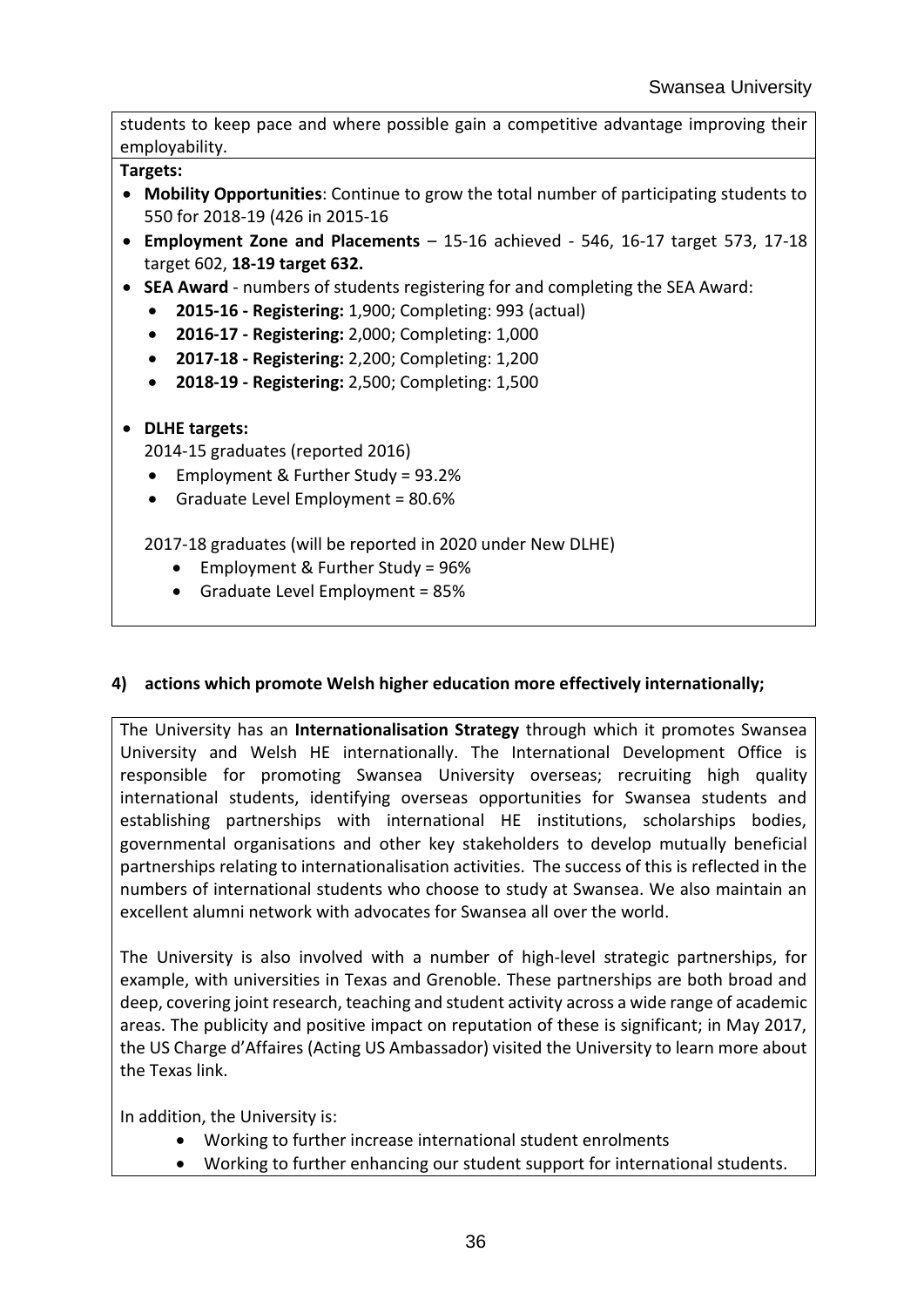- Providing opportunities for all students to work or study abroad in order to enhance their employability prospects
- Providing mobility bursaries to help incentivise students and insulate them from the effects of any further disruptive changes in the fees and bursaries for semesters or years spent studying abroad, including through the ERASMUS+ scheme.
- Promoting an understanding of other cultures and societies
- Collaborating with overseas institutions, specifically selected for their course content and/or unique facilities to include credit recognition and joint degrees where appropriate
- Continually improving the quality and scale of our research
- Continuing our work to reform the curriculum so that more students can benefit from study and work abroad.

**Provided by:** International Development Office working in partnership with academic Colleges and other Professional Services departments

**Rationale:** Continue to develop Swansea University's global footprint, in line with its position as a highly ranked, internationally focused institution. This will support student recruitment and funding opportunities for the University.

## **Targets:**

- Proportion of international students  $-17\%$  by 2018-19 (15% in 2015-16)
- Continue to develop active, sustainable and mutually beneficial international partnerships in place across the spectrum of internationalisation activity
- Enhanced global profile and reputation

**The Academic Partnerships Directorate** (APD) is capitalising on opportunities to promote Welsh HE Sector through the following:

- APD Director is a Bologna Expert representing Swansea and Wales in national and European conferences
- Appointed of director as a Higher Education Reform Expert for the European Commission, promoting European Education in countries outside the EU (e.g. Jordan, Azerbaijan)
- Representing UK on EC Advisory Committees and has served on Working Groups established by the European University Association.

The Academic Partnerships Directorate has developed a number of innovative partnership models (e.g. joint and double postgraduate degrees with universities such as the Sorbonne Paris, Grenoble) throughout the world. Through these exciting initiatives in countries such as Canada, America, China and European countries, Welsh HE is continually being promoted.

The Academy for Professional Development is also working with colleagues to develop and promote continuing professional development training for the overseas market.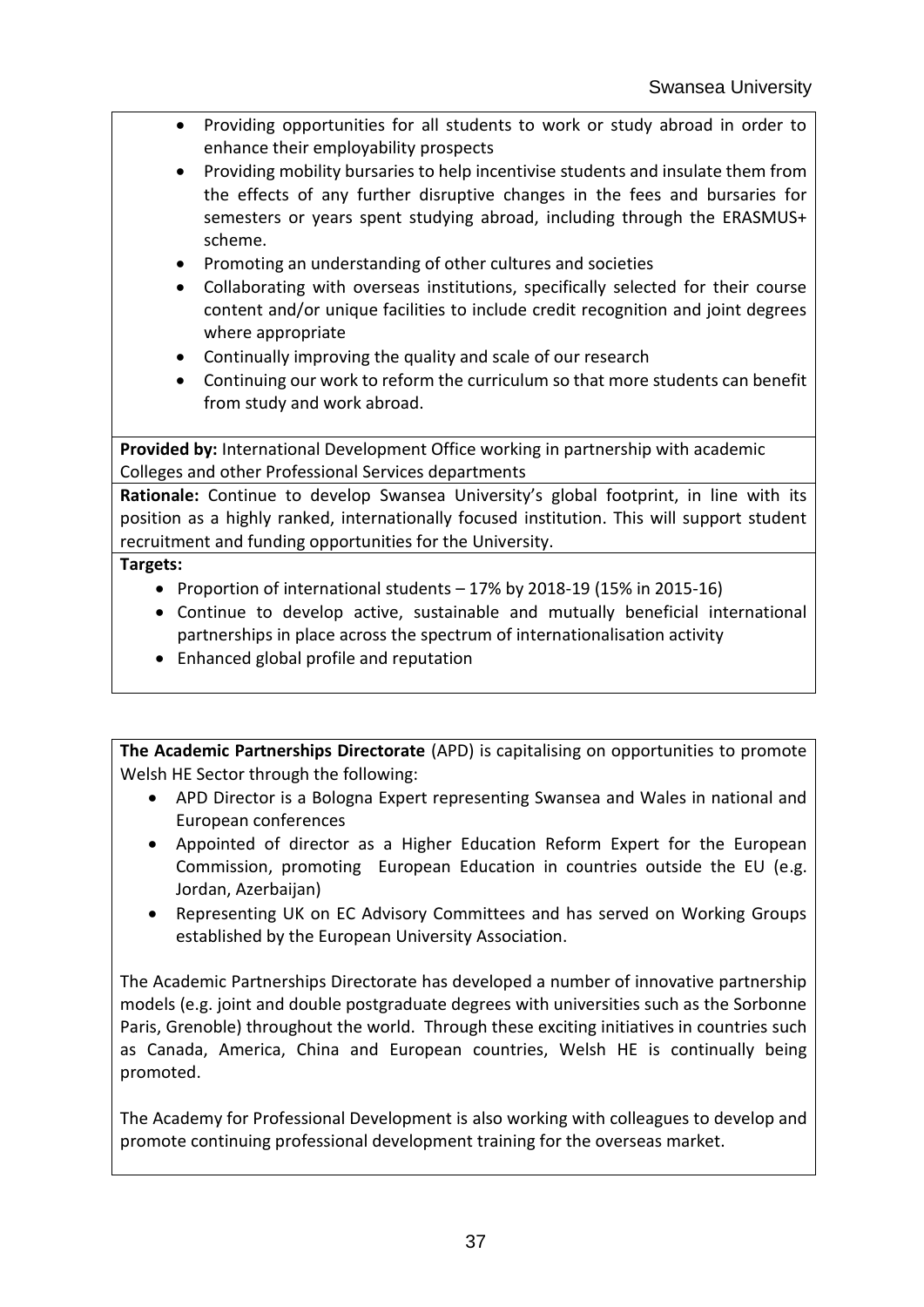#### **Provided by:** Academic Partnerships Directorate

**Rationale:** Through the Bologna Reforms, universities were encouraged to collaborate and develop innovative degrees designed to enhance the international employability of students. Swansea University was one of a few UK universities to embrace the Bologna Reforms and became one of the leading UK institutions in implementing collaborative degrees with universities throughout Europe. Learning from these programmes, the innovative degree models are now being rolled out to other countries such as China, USA and Canada.

The delivery of CPD training courses to overseas markets impacts the Welsh HE sector in terms of overseas recruitment, international research opportunities and income generation.

#### **Targets:**

- Identify and negotiate a new strategic partnership in China
- Develop 2 new joint degrees with Grenoble
- Increase the number of joint PhD students in Grenoble by 50%

#### **5) actions which improve delivery of sustainable higher education;**

The Academic Partnership Directorate is **developing a range of innovative degrees** offered: by the University itself; in collaboration with industry (EngD through to Foundation Degrees); in collaboration with FE Colleges; in collaboration with other universities throughout the world; for professional learners.

**Provided by**: Academic Partnership Directorate

**Rationale:** These activities will support the University to diversify its student base and income generation, respond to the changing nature of education (i.e. degree apprenticeships, mobility) and the needs of industry as the University seeks to further expand the role it plays in leading the regions' knowledge economy.

#### **Targets:**

- Develop 3 Degree Apprenticeships in Engineering, Advanced Manufacturing and ICT, if the resource available makes this a viable proposition.
- Establish 10 new academic partnerships with high quality partners

#### **6) activities which raise awareness of higher education amongst potential learners; and**

Activities that contribute to this objective have already been covered elsewhere.

#### **7) other measures to support the promotion of higher education such as evaluating fee and access plans' effectiveness (please specify these measures).**

n/a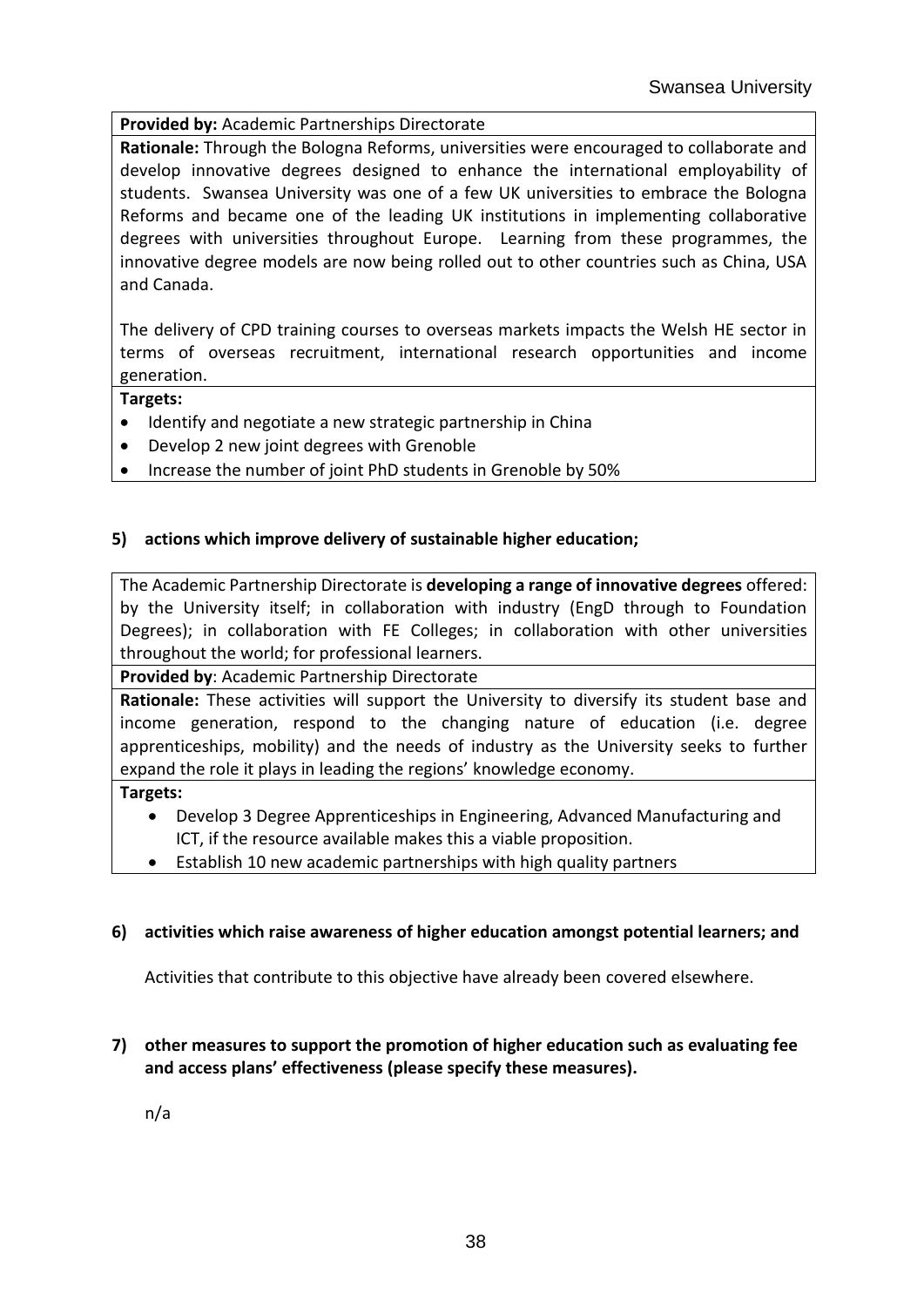# **Authorisation of the 2018/19 fee and access plan application for submission to HEFCW**

In authorising fee and access plan applications to be submitted to HEFCW, governing bodies:

- i. confirm that the information provided in this 2018/19 fee and access plan application is accurate at the time of writing, and is based on verifiable data.
- ii. confirm that: **[delete one or more statements, as appropriate]** 
	- a. it is acceptable for HEFCW to use financial, quality and/or other information/data that it holds about a currently regulated applicant, regardless of whether the information/data was originally provided for purposes of regulation under the 2015 Act;
- iii. understand that HEFCW reserves the right to undertake a visit to applicants to better understand eligibility related to the organisation and management of financial affairs, the data submitted on fee and access plans and the quality of education provided on, or on behalf of, applicants.
- iv. understand that it must provide HEFCW and/or HEFCW's agent, with information, assistance and access to its facilities and the facilities of other bodies providing higher education on its behalf.
- v. understand that HEFCW may carry out, or arrange for an agent to carry out, a review relating to the quality of education provided by, or on behalf of the applicants, and governing bodies must take into account any advice given to it by HEFCW or the body appointed by HEFCW for this purpose.
- vi. confirm that all education provided by, or on its behalf, regardless of the level or location of the provision has been taken into account in fee and access plan applications.
- vii. confirm that the institution is at a low risk of failure on financial grounds over the medium to long term.
- viii. confirms that the accounts are audited each year by a registered auditor and that the registered auditor is not the same firm and/or individual that prepared the accounts.
- ix. understand that the institution must comply with Competition and Markets Authority (CMA) guidelines for higher education.
- x. understand that any financial commitments to students made in the original 2017-18 fee and access plan, as approved by HEFCW, must be honoured.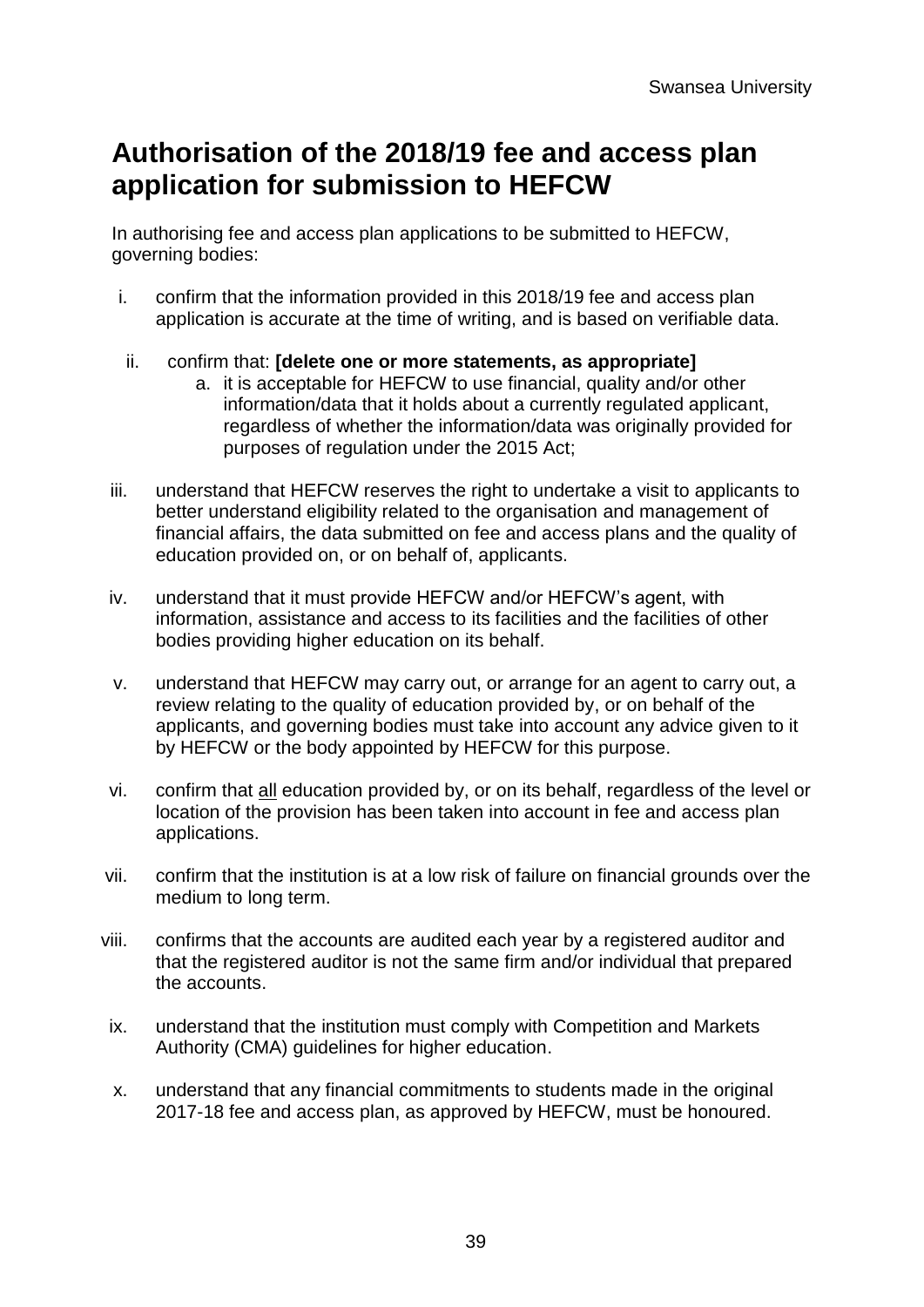| Updated/Final 2018/19 fee and access plan submission (where applicable) |               |  |  |  |
|-------------------------------------------------------------------------|---------------|--|--|--|
| Date of Governing Body approval:                                        | 02.08.17      |  |  |  |
| Governing body authorised signature:                                    |               |  |  |  |
| Vice Chancellor<br>Professor Richard B. Davies                          | Richer D. Dan |  |  |  |
| Date:                                                                   | 02.08.17      |  |  |  |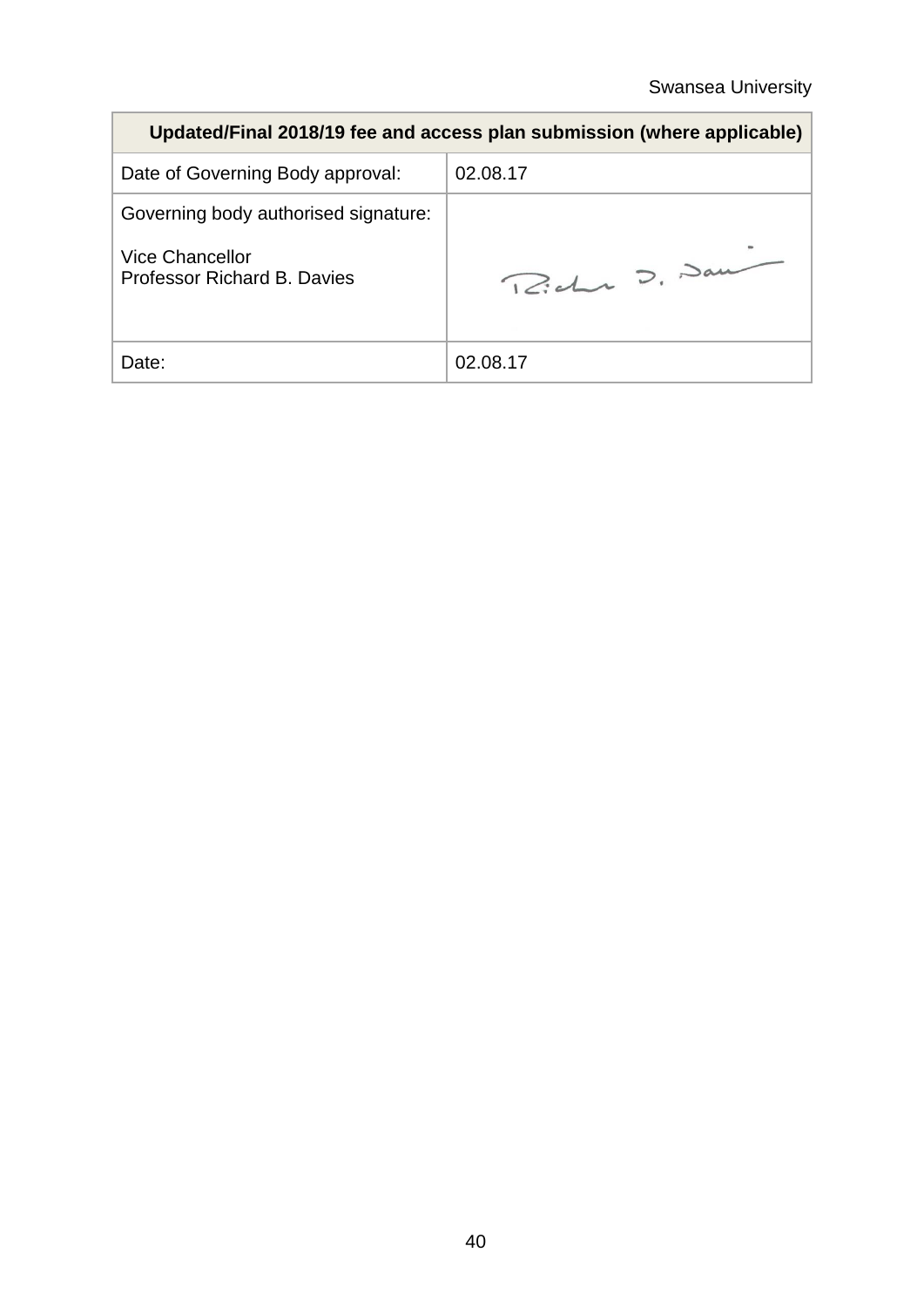# Annex Aii: Data Tables

| Table A | Fee Levels and fee income and investment 2018-19                                                                                                               |
|---------|----------------------------------------------------------------------------------------------------------------------------------------------------------------|
| Table B | Fee & Access Plan income forecast expenditure 2018-19                                                                                                          |
| Table C | Fee levels and fee income for full-time undergraduate and PGCE (QTS)<br>students under the new fee regime 2018-19                                              |
| Table D | Fee levels and fee income for full-time undergraduate and PGCE (QTS)<br>students under the new fee regime for partnership provision based in the<br>UK 2018-19 |

Table G Fee & Access Plan Targets for 2018-19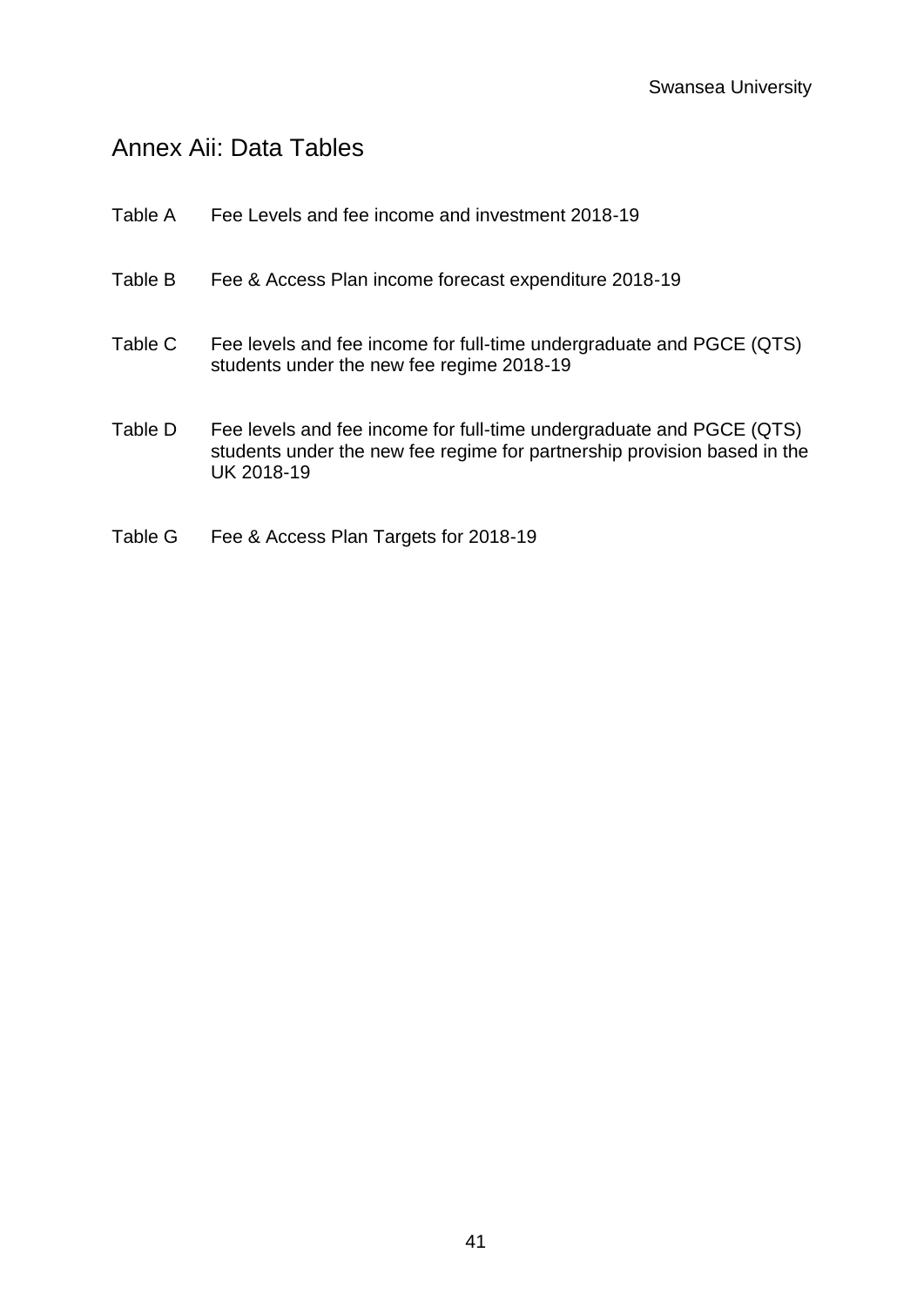| Institutional fee and access plan 2018/19<br>Table A: Fee levels and fee income and investment, 2018/19                                                                                                                                                                                        |                                |                                                               |              |                   |
|------------------------------------------------------------------------------------------------------------------------------------------------------------------------------------------------------------------------------------------------------------------------------------------------|--------------------------------|---------------------------------------------------------------|--------------|-------------------|
|                                                                                                                                                                                                                                                                                                |                                |                                                               |              |                   |
| Institution name:<br><b>Institution UKPRN:</b>                                                                                                                                                                                                                                                 | Swansea University<br>10007855 |                                                               |              |                   |
| Data relating to FT UG and FT PGCE (QTS) courses that you have control of, that come under the post-2012/13 fee                                                                                                                                                                                |                                |                                                               |              |                   |
| regime in 2018/19, are to be returned in this table.                                                                                                                                                                                                                                           |                                |                                                               |              |                   |
| If you provide courses that have a year out, such as a year out on an industrial placement, or a year abroad, and different<br>fee levels are charged for these years, then this should be taken account of in calculating the average fee and the total fee<br>income returned on this table. |                                |                                                               |              |                   |
| For further guidance and definitions used in this table, please see Annex B of the guidance.                                                                                                                                                                                                   |                                |                                                               |              |                   |
| a) What is your highest proposed fee rate for:                                                                                                                                                                                                                                                 |                                |                                                               |              |                   |
|                                                                                                                                                                                                                                                                                                |                                |                                                               |              | £                 |
|                                                                                                                                                                                                                                                                                                |                                | Full-time undergraduate<br>Full-time PGCE (QTS)               |              | 9,000             |
|                                                                                                                                                                                                                                                                                                |                                |                                                               |              |                   |
| b) Will the proposed fees in a) (above) be charged for all full-time undergraduate higher education and PGCE (QTS)<br>provision at your institution or provided on your behalf?                                                                                                                |                                |                                                               |              |                   |
|                                                                                                                                                                                                                                                                                                |                                |                                                               |              | Enter Yes or No   |
|                                                                                                                                                                                                                                                                                                |                                | Full-time undergraduate                                       |              | <b>No</b>         |
|                                                                                                                                                                                                                                                                                                |                                | Full-time PGCE (QTS)                                          |              |                   |
| c) If no, what is your average (mean) fee per full-time undergraduate and PGCE (QTS) student likely to be?                                                                                                                                                                                     |                                |                                                               |              |                   |
|                                                                                                                                                                                                                                                                                                |                                |                                                               |              |                   |
|                                                                                                                                                                                                                                                                                                |                                |                                                               |              | £                 |
|                                                                                                                                                                                                                                                                                                |                                | Full-time undergraduate                                       |              | 8,432             |
|                                                                                                                                                                                                                                                                                                |                                | Full-time PGCE (QTS)<br>All FT UG/PGCE (QTS) students in plan |              | 8,432             |
|                                                                                                                                                                                                                                                                                                |                                |                                                               |              |                   |
| d) What post-2012/13 fee regime income do you expect to receive in 2018/19? You should include all fee income<br>received per full-time undergraduate and PGCE (QTS) student.                                                                                                                  |                                |                                                               |              |                   |
|                                                                                                                                                                                                                                                                                                |                                |                                                               |              | £                 |
|                                                                                                                                                                                                                                                                                                |                                | 18346302.6 Full-time undergraduate                            |              | 106,664,550       |
|                                                                                                                                                                                                                                                                                                |                                | Full-time PGCE (QTS)                                          | <b>Total</b> | 106,664,550       |
|                                                                                                                                                                                                                                                                                                |                                |                                                               |              |                   |
| e) Please provide details of how much fee income you expect to invest in relation to equality of opportunity and promotion                                                                                                                                                                     |                                |                                                               |              |                   |
| of higher education. Where higher education providers had 2017/18 plans the proportion of total income invested in                                                                                                                                                                             |                                |                                                               |              |                   |
| 2018/19 must be at least the proportion invested in 2017/18. For those applicants, HEFCW has provided below the<br>2017/18 amount and percentage of total income.                                                                                                                              |                                |                                                               |              |                   |
|                                                                                                                                                                                                                                                                                                |                                |                                                               |              |                   |
|                                                                                                                                                                                                                                                                                                | 2018/19                        |                                                               | 2017/18      |                   |
| Total amount to be invested in:                                                                                                                                                                                                                                                                | £                              | % of total income                                             | £            | % of total income |
| Equality of opportunity                                                                                                                                                                                                                                                                        | 12,415,458                     | 11.6%                                                         | 11,272,816   | 11.4%             |
| Promotion of higher education                                                                                                                                                                                                                                                                  | 6,059,819                      | 5.7%                                                          | 5,613,267    | 5.7%              |
| <b>Total</b>                                                                                                                                                                                                                                                                                   | 18,475,277                     | 17.3%                                                         | 16,886,083   | 17.1%             |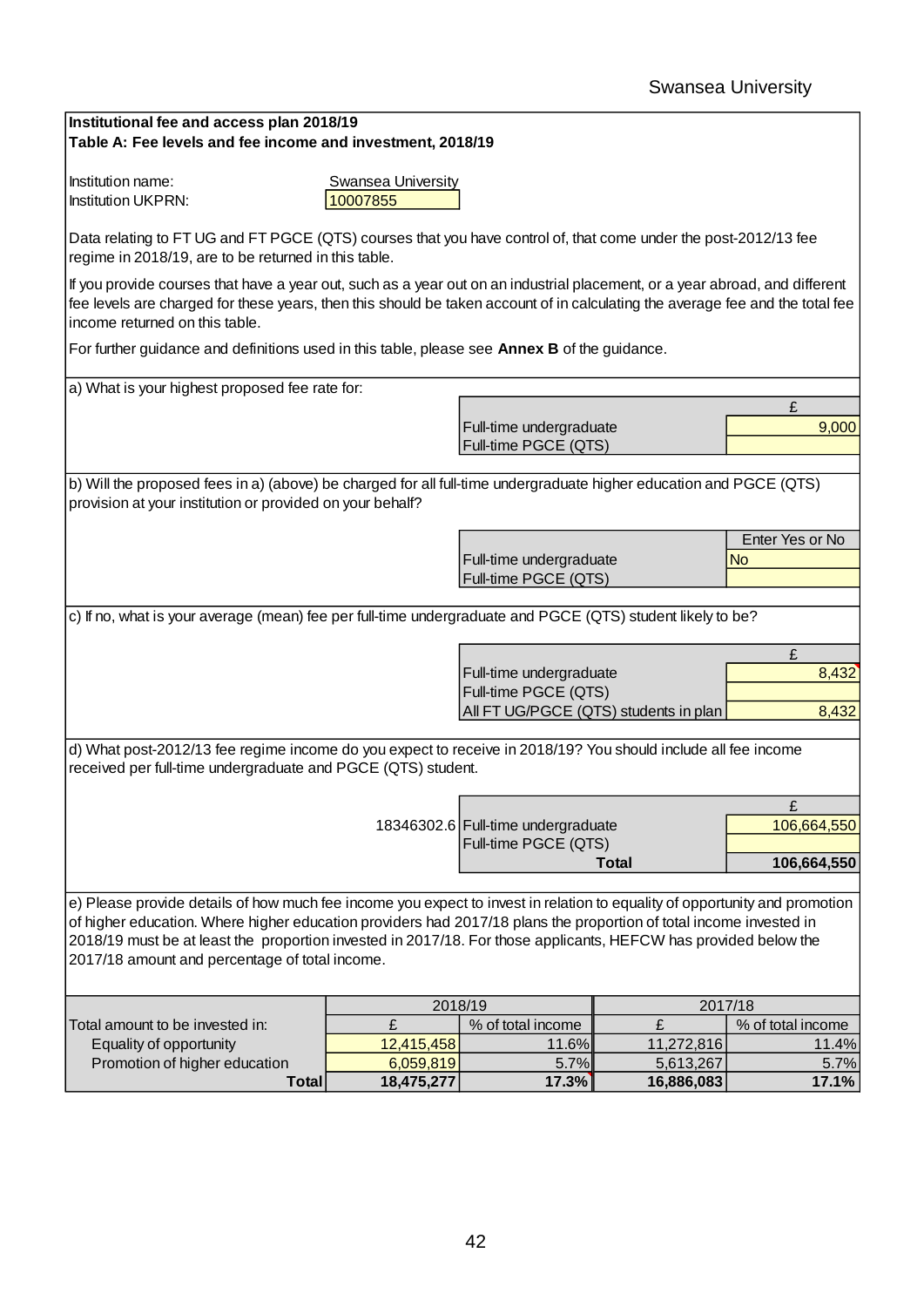**Institutional fee and access plan 2018/19 Table B: Fee and access plan income forecast expenditure, 2018/19 There are prompts or failed validations** Institution name: Swansea University Institution UKPRN: 10007855

Forecast expenditure of the fee income returned in Table A, provided against the categories below, is to be returned in this table.

#### **Guidance note**

The categories take account of the Welsh Government (WG) guidance to HEFCW on fee and access plans found in Annex A part 2 of HEFCW circular W16/03HE\* (paragraphs 4.18 and 4.19). Applicants should refer to paragraph 4.15 of the WG guidance on fee plans in completing this table and categorise expenditure on fee and acess plan objectives against the categories below.

The categories of equality of opportunity expenditure relate specifically to individuals from groups under-represented in higher education. HEFCW recognises that each applicant may choose to include similar activities under different categories.

Student financial support activities will be a part of the applicant's total investment in categories of expenditure to support equality of opportunity and/or the promotion of higher education (as set out in Table B (a) and (b)). Table B (d) below asks applicants to separately identify forecast expenditure on student financial support activities **already included** in (a) and (b).

Applicants should set out their level of expenditure against each appropriate category. Not all categories will necessarily have expenditure returned against them.

Where expenditure is forecast in more than one category, it should be split between categories. Total expenditure against a) and b) should match the equivalent returned in Table A.

#### **\*Annex A Part 2 of HEFCW circular W16/03HE**

#### **2018/19 fee and access plan income forecast expenditure**

| a) Equality of opportunity                                                                                                                                             |            |            |
|------------------------------------------------------------------------------------------------------------------------------------------------------------------------|------------|------------|
|                                                                                                                                                                        | 2018/19    | 2017/18    |
| Categories of expenditure to support individuals under represented in HE to:                                                                                           |            |            |
| promote and safeguard fair access to higher education, including identifying individuals with the greatest potential from under-represented groups;                    | 2,919,324  | 1,534,880  |
| attract and retain students and potential students from under-represented groups;<br>2.                                                                                | 3,003,982  | 3,168,960  |
| 3. raise the educational aspirations and skills of people from under-represented groups to support success in higher education;                                        | 442,695    | 248,064    |
| support and increase retention, progression and completion, particularly people from low participation neighbourhoods, looked after children, care leavers and carers; | 2,025,848  | 1,917,660  |
| 5. improve the higher education experience for groups under-represented in higher education;                                                                           | 1.304.420  | 1,611,764  |
| 6. provide to under-represented groups effective information, before and during their studies;                                                                         | 1,539,410  | 1,198,764  |
| provide high quality academic and welfare support to groups under-represented in higher education; and                                                                 | 683,264    | 1,160,759  |
| 8. support the progress to employment or further study of groups under-represented in higher education.                                                                | 496.514    | 431,965    |
| 9. Other, for example fee and access plan evaluation                                                                                                                   |            |            |
| <b>Total</b>                                                                                                                                                           | 12,415,458 | 11,272,816 |
| Percentage of forecast expenditure to be spent on Equality of Opportunity                                                                                              | 67.2%      | 66.8%      |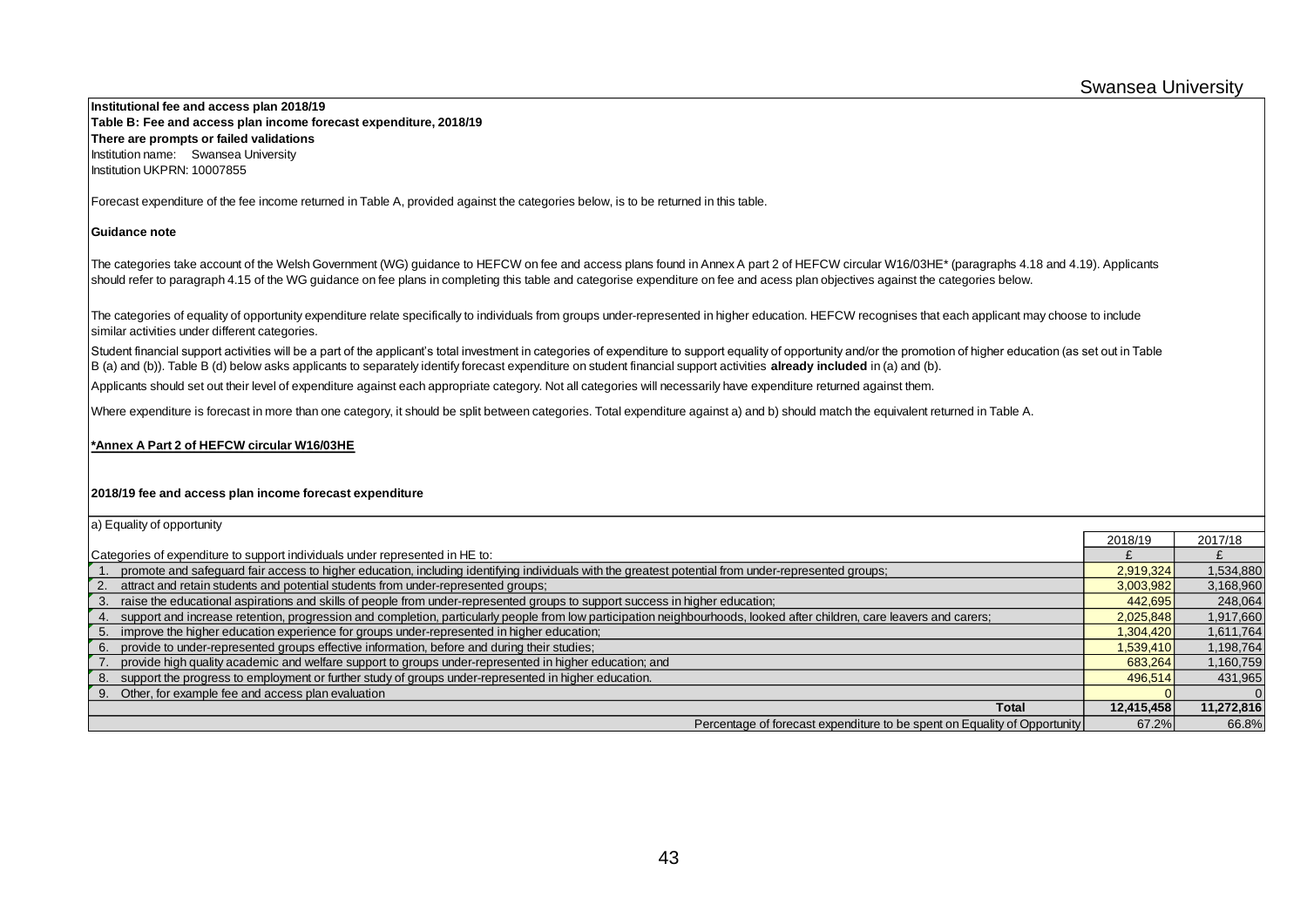|                                                                                                              |                    |                 |                    |                                                                   | <b>Swansea University</b> |            |
|--------------------------------------------------------------------------------------------------------------|--------------------|-----------------|--------------------|-------------------------------------------------------------------|---------------------------|------------|
| b) Promotion of HE                                                                                           |                    |                 |                    |                                                                   |                           |            |
|                                                                                                              |                    |                 |                    |                                                                   |                           |            |
| Categories of expenditure to:                                                                                |                    |                 |                    |                                                                   | £                         | £          |
| deliver more effective engagement with private, public or voluntary bodies and communities in Wales;         |                    |                 |                    |                                                                   | 806.150                   | 1,386,315  |
| improve the quality of learning and teaching, with reference to the quality of the student experience;<br>2. |                    |                 |                    |                                                                   | 829,366                   | 477,964    |
| 3. strengthen the employability of Welsh graduates;                                                          |                    |                 |                    |                                                                   | 400,637                   | 467,729    |
| promote Welsh higher education more effectively internationally;<br>4.                                       |                    |                 |                    |                                                                   | 2,848,274                 | 976,515    |
| deliver sustainable higher education; and<br>5.                                                              |                    |                 |                    |                                                                   | 544,404                   | 676,479    |
| raise awareness of the value of higher education to potential students.<br>6.                                |                    |                 |                    |                                                                   | 630,988                   | 1,628,265  |
| Other, for example fee and access plan evaluation.                                                           |                    |                 |                    |                                                                   |                           |            |
|                                                                                                              |                    |                 |                    | <b>Total</b>                                                      | 6,059,819                 | 5,613,267  |
|                                                                                                              |                    |                 |                    | Percentage of forecast expenditure to be spent on Promotion of HE | 32.8%                     | 33.2%      |
|                                                                                                              |                    |                 |                    |                                                                   |                           |            |
|                                                                                                              |                    |                 |                    |                                                                   | 2018/19                   | 2017/18    |
| c) Total forecast expenditure of 2018/19 fee and access plan income, $a$ ) + b)                              |                    |                 |                    |                                                                   | £                         | ¢          |
|                                                                                                              |                    |                 |                    |                                                                   | 18,475,276                | 16,886,083 |
|                                                                                                              |                    |                 |                    |                                                                   |                           |            |
|                                                                                                              |                    |                 |                    |                                                                   |                           |            |
| d) Student financial support (already included in a) and b) above)                                           |                    | 2018/19         | 2017/18            |                                                                   |                           |            |
|                                                                                                              |                    | Anticipated     |                    | Anticipated                                                       |                           |            |
|                                                                                                              | £                  | student numbers | £                  | student numbers                                                   |                           |            |
|                                                                                                              |                    | supported       |                    |                                                                   |                           |            |
| <b>Fee waivers</b>                                                                                           |                    |                 |                    | supported                                                         |                           |            |
| <b>Bursaries</b>                                                                                             | 3,300,000          | 3,300           | 3,066,200          | 3,290                                                             |                           |            |
| Scholarships                                                                                                 | 645,000            | 1,100           | 615,000            | 1,000                                                             |                           |            |
| <b>Hardship funds</b>                                                                                        | 315,000            | 1,200           | 307,500            | 1,200                                                             |                           |            |
| Provision of financial management advice and skills                                                          |                    |                 |                    |                                                                   |                           |            |
| Other financial support                                                                                      |                    |                 |                    |                                                                   |                           |            |
| <b>Total</b>                                                                                                 |                    |                 |                    |                                                                   |                           |            |
| Percentage of forecast expenditure to be spent on student financial support                                  | 4,513,900<br>24.4% | 17,600          | 4,230,500<br>25.1% | 15,490                                                            |                           |            |
|                                                                                                              |                    |                 |                    |                                                                   |                           |            |
| If the proportion to be invested in 2018/19 is less than in 2017/18 please provide commentary below:         |                    |                 |                    |                                                                   |                           |            |

The proportion invested in student financial support is marginally lower than in 17/18 but the actual value is over £280,000 pounds more. In addition, there is expected to be an increase in the numbers of students supporte by these funds.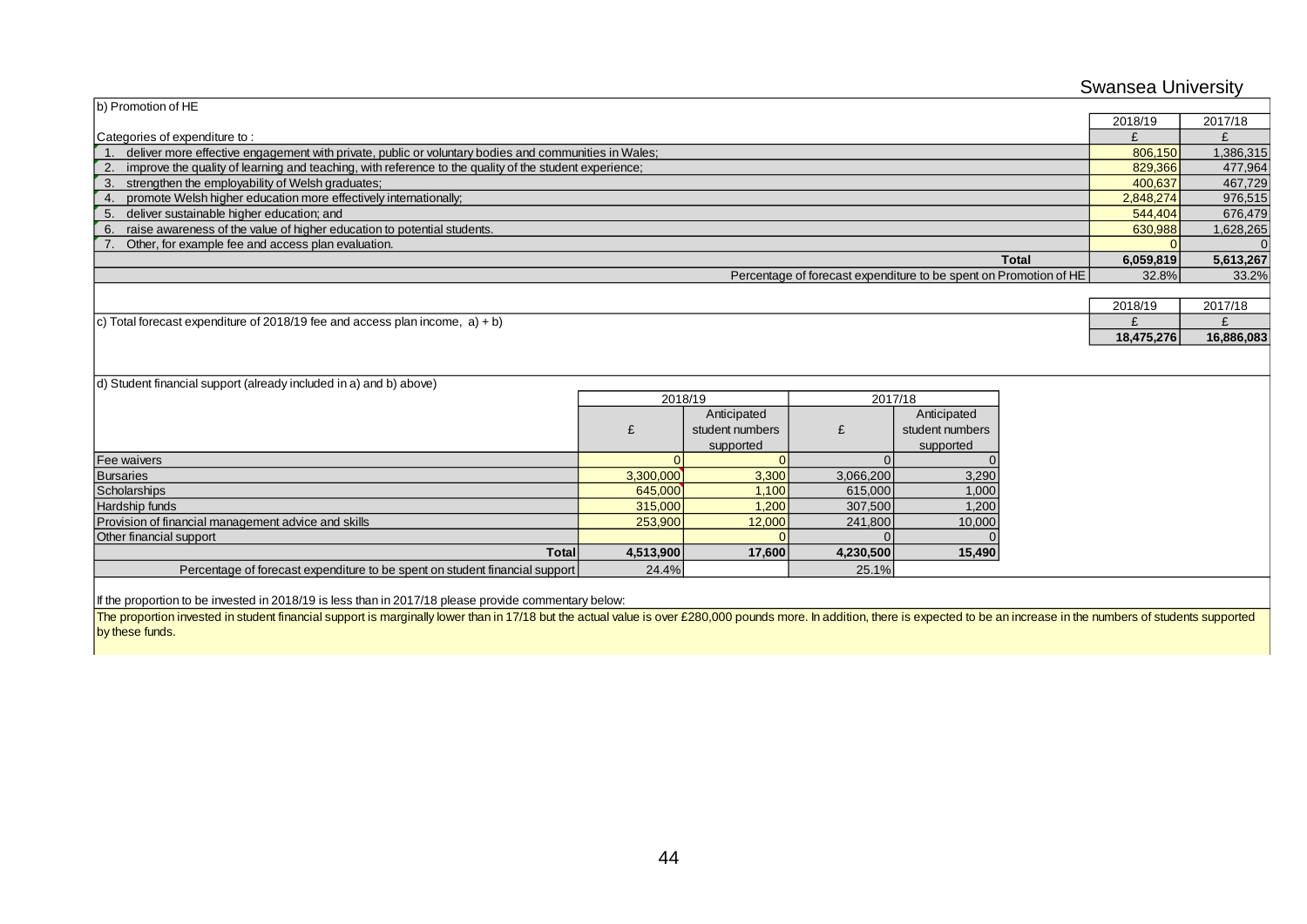#### Swansea University

#### **Institutional fee and access plan 2018/19 Table C: Fee levels and fee income for full-time undergraduate and PGCE (QTS) students under the post-2012/13 fee regime, 2018/19**

Institution name: Swansea University Institution UKPRN: 10007855

This table should be completed where:

- you propose to charge different fees for different courses or cohorts, for full-time undergraduate and PGCE (QTS) provision under the post-2012/13 fee regime. - you propose to charge the same fee for all courses or cohorts, for full-time undergraduate and PGCE (QTS) provision under the post-2012/13 fee regime, but you have provision that you do not validate yourself.

Where different fees are charged for different courses or cohorts, or you have provision that you do not validate yourself, the data on this table plus the data returned on Table D will in total give the same average fee a fee income as that returned on Table A.

The guidance below gives the categories of courses for which information should and shouldn't be returned. Note that information about provision delivered under partnership arrangements is collected in Table D.

#### **Guidance note**

**Do include** information about courses:

- That you provide and control which are validated by another body but are not part of a franchise arrangement.
- That you provide, control and validate yourself.
- That you provide and control, that are validated by you, your parent or another body, where you are a subsidiary of that parent, and your parent is not including the courses in their fee and access plan.

**Do not include** information about courses:

- That you franchise out to another provider.
- That you provide on behalf of another provider via a franchise agreement.
- That you do not provide and that you validate only.
- That are delivered by a subsidiary, where you are the parent of that subsidiary, whether or not the subsidiary is submitting their own fee and access plan.

If you provide courses that have a year out, such as a year out on an industrial placement, or a year abroad, and different fee levels are charged for these years, then you should return data on this table to reflect the d levels charged. For example, this might mean that you return one row of data for all courses and cohorts that are charged a £9,000 tuition fee and one row of data for cohorts who take a year out and are charged an £1,800

You should categorise your provision into different fee levels by qualification aim and/or subject and/or year(s) of course as appropriate below. The fields (qualification award and subject) are free text fields so if anot grouping is more appropriate then please provide information on this grouping in these fields.

In completing the year(s) of course column, please specify all years that the fee applies to, for example, '1, 2' or 'All'. A '0' should be used for foundation years.

If you charge the same fee for all courses or cohorts but have provision that you do not validate yourself then you should include all your full-time undergraduate and PGCE (QTS) provision under the post-2012/13 fee regime row of data should be included for each validating body plus a row of data for any provision that you validate yourself.

For each category included please provide details of your forecast student numbers.

For further guidance and definitions used in this table, please see **Annex B** of the guidance.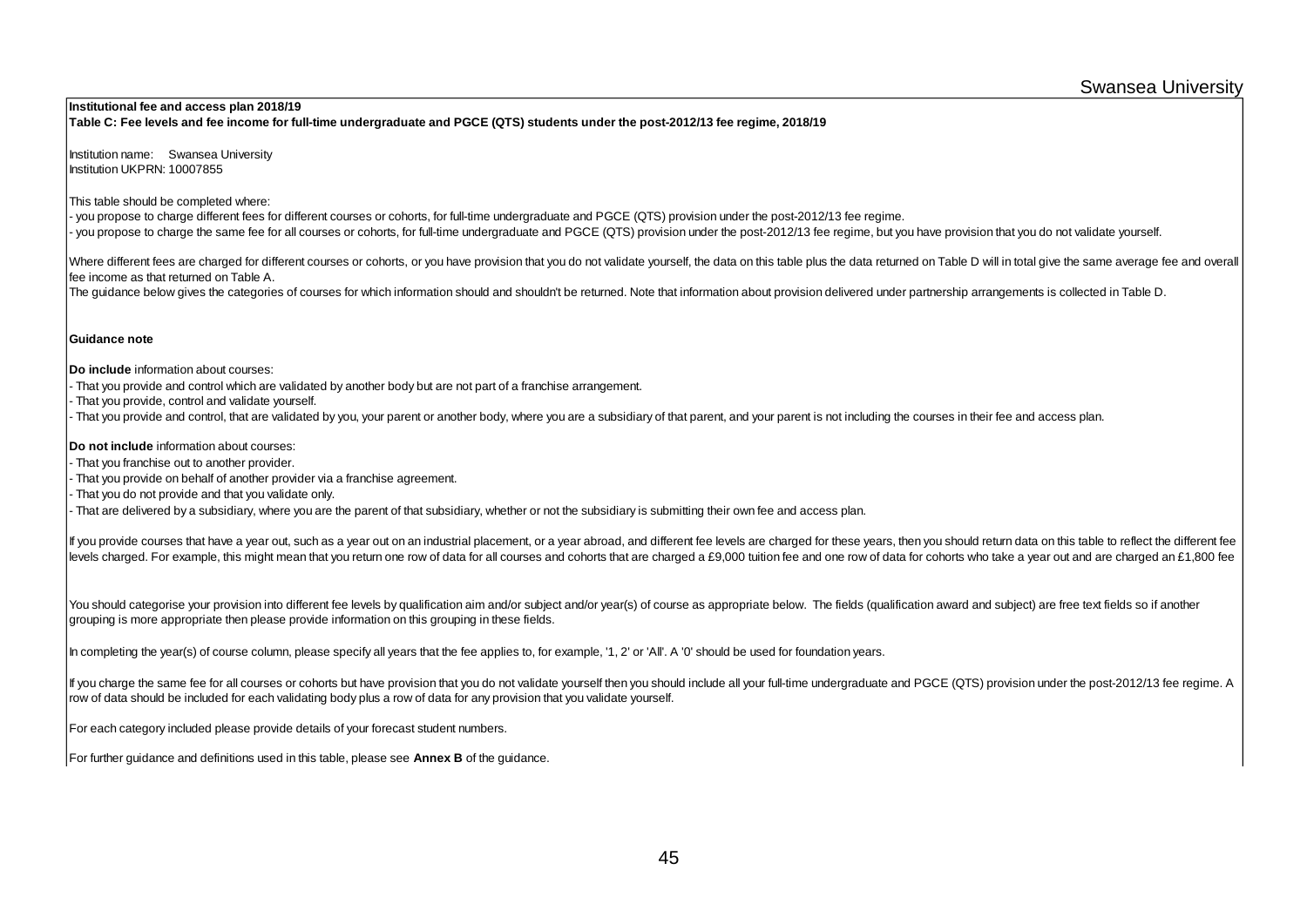## Swansea University

|                |              | <b>Summary data</b>                                                                                                                                                                                                                                                                           | FT UG               |                                                               | FT PGCE (QTS) |                   |              |                                              |                 |
|----------------|--------------|-----------------------------------------------------------------------------------------------------------------------------------------------------------------------------------------------------------------------------------------------------------------------------------------------|---------------------|---------------------------------------------------------------|---------------|-------------------|--------------|----------------------------------------------|-----------------|
|                |              | Total expected income                                                                                                                                                                                                                                                                         | 105,929,550         |                                                               |               |                   | 106,664,550  |                                              |                 |
|                |              | Total expected student no.s                                                                                                                                                                                                                                                                   | 12,555              |                                                               |               |                   | 12,650       |                                              |                 |
|                |              | Average fee                                                                                                                                                                                                                                                                                   | 8,437               |                                                               |               |                   | 8432         |                                              |                 |
|                |              |                                                                                                                                                                                                                                                                                               |                     |                                                               |               |                   |              |                                              |                 |
| Row            | Proposed fee | Qualification aim                                                                                                                                                                                                                                                                             | Subject             | Year(s) of                                                    | <b>PGCE</b>   | Forecast          | Is this      | If Y, please provide name of validation body | Total expected  |
|                | £            | (or other grouping)                                                                                                                                                                                                                                                                           | (or other grouping) | course                                                        | (QTS)         | student           | provision    |                                              | fee income      |
|                |              |                                                                                                                                                                                                                                                                                               |                     |                                                               | Y/N?          | numbers used      | validated by |                                              | (no. students x |
|                |              |                                                                                                                                                                                                                                                                                               |                     |                                                               |               | in calculation of | another      |                                              | proposed fee)   |
|                |              |                                                                                                                                                                                                                                                                                               |                     |                                                               |               | average fee       | body?        |                                              |                 |
|                |              | <b>Bachelors Degree Honours</b>                                                                                                                                                                                                                                                               |                     |                                                               |               |                   | Y or N       |                                              |                 |
|                | 9,000        | Certificate of Higher Education (1 year<br>full-time course)<br>First degree in Health/Veterinary or<br>eligibility based on previous<br>qualifications to start course in years 2<br>$\overline{\text{or }3}$<br>Enhanced First Degree (4 year degree<br>leading to a Masters qualification) |                     | All years<br>except a<br>year out<br>abroad or in<br>industry | IN.           | 11,588            | IN           |                                              | 104,292,000     |
|                | 1,350        | Bachelors Degree Honours - year<br>abroad                                                                                                                                                                                                                                                     |                     | Year <sub>3</sub>                                             | N             | 229               | IN           |                                              | 309,150         |
| 3 <sup>1</sup> | 1,800        | Bachelors Degree Honours - year in<br>industry (year 3)<br>Enhanced First Degree - year in<br>industry (year 4)                                                                                                                                                                               |                     | Year 3 or 4                                                   | $\mathsf{N}$  | 738               | IN           |                                              | 1,328,400       |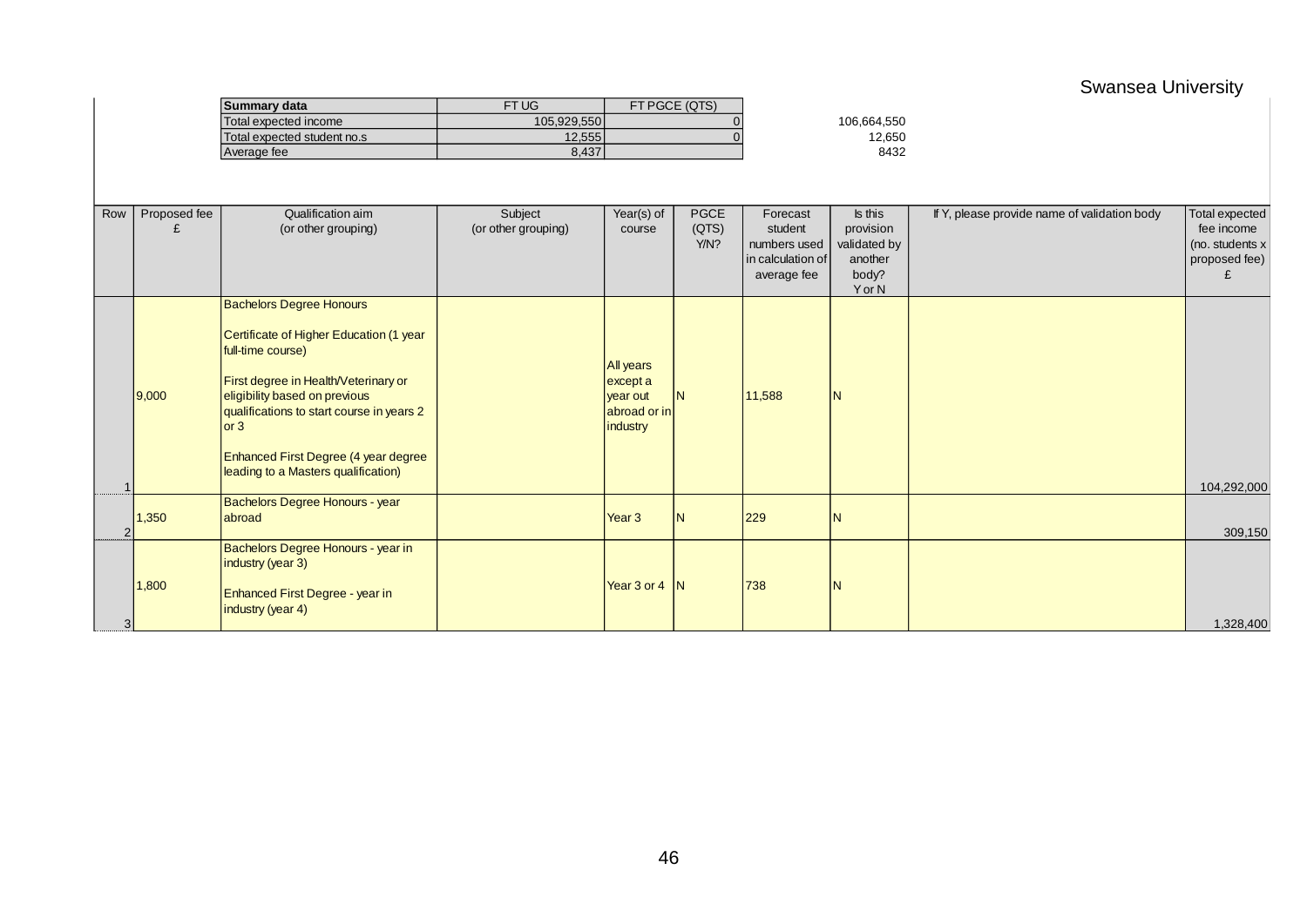#### **Institutional fee and access plan 2018/19**

**Table D: Fee levels and fee income for full-time undergraduate and PGCE (QTS) students under the post-2012/13 fee regime for partnership provision based in the UK, 2018/19**

Institution name: Swansea University Institution UKPRN: 10007855

The guidance below gives the categories of courses for which information should and shouldn't be returned. This table should be completed by all providers who franchise out to other charitable providers that are charities or are parents of charitable subsidiaries that are not submitting their own fee and access plan, for full-t PGCE (QTS) provision under the post-2012/13 fee regime. The table should be completed only where the other provider or the subsidiary is in the UK and the students are based in the UK. Where different fees are charged for different courses, or there is provision validated by a body other than the submitting provider, the data on this table plus the data returned on Table C will in total give the same ave fee income as that returned on Table A. Where the fee level is the same for all FT UG/PGCE (QTS) courses under the post-2012/13 fee regime, as indicated on Table A, the fee levels returned on this table will all be equal a

#### **Guidance note**

**Do include** information about courses:

- That you franchise out to another charitable provider.
- That are delivered by a charitable subsidiary, where you are the parent of that subsidiary, and the subsidiary is not submitting their own fee and access plan.

#### **Do not include** information about courses:

- That you provide on behalf of another provider via a franchise agreement.

- That you provide and control which are validated by another body but are not part of a franchise arrangement.
- That you provide, control and validate yourself.
- That you provide and control, that are validated by you, your parent or another body, where you are a subsidiary of that parent.
- That you do not provide and that you validate only.
- That are delivered by a subsidiary, where you are the parent of that subsidiary, and the subsidiary is submitting their own fee and access plan.
- That you franchise out to another non-charitable provider.
- That are delivered by a non-charitable subsidiary, where you are the parent of that subsidiary.

In completing the year(s) of course column, please specify all years that the fee applies to, for example, '1, 2' or 'All'. A '0' should be used for foundation years.

Where partnership agreements have been signed before 1 September 2015 please confirm that they include an addendum confirming the provision is covered under the HE Act. Where no such addendum exists, an explanation is required and should be submitted with the completed Annex Aii. For further guidance and definitions used in this table, please see **Annex B** of the guidance.

| Summary data                | FT UG   | FT PGCE (QTS) |
|-----------------------------|---------|---------------|
| Total expected income       | 735,000 |               |
| Total expected student no.s | 95      |               |
| Average fee                 | 7.737   |               |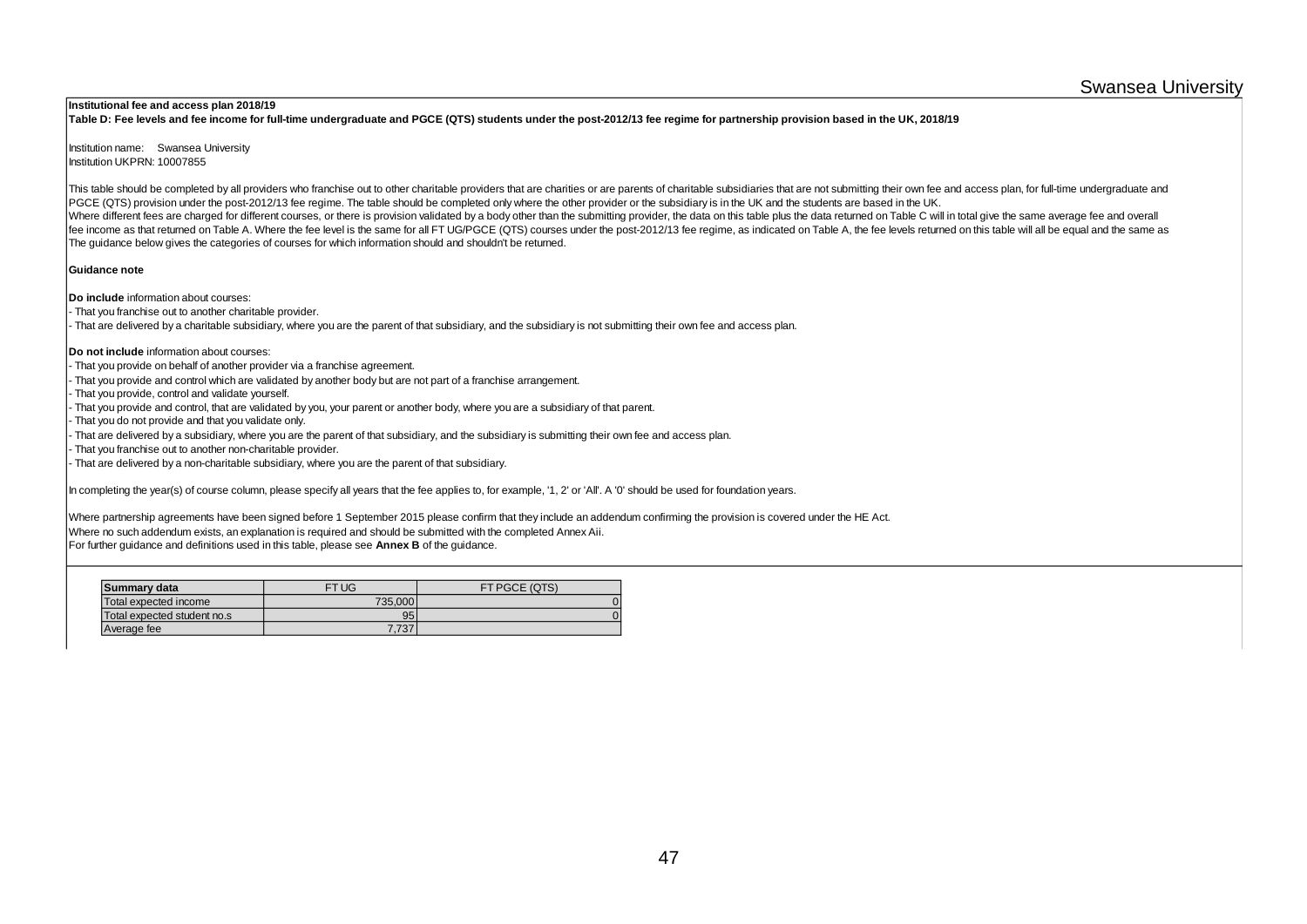#### Swansea University

| Row | Partner name         | Partner address                                                    | Please<br>confirm that<br>the partner<br>is a charity<br>(Confirmed) | Qualification aim<br>Please select from drop<br>down list | Course title                                                                                                          | <b>PGCE</b><br>(QTS)<br>Y/N? | Date of<br>partnership<br>agreement<br>DD/MM/YYY<br>Y | Where date of<br>partnership<br>agreement is<br>before 1<br>September 2015,<br>there is an<br>addendum that<br>confirms<br>the provision is<br>covered under<br><b>HE Act</b><br>(Confirmed) | Year(s) of<br>course | Forecast<br>number of<br>students<br>used in<br>calculation of<br>average fee | Proposed<br>fee<br>£ | Total<br>expected fee<br>income (no.<br>students x<br>proposed<br>fee) |
|-----|----------------------|--------------------------------------------------------------------|----------------------------------------------------------------------|-----------------------------------------------------------|-----------------------------------------------------------------------------------------------------------------------|------------------------------|-------------------------------------------------------|----------------------------------------------------------------------------------------------------------------------------------------------------------------------------------------------|----------------------|-------------------------------------------------------------------------------|----------------------|------------------------------------------------------------------------|
|     | Coleg Cambria        | Kelsterton Road, Connah's<br>Quay, Deeside, Flintshire, CH5<br>4BR | Confirmed                                                            | (c) a foundation degree                                   | <b>FdEng Aeronautical and</b><br><b>Manufacturing Engineering</b>                                                     | N                            | 20.07.16                                              | Confirmed                                                                                                                                                                                    | 1 and $2$            | 30                                                                            | 7,500                | 225,000                                                                |
|     | Coleg Cambria        | Kelsterton Road, Connah's<br>Quay, Deeside, Flintshire, CH5<br>4BR |                                                                      | Confirmed $(a)$ a first degree                            | <b>BEng Aeronautical and</b><br><b>Manufacturing Engineering</b>                                                      | N                            | 20.07.16                                              | Confirmed                                                                                                                                                                                    |                      | 15                                                                            | 9,000                | 135,000                                                                |
| 3   | <b>Coleg Cambria</b> | Kelsterton Road, Connah's<br>Quay, Deeside, Flintshire, CH5<br>4BR | Confirmed                                                            | (c) a foundation degree                                   | <b>FdSci Applied Business</b><br>Management<br>to be delivered flexibly to allow for<br>full-time and part time study | $\mathsf{N}$                 | 31.07.17                                              | Confirmed                                                                                                                                                                                    | 1 and $2$            | 30                                                                            | 7,500                | 225,000                                                                |
|     | Coleg Cambria        | Kelsterton Road, Connah's<br>Quay, Deeside, Flintshire, CH5<br>4BR | Confirmed                                                            | $(c)$ a foundation degree                                 | <b>FdEng Manufacturing</b><br>Engineering                                                                             | N                            | 31.07.17                                              | Confirmed                                                                                                                                                                                    | 1 and $2$            | 20                                                                            | 7,500                | 150,000                                                                |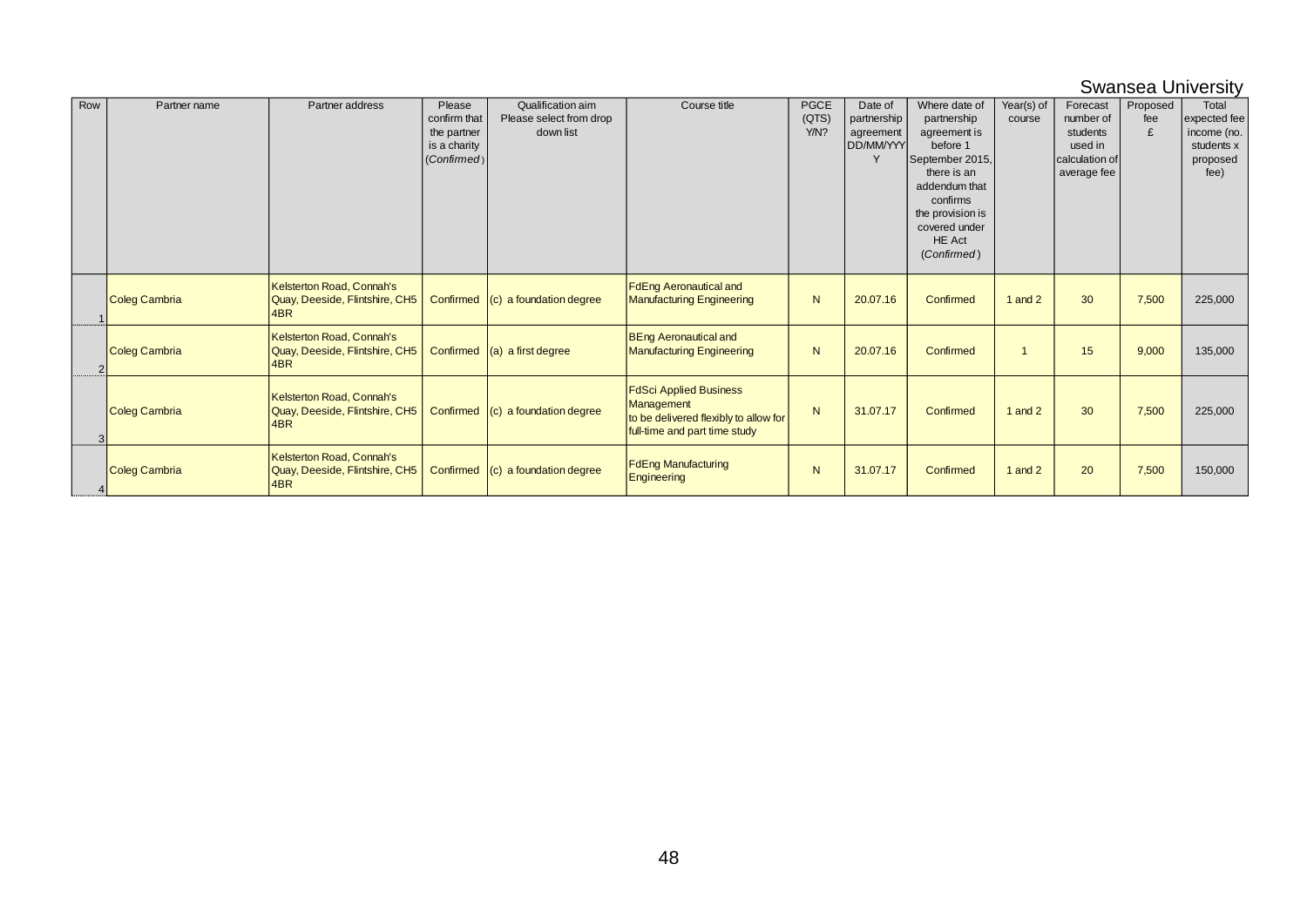#### **Institutional fee and access plan 2018/19 Table G: Targets**

Institution name: Swansea University Institution UKPRN: 10007855

#### **Guidance note**

A fee and access plan should contain SMART institutional targets that contribute to demonstrating the applicant's commitment to increasing and/or maintaining the number of students from under-represented groups in higher e

HEFCW accepts that it is neither beneficial nor meaningful to set targets in all fee and access plan area. Applicants will want to satisfy themselves that they have sufficient targets to provide a full account of, and retu investment will differ between institutions, as will the quantity of targets.

For further guidance and definitions used in this table, please see **Annex B** of the guidance. 15-16

| Row | Target description<br>(maximum 500 characters)                                                                                                                                                                                                                                                                                                  | Related category of<br>expenditure (as listed in<br>table $B$ a) and $B$ b))<br>Please select from drop |   | Is the achievement of the target<br>the responsibility of more than one<br>fee and access plan applicant? | Baseline year           | Baseline data<br>Please provide<br>numbers and/or<br>percentages where |                     |       | Target              |  |                     | Optional longer term targets |  | Please provide a commentary on the 2018/19 targets<br>where numerical descriptions are not appropriate. We<br>would expect most targets to be numerically based.<br>(maximum 500 characters) |  |  |
|-----|-------------------------------------------------------------------------------------------------------------------------------------------------------------------------------------------------------------------------------------------------------------------------------------------------------------------------------------------------|---------------------------------------------------------------------------------------------------------|---|-----------------------------------------------------------------------------------------------------------|-------------------------|------------------------------------------------------------------------|---------------------|-------|---------------------|--|---------------------|------------------------------|--|----------------------------------------------------------------------------------------------------------------------------------------------------------------------------------------------|--|--|
|     |                                                                                                                                                                                                                                                                                                                                                 | down list<br>If Y please provide<br>Y/N<br>partner name(s)                                              |   |                                                                                                           | appropriate<br>%<br>No. |                                                                        | 2018/19<br>%<br>No. |       | 2019/20<br>No.<br>% |  | 2020/21<br>No.<br>% |                              |  |                                                                                                                                                                                              |  |  |
|     | Widening Participation - The proportion of all UK domiciled<br>undergraduate first degree, first year students (also based on all modes,<br>country postcode, FPE) studying at Swansea University who are from UK<br>3 low participation areas.                                                                                                 | a1, a2, a3, a6, b6                                                                                      | N |                                                                                                           | $15 - 16$               | 1,174                                                                  | 30.8%               | 1.356 | 31.6%               |  |                     |                              |  |                                                                                                                                                                                              |  |  |
|     | Widening Participation - Non-continuation - The proportion of full-time,<br>first degree, first year undergraduate students [UK Domicile based on<br>postcode using HESA PI population year 1, excluding UG Other non-<br>degree, FPE] who are no longer in higher education following year of entry.                                           | a2. a4. a7                                                                                              | N |                                                                                                           | $14 - 15$               | 61                                                                     | 5.7%                | 86    | 6.7%                |  |                     |                              |  |                                                                                                                                                                                              |  |  |
|     | Low Income Students - The proportion of first year (first degree)<br>undergraduate students (FPE) in receipt of the University's low-income<br>5 progression bursary.                                                                                                                                                                           | a1, a2, a3, a6, b6                                                                                      | N |                                                                                                           | $15 - 16$               | 1,112                                                                  | 23.6%               | 1,145 | 21.6%               |  |                     |                              |  |                                                                                                                                                                                              |  |  |
|     | Low Income Students - Non-continuation - The proportion of full-time,<br>first year (first degree) undergraduate students in receipt of the University's<br>low-income progression bursary no longer in higher education following<br>year of entry [based on UK domicile, HESA PI population year 1, excluding<br>6 other undergraduate, FPE]. | a2, a4, a7                                                                                              | N |                                                                                                           | $14 - 15$               | 67                                                                     | 6.1%                | 64    | 5.6%                |  |                     |                              |  |                                                                                                                                                                                              |  |  |
|     | Looked After Children (LAC) - the number of LAC undertaking an<br>8 undergraduate first degree at the University [First year, FPE students].                                                                                                                                                                                                    | a1, a2, a3, a6, b6                                                                                      | N |                                                                                                           | $15 - 16$               | 21                                                                     | 0.4%                | 27    | 0.5%                |  |                     |                              |  |                                                                                                                                                                                              |  |  |
|     | <b>Welsh Medium</b> - The number of students (FPE) studying higher education<br>courses in Welsh at Swansea University; Undertaking at least 5 credits of<br>9 their course through the medium of Welsh                                                                                                                                         | a1, a2, a3, a6, b6                                                                                      | N |                                                                                                           | $15 - 16$               | 299                                                                    |                     | 430   |                     |  |                     |                              |  |                                                                                                                                                                                              |  |  |
|     | Welsh Medium - The number of students (FPE) studying higher education<br>courses in Welsh at Swansea University; ii) Undertaking at least 40 credits a1, a2, a3, a6, b6<br>10 of their course through the medium of Welsh                                                                                                                       |                                                                                                         | N |                                                                                                           | $15 - 16$               | 102                                                                    |                     | 150   |                     |  |                     |                              |  |                                                                                                                                                                                              |  |  |
|     | Part-time Students - Participation - The proportion of first year,<br>undergraduate first degree students (FPE) undertaking a part-time degree                                                                                                                                                                                                  | a1, a2, a3, a6, b6                                                                                      | N |                                                                                                           | $15 - 16$               | 50                                                                     | 1.1%                | 133   | 2.5%                |  |                     |                              |  |                                                                                                                                                                                              |  |  |
|     | Part-time Students - Non-continuation - The proportion of part-time<br>undergraduate students no longer in higher education two years following<br>12 year of entry [HESA Table T3e 1415 using rounded data).                                                                                                                                   | a2, a4, a7                                                                                              | N |                                                                                                           | $13 - 14$               | 15                                                                     | 22.4%               | 33    | 25.0%               |  |                     |                              |  |                                                                                                                                                                                              |  |  |
|     | Disabled Students - Participation - the proportion of undergraduate, first<br>13 degree, first year students (FPE) declaring a disability.                                                                                                                                                                                                      | a1, a2, a3, a6, b6                                                                                      | N |                                                                                                           | $15 - 16$               | 449                                                                    | 9.5%                | 557   | 10.5%               |  |                     |                              |  |                                                                                                                                                                                              |  |  |
|     | Disabled Students - Non-continuation - The proportion of full-time<br>undergraduate, first degree, first year students (FPE) declaring a disability<br>no longer in higher education following year of entry [based on UK<br>14 domicile, HESA PI population year 1, excluding other undergraduate].                                            | a2, a4, a7                                                                                              | N |                                                                                                           | $14 - 15$               | 27                                                                     | 7.2%                | 32    | 5.8%                |  |                     |                              |  |                                                                                                                                                                                              |  |  |
|     | <b>BAME Students (UK domicile)</b> - Participation - The proportion of UK<br>domicile, undergraduate, first degree, first year students (FPE) from a<br>15 BAME background.                                                                                                                                                                     | a1, a2, a3, a6, b6                                                                                      | N |                                                                                                           | $15 - 16$               | 462                                                                    | 9.8%                | 742   | 14.0%               |  |                     |                              |  |                                                                                                                                                                                              |  |  |